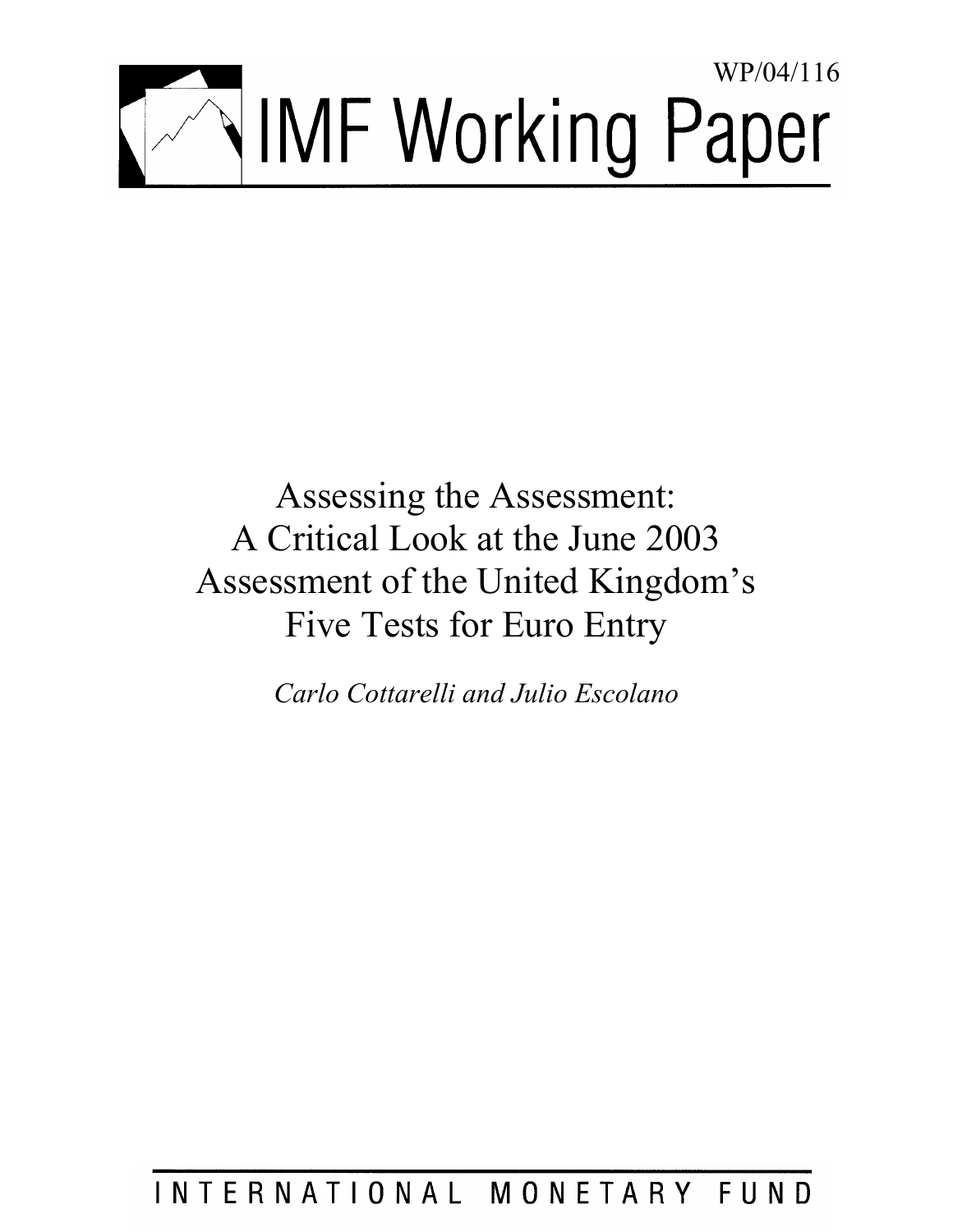## **IMF Working Paper**

## European Department

## **Assessing the Assessment: A Critical Look at the June 2003 Assessment of the United Kingdom's Five Tests for Euro Entry**

Prepared by Carlo Cottarelli and Julio Escolano<sup>1</sup>

July 2004

## **Abstract**

**This Working Paper should not be reported as representing the views of the IMF.** The views expressed in this Working Paper are those of the author(s) and do not necessarily represent those of the IMF or IMF policy. Working Papers describe research in progress by the author(s) and are published to elicit comments and to further debate.

This paper provides a framework for evaluating the decision to enter a currency area, including the best timing for entry, and uses it to evaluate the assessment of the five tests for euro entry published by the U.K. Treasury in June 2003. The breadth and depth of its assessment is impressive by any standard. Nonetheless, this paper points at some areas that deserve to be explored further in future assessments. Covering these areas would not necessarily have changed the assessment's conclusion, namely that the case for entry is not yet "clear and unambiguous," but it would have strengthened any conclusion reached. In addition, the paper highlights that in several areas relevant to the entry decision, the margin for uncertainty will remain significant, regardless of any reasonable attempt to reduce it.

JEL Classification Numbers: E00, E42

Keywords: Assessing the Assessment, Five Tests, Euro Entry

Author's E-Mail Address: ccottarelli@imf.org and jescolano@imf.org

<sup>&</sup>lt;sup>1</sup> Carlo Cottarelli is Deputy Director in the IMF's European Department; Julio Escolano is Deputy Division Chief in the same department. Petya Koeva prepared Appendix I. We would like to thank her and the participants in a seminar held at the U.K. Treasury for extremely useful comments on an earlier draft of this paper.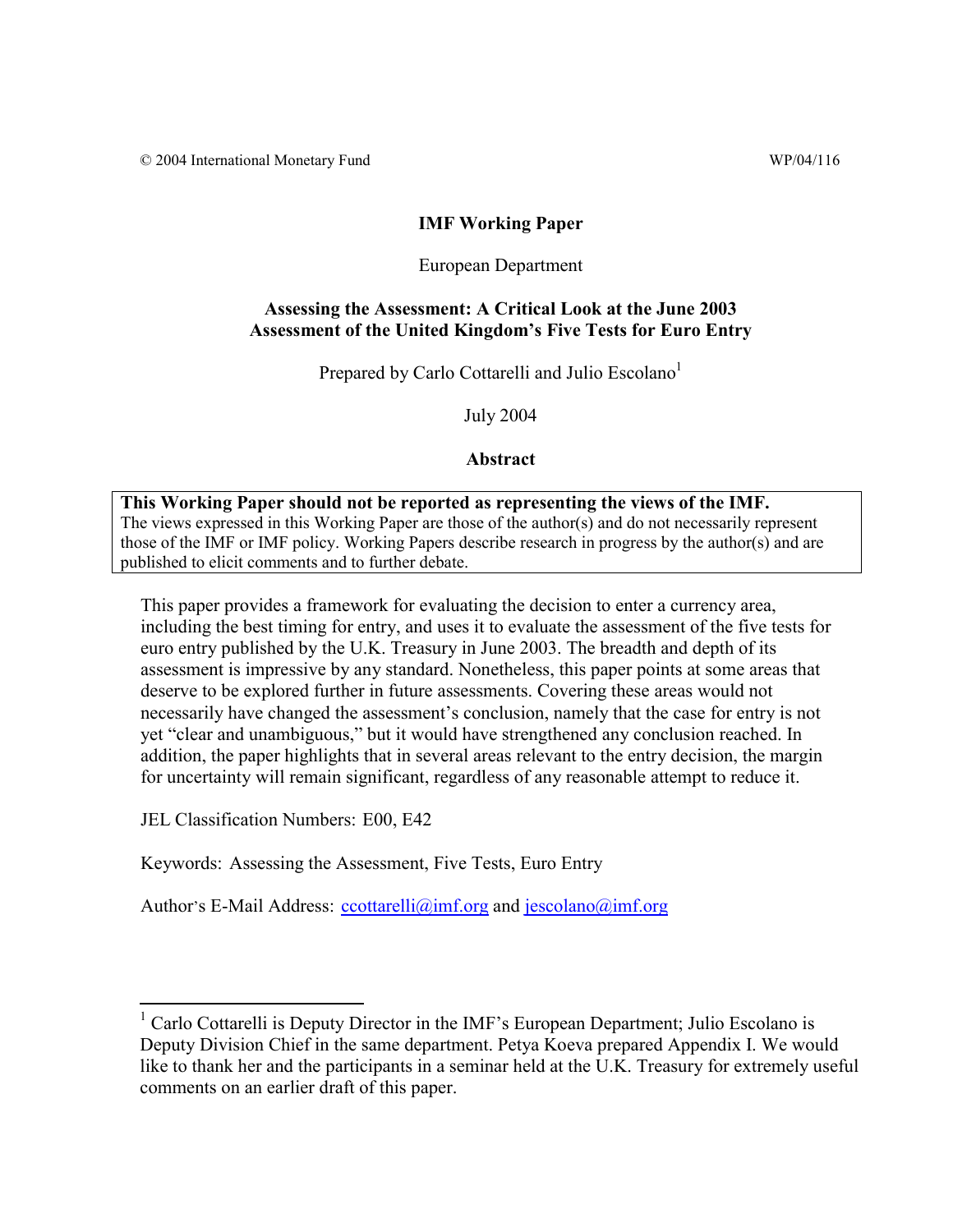# Contents Page

| I.   |                |                                                                                   |  |  |  |  |  |  |
|------|----------------|-----------------------------------------------------------------------------------|--|--|--|--|--|--|
| Π.   |                |                                                                                   |  |  |  |  |  |  |
|      | A.             | Euro Entry as an Investment Decision: Full Convergence (Or Flexibility) and no    |  |  |  |  |  |  |
|      |                |                                                                                   |  |  |  |  |  |  |
|      | <b>B.</b>      |                                                                                   |  |  |  |  |  |  |
|      | $C_{\cdot}$    |                                                                                   |  |  |  |  |  |  |
| III. |                |                                                                                   |  |  |  |  |  |  |
|      | A.             | Issue 1: How Should the Entry Decision Problem be Formulated? 10                  |  |  |  |  |  |  |
|      | <b>B.</b>      | Issue 2: What is the Return from Entry Under full Convergence or Flexibility?  12 |  |  |  |  |  |  |
|      | $C_{\cdot}$    | Issue 3: What is the Cost of Delaying Entry Arising from the Time Discount        |  |  |  |  |  |  |
|      |                |                                                                                   |  |  |  |  |  |  |
|      | D.             | Issue 4: How Does the Shape of the Return Curve Change over Time? 17              |  |  |  |  |  |  |
|      | Ε.             | Issue 5: How Convergent Is the U.K. Economy With Respect To the Euro-Area         |  |  |  |  |  |  |
|      |                | Average, in Terms of Both Idiosyncratic Shocks and Idiosyncratic Transmission     |  |  |  |  |  |  |
|      |                |                                                                                   |  |  |  |  |  |  |
|      | F.             | Issue 6: How Flexible Is the U.K. Economy and, Relatedly, How Much Flexibility    |  |  |  |  |  |  |
|      |                |                                                                                   |  |  |  |  |  |  |
|      | G.             | Issue 7: What Is the Effect of Output Volatility on Average Output Growth?23      |  |  |  |  |  |  |
|      | H <sub>r</sub> |                                                                                   |  |  |  |  |  |  |
|      | $I_{\cdot}$    |                                                                                   |  |  |  |  |  |  |
|      | J.             | Issue 10: How Much Can Be Gained In Terms Of Improved Convergence and             |  |  |  |  |  |  |
|      |                | Increased Flexibility as a Result of Waiting (as Reforms are Implemented)? 26     |  |  |  |  |  |  |
|      | K.             | Issue 11: Is the case for No Entry Made Stronger by Current Idiosyncratic         |  |  |  |  |  |  |
|      |                |                                                                                   |  |  |  |  |  |  |
|      | L.             | Issue 12: What Weight Should Be Given to the Value of More Information that       |  |  |  |  |  |  |
|      |                |                                                                                   |  |  |  |  |  |  |
| IV.  |                |                                                                                   |  |  |  |  |  |  |
|      |                |                                                                                   |  |  |  |  |  |  |
|      |                |                                                                                   |  |  |  |  |  |  |
|      | Appendixes     |                                                                                   |  |  |  |  |  |  |
| I.   |                |                                                                                   |  |  |  |  |  |  |
| П.   |                |                                                                                   |  |  |  |  |  |  |
|      |                |                                                                                   |  |  |  |  |  |  |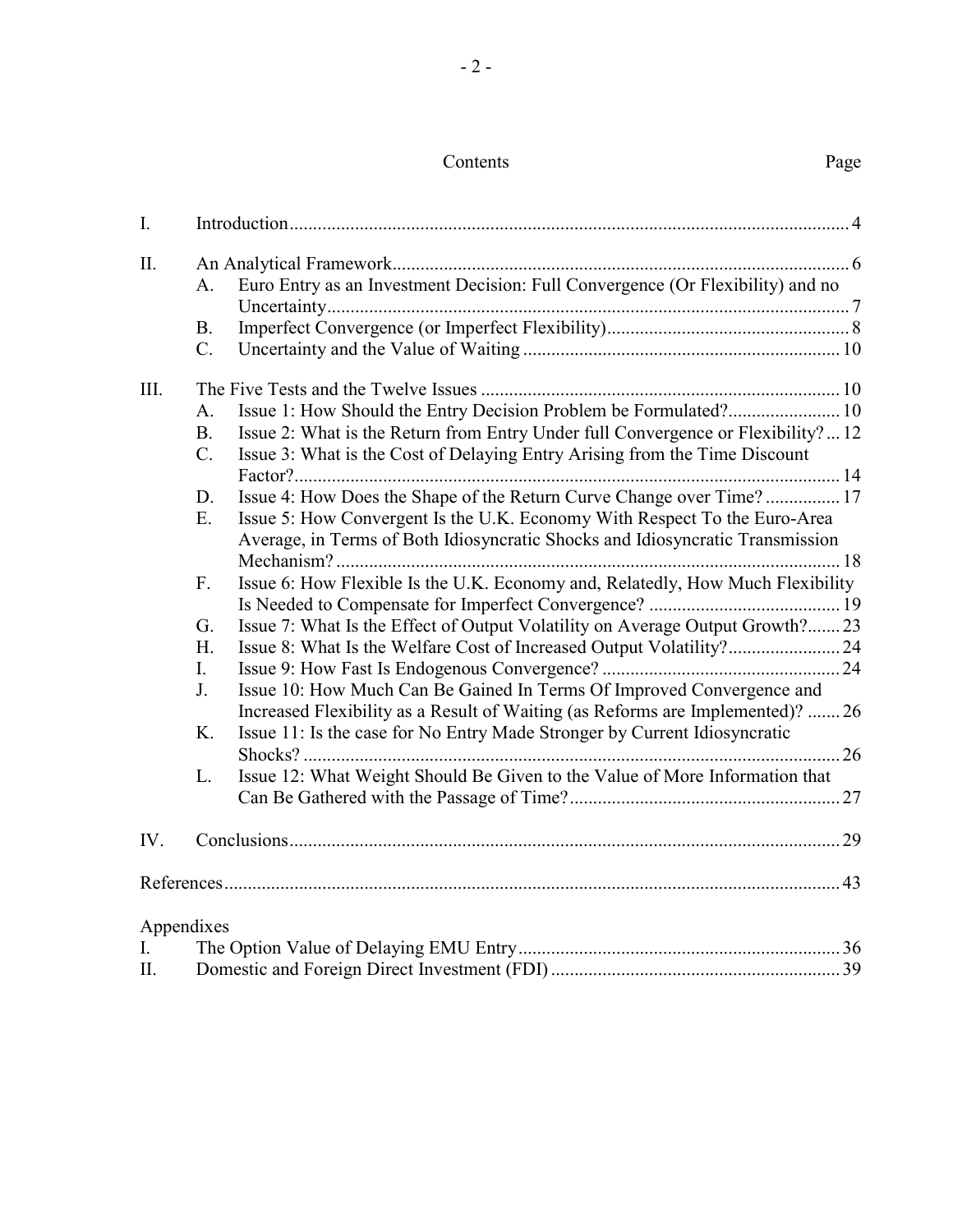## Boxes

| 1.          | Effects of European Economic and Monetary Union (EMU) on Trade and Growth  15   |  |
|-------------|---------------------------------------------------------------------------------|--|
| 2.          |                                                                                 |  |
| 3.          |                                                                                 |  |
| 4.          |                                                                                 |  |
| Figures     |                                                                                 |  |
| 1.          |                                                                                 |  |
| 2.          |                                                                                 |  |
| 3.          |                                                                                 |  |
| 4.          |                                                                                 |  |
| 5.          | Correlation Coefficients Between Private Consumption Growth and House Price     |  |
|             |                                                                                 |  |
| 6.          |                                                                                 |  |
|             | Appendix Figures                                                                |  |
|             | A1. France, Germany, and the United Kingdom: Ten-Year Benchmark Government Bond |  |
|             |                                                                                 |  |
|             |                                                                                 |  |
| Tables      |                                                                                 |  |
| $1_{\cdot}$ |                                                                                 |  |
| 2.          |                                                                                 |  |
|             | <b>Appendix Tables</b>                                                          |  |
| A1.         |                                                                                 |  |
| A2.         |                                                                                 |  |
| A3.         |                                                                                 |  |
|             |                                                                                 |  |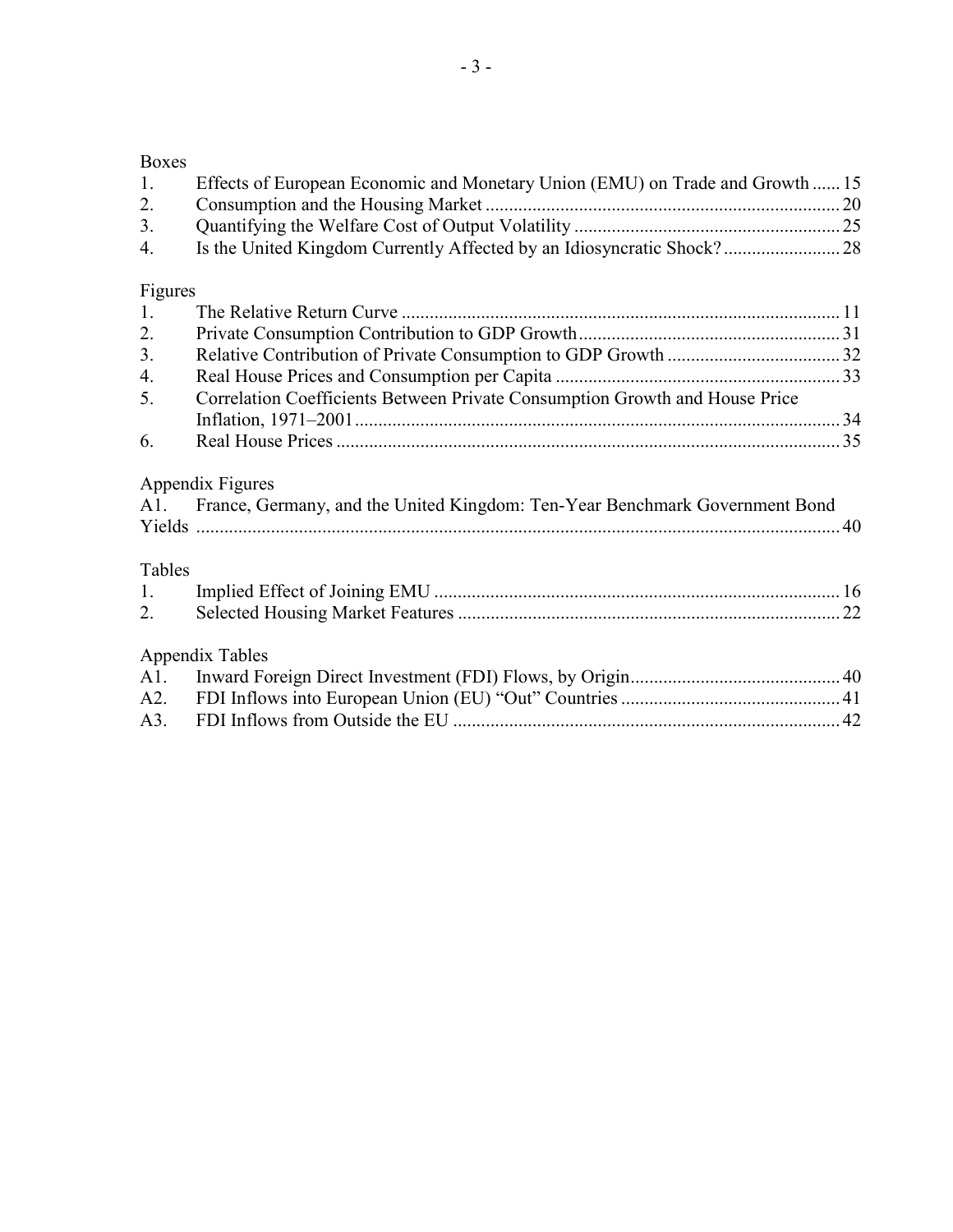#### **I. INTRODUCTION**

The U.K. Government's policy on European Economic and Monetary Union (EMU) membership was set by Chancellor Gordon Brown in his October 1997 statement to parliament, which included a commitment to the principle of joining  $EMU<sup>2</sup>$ . A key element of this policy is that at the time the actual decision to join is taken by the government, the economic case for euro adoption must be "clear and unambiguous," as further specified by five economic tests. These tests relate to five questions that are here reproduced *verbatim* (with the term each test is commonly referred to indicated in parenthesis):

- (1) *Are business cycles and economic structures compatible so that we and others could live comfortably with euro interest rates on a permanent basis?* (convergence test)
- (2) *If problems emerge is there sufficient flexibility to deal with them?* (flexibility test)
- (3) *Would joining EMU create better conditions for firms making long-term decisions to invest in Britain?* (investment test)
- (4) *What impact would entry into EMU have on the competitive position of the United Kingdom's financial services industry, particularly the City's wholesale markets?* (financial services test)
- (5) *In summary, will joining EMU promote higher growth, stability and a lasting increase in jobs?* (growth, stability, and employment test)

In 1997, the government concluded that based on these tests, the case for entry was not yet clear and unambiguous and decided to reassess it after the following elections, which took place in 2001. In June 2003, the U.K. Treasury issued a new assessment (thereafter referred to as the Assessment), $3$  together with 18 related studies covering a comprehensive range of issues,<sup>4</sup> and concluded that the case for entry was not yet clear and unambiguous:

<sup>&</sup>lt;sup>2</sup> Chancellor Brown (1997), and H.M. Treasury (1997).

 $3$  H.M. Treasury (2003a). The character  $\P$  will henceforth indicate paragraphs in the Assessment.

 $4$  HM Treasury (2003b). The impressive range of topics covered by the studies is indicated by their titles: "The five tests framework; Analysis of European and UK business cycles and shocks"; "Estimates of equilibrium exchange rates for sterling against the euro"; "Housing, consumption and EMU"; "EMU and the monetary transmission mechanism"; "Modelling the transition to EMU"; "Modelling shocks and adjustment mechanisms in EMU"; "EMU and labour market flexibility"; "The exchange rate and macroeconomic adjustment"; "EMU and the cost of capital"; "EMU and business sectors"; "The location of financial activity and the euro"; "EMU and trade"; "Prices and EMU"; "The United States as a monetary union"; "Policy frameworks in the UK and EMU"; "Submissions on EMU from leading academics; "Fiscal stabilisation and EMU—a discussion paper". These studies, prepared by academics, (continued…)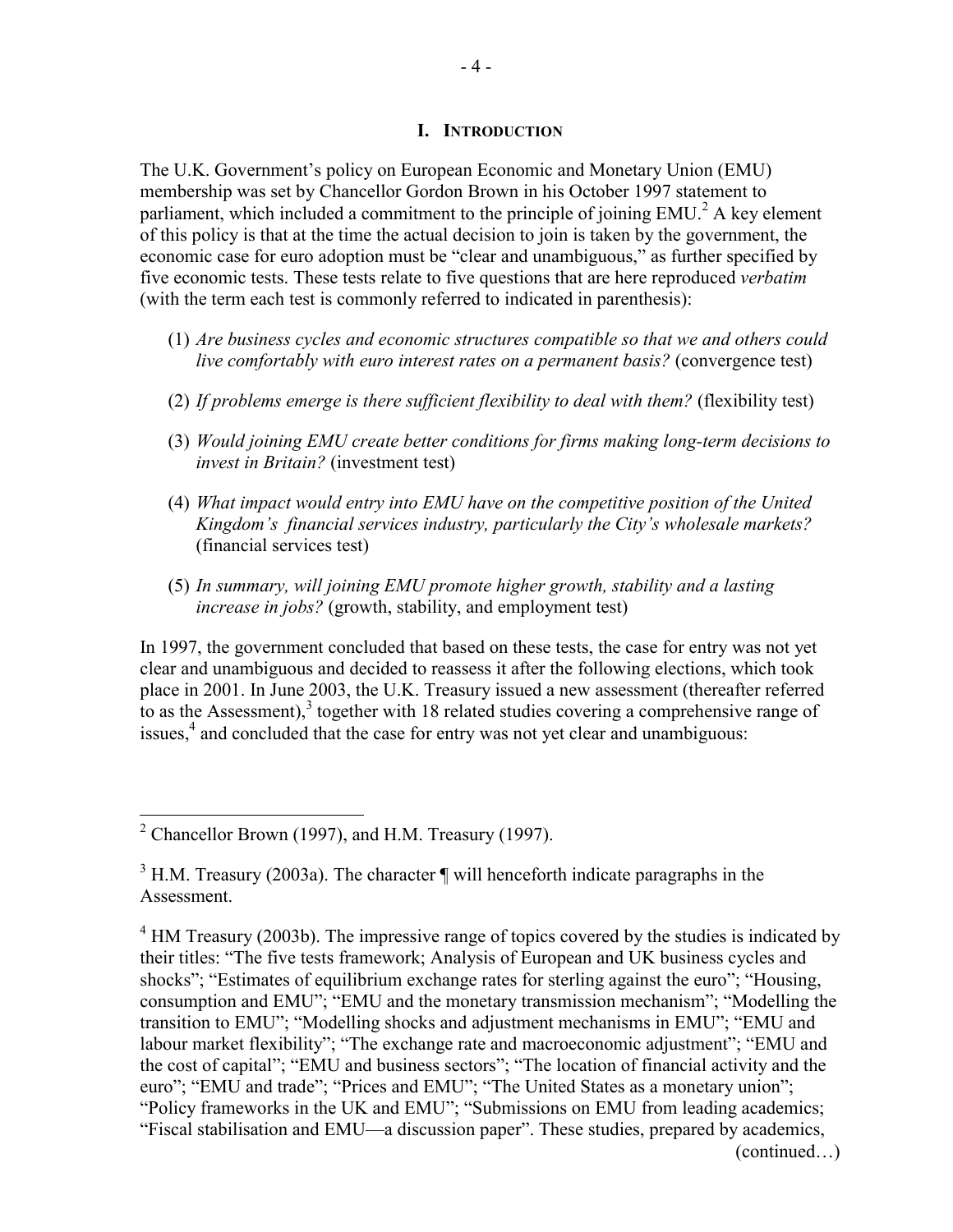- The convergence test was not yet deemed to have been met. Although there had been substantial convergence since 1997, remaining differences in cyclical dynamics and economic structures between the United Kingdom and the euro area still posed significant risks to stability. Specifically, the Assessment underscored the risks stemming from differences in housing markets, which made U.K. consumption more sensitive to interest rates and more volatile as a consequence of house-price cycles.
- The flexibility test was not met either. Although there had also been progress on this front, there was insufficient assurance that, in the absence of monetary independence, the economy could withstand idiosyncratic shocks without risking unacceptable welfare **losses**
- The financial sector test was met, as entry was expected to enhance further the already strong competitive position of the City in the wholesale financial services business.
- The conclusion on the remaining two tests was that they would be met—and, hence, investment, growth, and employment would benefit from entry—once sustainable and durable convergence had been achieved. But since the convergence test was regarded as not having been met, the third and fifth tests were also regarded as not having been met.

The Assessment also includes several reform initiatives and proposals aiming to foster convergence and flexibility. These initiatives are also regarded as good for economic performance independently of the EMU decision. More specifically;

- as of December 2003, the inflation target of the Monetary Policy Committee has been defined in terms of the harmonized index used in the euro area (HICP, renamed CPI), rather than in terms of the traditional U.K. retail price index (RPIX);
- the government launched a program of consultations in areas related to the housing market with a view to dampening house price and consumption volatility;
- the Assessment reiterates the government's commitment to promote flexibility in labor, product, and financial markets, and summarizes several ongoing initiatives in these areas; and
- the government opened a discussion on possible reforms of the United Kingdom's fiscal framework after joining EMU to reinforce the stabilization role of fiscal policy, including strengthening automatic stabilizers and introducing rules for countercyclical fiscal action.

Against this background, this paper does not aim at evaluating whether the final conclusion of the Assessment—that the moment for entry had not yet come—was "right" or "wrong," but, rather, at discussing the rationale for this choice and whether all relevant economic aspects of the issue received sufficient attention. The quality and breadth of the analysis carried out by the U.K. Treasury was unprecedented for an economic decision of this sort the assessment deals with most of the issues relevant for assessing the case for euro entry

researchers, and treasury staff, survey the growing academic literature on these topics and constitute in their own right a valuable addition to this literature.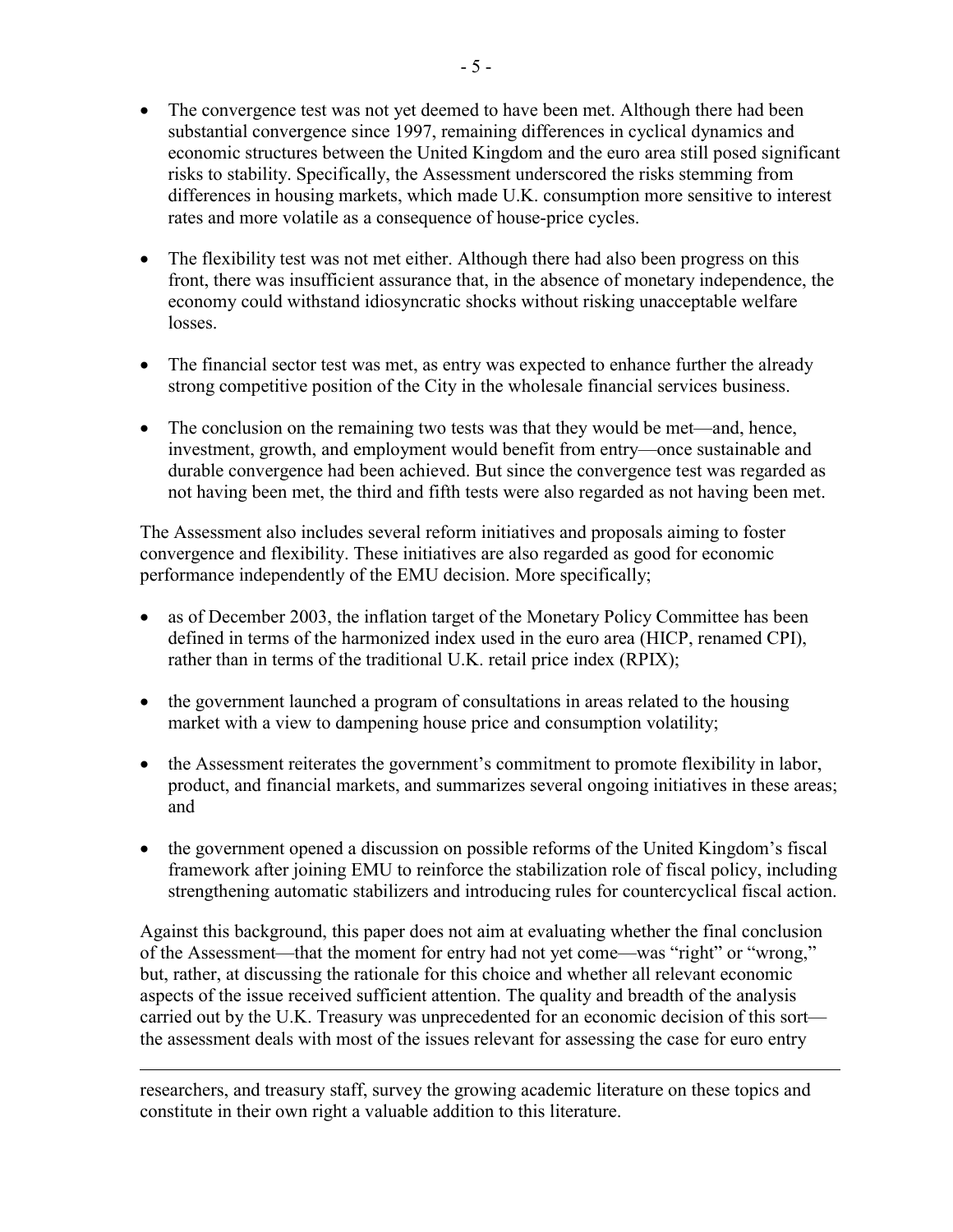thoroughly and its conclusions are typically backed up by state-of-the-art economic reasoning and empirical evidence. But improvements are possible and could usefully be taken into account when the tests are reassessed. In particular, this paper argues that it would be important to (i) clarify the overall analytical framework from which the five tests are derived so as to highlight their specific role with respect not only to the decision of *whether* to enter but also of *when* to enter; (ii) explore more explicitly and thoroughly some important issues; and (iii) highlight more clearly the several areas where the Assessment involves a high degree of economic judgment, rather than economic measurement, so as to at least acknowledge that margins of uncertainty will inevitably remain. Exploring these issues along the lines proposed in this paper might not have necessarily changed the Treasury's overall assessment, but it would have strengthened any conclusion reached.

The paper is structured as follows. Section II presents a simple analytical framework to highlight 12 key issues that are relevant to evaluate the entry decision. Section III discusses to what extent the Assessment addresses these issues. Sections IV summarizes the conclusions.

#### **II. AN ANALYTICAL FRAMEWORK**

The five tests span such a broad range of economic issues that they can hardly be regarded as incomplete. Growth, employment, trade, economic stability and flexibility, investment, financial sector services are all covered. In this sense one has to conclude that the five tests are broadly appropriate to evaluate the economic case for entry.<sup>5</sup> However, the assessment could have benefited from a clarification of the analytical framework from which the five tests are derived, particularly with respect to the issue of the appropriate timing of entry. Granted, the tests can be generally linked to the optimal currency area literature, pioneered by Mundell (1961): entering a currency area may boost trade, investment and growth through a number of channels (this seems to be the focus of the last three tests), $6$  but this has to be weighed against the increased output volatility that may arise from the loss of monetary independence, unless the economy is sufficiently similar to those of the common currency area (the first test) or the economy is sufficiently flexible, so that the lack of monetary flexibility does not matter much (the second test).<sup>7</sup> However, assessing not only *whether* but also *when* it is appropriate to enter a monetary area requires a more complex analytical framework. This section aims to provide such a framework and to identify 12 issues that are critical to assess the entry decision.

 $<sup>5</sup>$  See IMF (2000) and IMF Country Report 03/48, February 5, 2003 (paragraph 37, in particular).</sup>

 $6$  Note, however, that the last test is presented as a summary tests ("In summary, ..."), which makes it difficult to see it as a separate test.

<sup>&</sup>lt;sup>7</sup> See  $\P$ 18–44 in the introduction to the Assessment.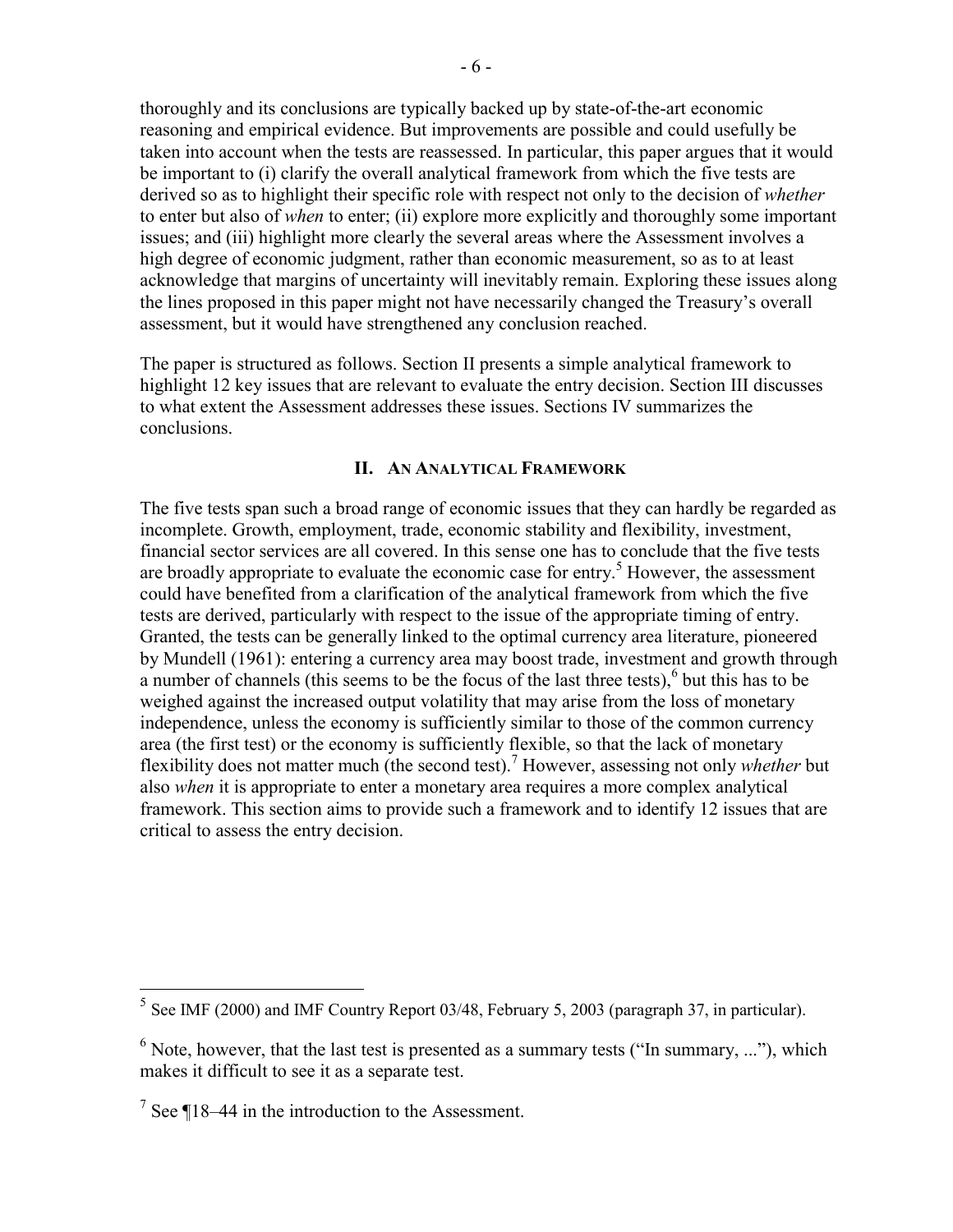#### **A. Euro Entry as an Investment Decision: Full Convergence (Or Flexibility) and no Uncertainty**

The decision on whether and when a country (hereinafter "the United Kingdom") should enter a currency area (hereinafter the "euro area") can be assessed as if it were an investment decision, that is, by looking at the net present value (NPV) of the entry decision ("the investment") at the time the assessment is made ("today"). The United Kingdom can decide to enter today or not to enter today. If it decides not to enter today it may be because entry is never going to be appropriate or because entry at a later date may be more appropriate.<sup>8</sup> An entry assessment made today should then focus on establishing the moment when today's NPV from entry is maximized. All this does not take into account the existence of uncertainty, and whether the latter can be reduced by waiting, and the asymmetry in the decision set (the decision not to enter is reversible, while that of entering is irreversible). We will discuss these complications later. Let us assume for the moment the absence of uncertainty. Let us also assume that the United Kingdom has already "fully converged."

More specifically, assume that: (i) the economic shocks hitting the U.K. economy are fully correlated with the shocks hitting the euro area; and (ii) the transmission mechanism of monetary policy in the United Kingdom is equal to the average of the euro area. This means that the monetary policy setting in the euro area will be optimal for the United Kingdom. Alternatively, assume that the U.K. economy is fully flexible (in the sense that the setting of nominal monetary policy instruments becomes entirely irrelevant).

In this case, the return from entering the euro area may be described by the curve  $f<sub>r</sub>(t)$  in the upper panel of Figure 1 (the "relative return curve"), which expresses the relative deviation of output in case of entry from its "baseline" in the absence of entry. The curve is always positive starting from the entry date  $\tau$ , as euro-entry, at least under full convergence and flexibility, is expected to raise output, albeit gradually, through a number of channels: increased trade, higher investment and FDI, reduced transaction costs, reduced exchange rate variability, being the most important ones. The area under the curve is directly related to the net present value (NPV) of entering the euro area.

From an economic perspective, the right question to ask is what is the value of  $\tau$  (the entry date) that maximizes the NPV at time 0 of the total return curve  $F_r(t) = (1 + g)^t f_r(t)$ , or:

$$
\max_{\tau} NPV_0^{\tau} = \sum_{t=0}^{\infty} \frac{(1+g)^t f_{\tau}(t)}{(1+r)^t}
$$
 (1)

Where g is the growth rate of output in the case of not entering EMU (assumed to be constant over time for simplicity), and r is the time discount rate. If the curve  $f<sub>r</sub>(t)$  is always positive, the entry decision has clearly a positive return. In this case, and if the curve is time invariant,

<u>.</u>

 $8$  This disregards, for simplicity, the inevitable lags between the entry decision and the actual entry. The duration of this lag is difficult to assess, as it does not depend only on the political process in the United Kingdom (including a referendum), but also on euro-areas procedures.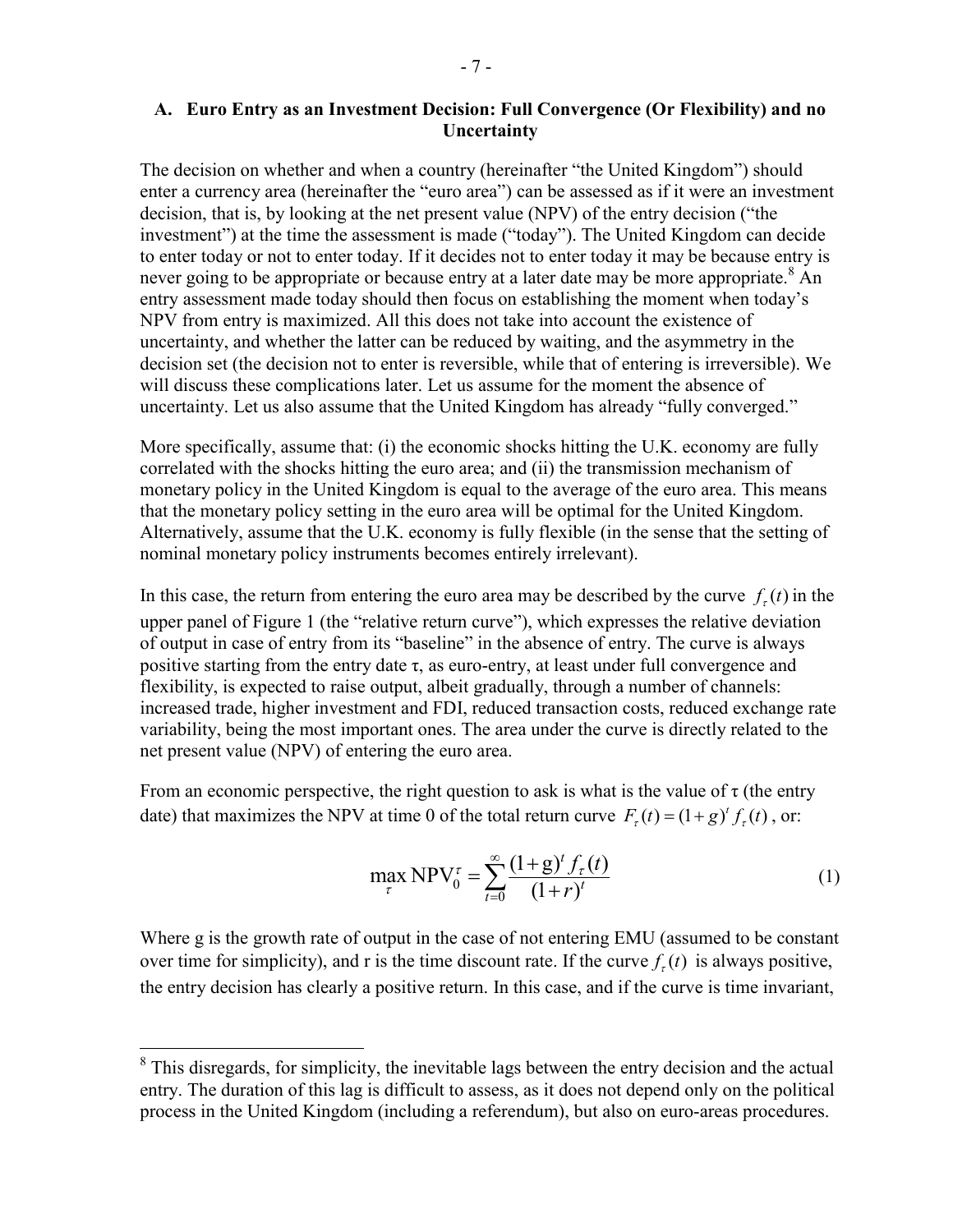there is a clear case for entering today because of the time discount factor: delaying entry would simply postpone reaping the benefit from entry.<sup>9</sup>

However, the shape under the curve  $f<sub>r</sub>(t)$  may be time dependent, and this is the general case described in (1), where the relative return curve  $f<sub>r</sub>(t)$  is marked by a subscript  $\tau$  (the entry date). Even if the difference affects only the return in the early years and not the long-term gains, the magnitude of the area under the curve will be affected and, hence, its NPV. In this case NPV<sub>0</sub><sup>*t*</sup> could be higher than NPV<sub>0</sub><sup>0</sup> for  $\tau$ >0, and postponing entry would be appropriate.

This discussion highlights a first set of issues relevant for assessing the case for entry:

*Issue 1*: How should the entry decision problem be formulated?

- *Issue 2*: What is the return from entry (i.e., the shape of the return curve) under full convergence or flexibility?
- *Issue 3:* What is the cost of delaying entry arising from the time discount factor?

*Issue 4*: How is the return curve affected by the passage of time?

## **B. Imperfect Convergence (or Imperfect Flexibility)**

The absence of full convergence implies that the monetary policy response to shocks may be inadequate to the needs of the U.K. economy. This may happen because the United Kingdom is subject to idiosyncratic shocks or because the U.K. transmission mechanism of monetary policy is different from the average of the euro area. These problems are bound to become less severe over time, reflecting endogenous convergence (i.e., the fact that the United Kingdom would become more similar to the euro area after EMU entry), but may initially be significant. This has three implications for the shape of the return curve:

- The return curve would be more volatile than in the upper panel of Figure  $1.^{10}$ .
- Average growth may also be lower if one believes that stability is important for growth.
- Entry costs would be larger if entry occurs at a time when the United Kingdom is being hit by a strong idiosyncratic shock, as these costs will be felt immediately. Cases in point may be entry in the presence of a housing market boom or when the exchange rate is far away from long-term equilibrium. To the extent that large shocks are unlikely to recur, as they will in case of endogenous convergence, there could then be a case for waiting.

The importance of these factors is higher if the economy is not flexible enough. At least in principle, a fully flexible economy would be able to adjust to demand shocks, eliminating

<sup>&</sup>lt;sup>9</sup> This assumes that the time discount rate r is higher than the economy's growth rate g.

<sup>&</sup>lt;sup>10</sup> This assumes that monetary policy in the United Kingdom is adequately managed. Of course, an independent monetary policy does not help if it is mismanaged, in which case a country can always benefit from entry.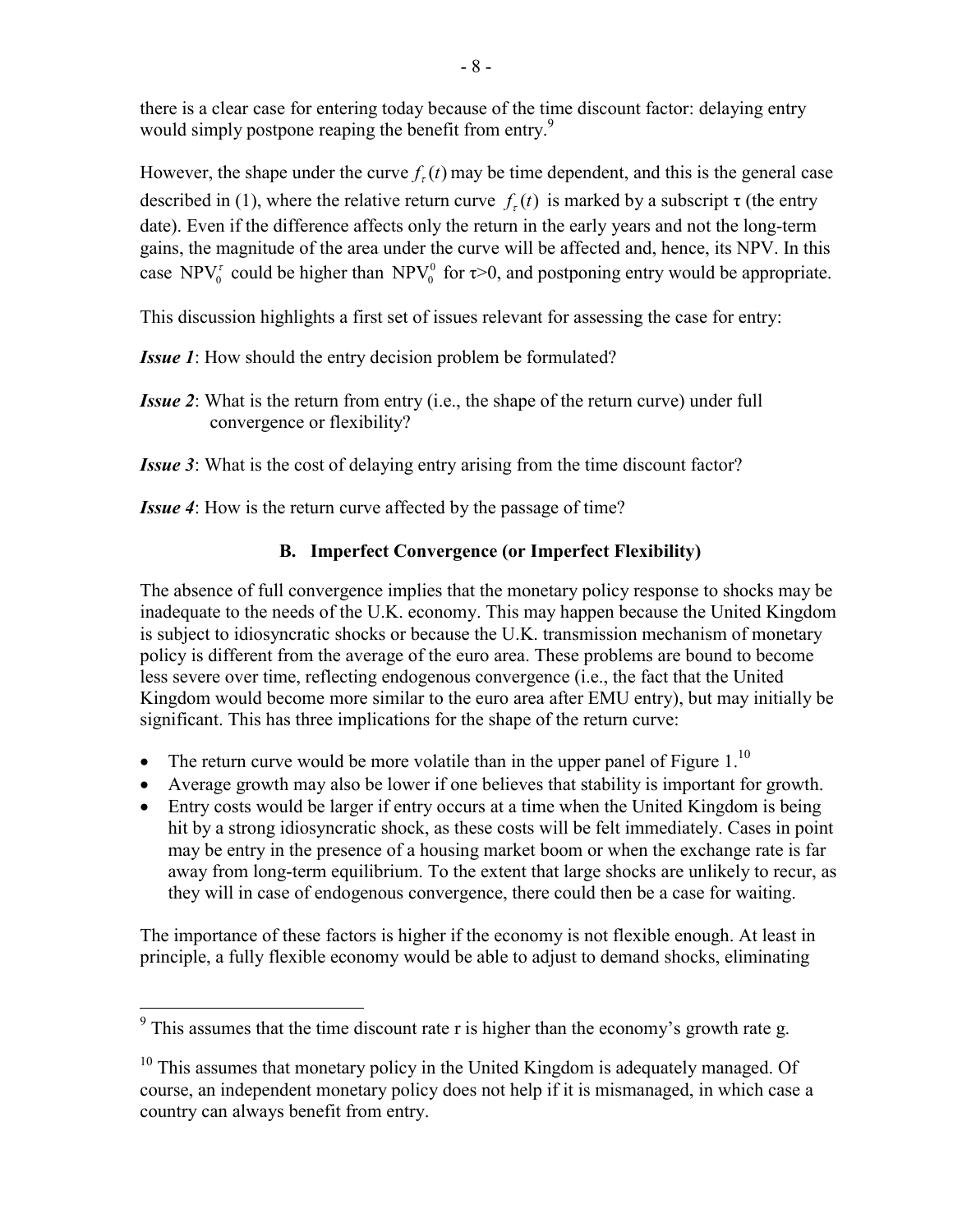any impact on output.<sup>11</sup> While in practice this is unlikely to be the case, it is reasonable to argue that a more flexible economy can withstand more easily shocks that are not offset by monetary policy action.

The full line in the lower panel of Figure 1 illustrates how the return curve could change if convergence were imperfect (or not fully offset by sufficient flexibility). Volatility is expected to decline over time, reflecting endogenous convergence.<sup>12</sup> Note also that the average level of the curve could be lower than under full convergence if one assumes that high output volatility discourages growth.

But this is not the whole story, as, in assessing the cost of increased volatility, one has to take into account the dislike of output volatility *per se*. Thus, a fair comparison with the case depicted in the upper panel of Figure 1 would require transforming the solid line curve in the lower panel into a curve that were welfare equivalent. This is the dotted curve in the lower panel, which is on average lower than the volatile curve, to reflect the welfare costs of output volatility. Note that now a sizable part of the curve is in negative territory, indicating a lower output level than in the no-entry case. With a sufficiently large intertemporal rate of discount, the NPV could then turn negative, in principle.

In sum, in the presence of imperfect convergence or insufficient flexibility, a second set of issues needs to be addressed:

*Issue 5*: How convergent is the U.K. economy with respect to the euro-area average, in terms of both idiosyncratic shocks and idiosyncratic transmission mechanism?

*Issue 6*: How flexible is the U.K. economy and, relatedly, how much flexibility in needed to compensate for imperfect convergence?

*Issue 7:* What is the effect of output volatility on average output growth?

*Issue 8:* What is the welfare cost of increased output volatility?

*Issue 9*: How fast is endogenous convergence?

 $\overline{a}$ 

*Issue 10*: How much can be gained in terms of improved convergence and increased flexibility as a result of waiting (as reforms are implemented)?

*Issue 11*: Is the case for no entry made stronger by current particular idiosyncratic shocks?

<sup>&</sup>lt;sup>11</sup> However, as discussed in the Assessment  $($   $\sqrt{$  2.31, in particular), more price and wage flexibility, while reducing output volatility, would increase inflation volatility.

 $12$  The return curve illustrates the volatility of output with respect to a baseline where output volatility is expected to be minimized reflecting the use of an independent monetary policy. In principle, one should assess whether the increased volatility arising from the entry decision should really be added to the residual volatility of the baseline, or whether it could possibly offset it.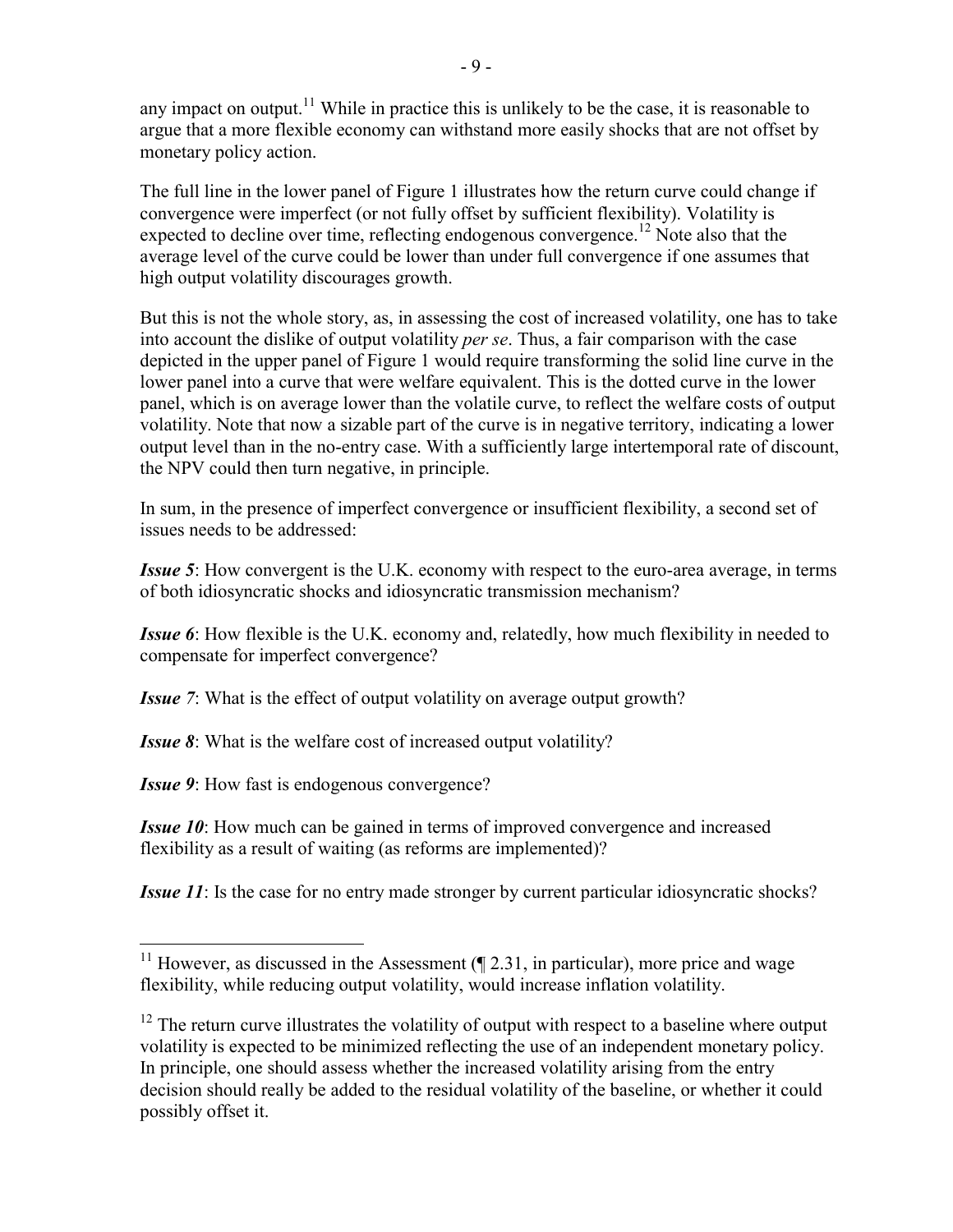## **C. Uncertainty and the Value of Waiting**

Economic decisions typically take place in an uncertain environment reflecting not only random shocks, but also insufficient information. The passage of time allows gathering more information and gauging trends better. This factor becomes particularly important in deciding whether to enter EMU for two reasons. First, the decision to enter EMU is not easily reversible, while the decision not to enter is reversible: the United Kingdom is not faced with a now-or-never proposition, but if it decides to enter there is no turning back. Once the decision to enter is taken, additional information becomes useless. However, if the decision is made to defer entry, additional information can still be used to decide on a later entry. Second, additional information is particularly important in the decision to enter the euro-area because the latter is *new*, and little is yet know about its actual structural implications for the economies of member states. More information will become available over the coming years on the working of euro area institutions, the effect on trade, growth, and investment not of a generic monetary union, but of the euro-area, the speed of endogenous convergence, and so on. In more technical terms, the shape of the return curve in Figure 1 (and thus the value of joining EMU) can be better assessed with the passage of time.

The impact of uncertainty and irreversibility on the entry decision can be formally illustrated using a standard investment model (see Appendix I). The main result of the model is that a simple net present rule is no longer a correct guide to the decision to join EMU. Given the opportunity cost of entering now rather than later (because of the option value of waiting for new information), it may be optimal not to enter now even if the net present value is positive. Moreover, the more uncertain the shape of the return curve, the higher should be the reluctance to enter. This raises a final issue:

*Issue 12*: what weight should be given to the value of more information that can be gathered with the passage of time?

## **III. THE FIVE TESTS AND THE TWELVE ISSUES**

We now evaluate to what extent the Assessment addresses the above twelve issues. As we shall see, the Assessment's focus is uneven, with some issues explored at length and others discussed in considerably less detail.

#### **A. Issue 1: How Should the Entry Decision Problem be Formulated?**

As noted above, from an economic perspective, entry should occur at a time when the current NPV from the decision to enter (or its expected value in an uncertain environment, with appropriate corrections for risk-aversion) is maximized (equation 1 above). Were the five tests devised to solve this maximization problem?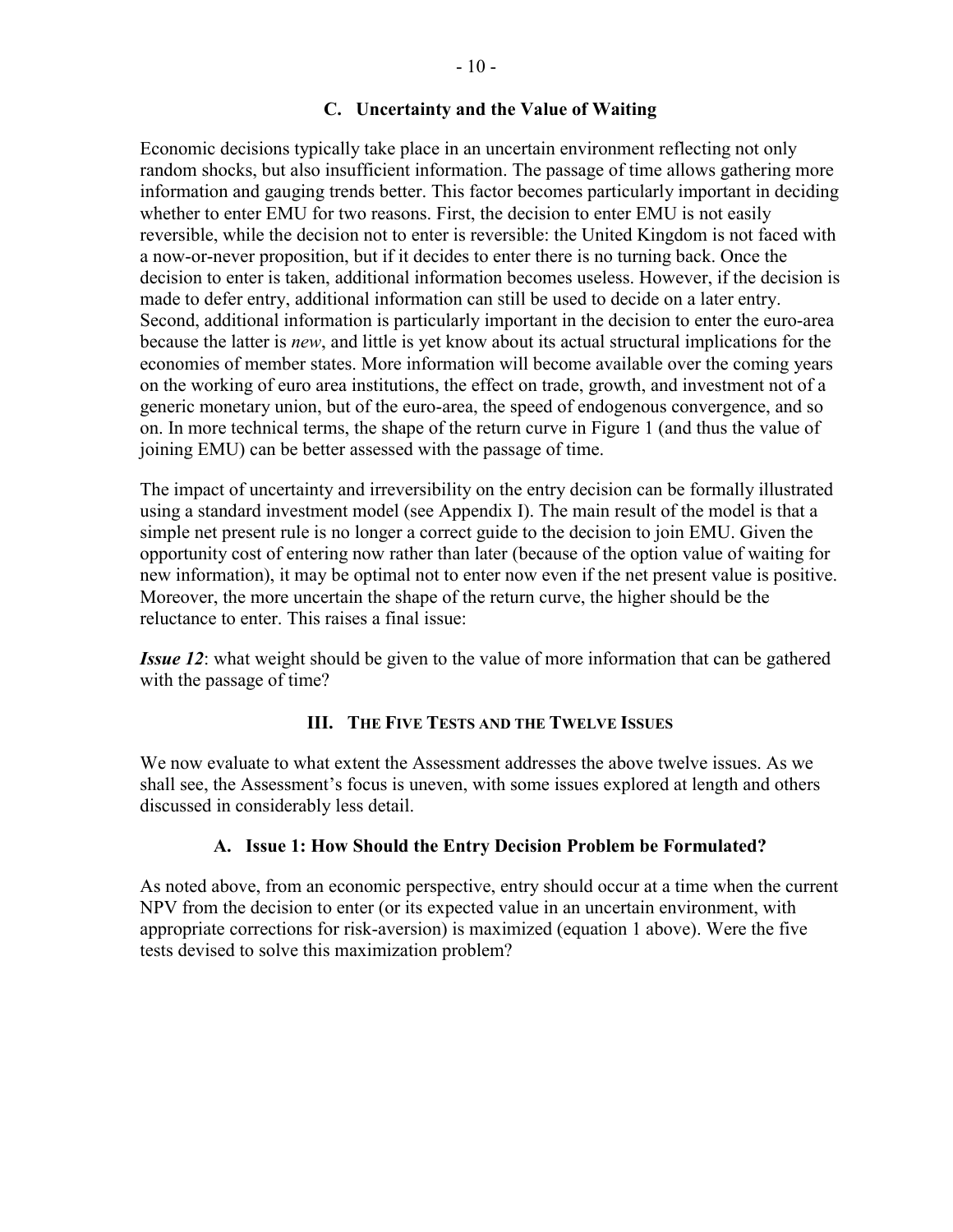



**Figure 1. The Relative Return Curve**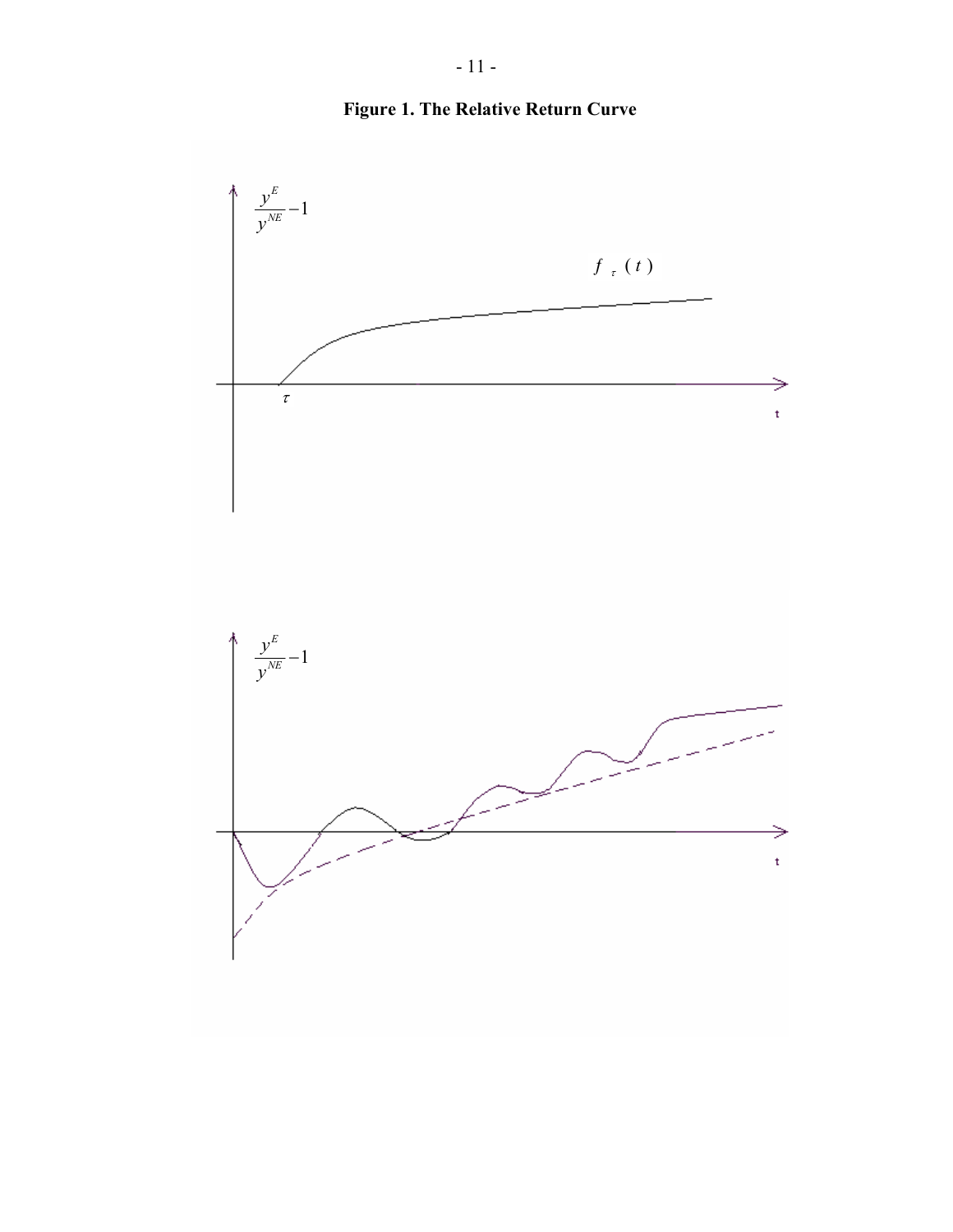The U.K. government has stated it will support entry when, based on the five tests, the economic case for entry is clear and unambiguous. This could be taken as meaning that entry would be supported when the NPV from entry appears to be positive (in a clear and unambiguous way), and not when it appears to be maximized. But the alternative interpretation is possible, as the term "case for entry" is a rather loose one. A clarification of this point would thus be useful in a future assessment. In case the U.K. government has decided to follow the less ambitious benchmark—entry when the NPV is positive, rather than maximized—it would be useful to explain why.<sup>13</sup>

In a way, given the result of the Assessment, these issues may appear to be of a purely academic nature. The Assessment seems to suggest, although it is not explicitly stated, that the NPV from entry is currently *negative* (or more precisely that the case for a positive NPV is not yet clear and unambiguous), so entry would in no case be appropriate at this point.<sup>14</sup> But clarifying the nature of the question the five tests are meant to answer would help in two respects. First, it will help interpret a future assessment. Second, it will provide better grounds for understanding the recent decision not to enter. Indeed, many of the arguments put forward in the Assessment are more convincing if used to justify the case that later entry will have a higher NPV, than if used to justify that the current NPV is negative<sup>15</sup>

## **B. Issue 2: What is the Return from Entry Under full Convergence or Flexibility?**

Most of the work on the investment, financial services, and growth, stability, and employment tests (third, fourth, and fifth tests) relates to this question. We here focus on discussing Treasury's assessment of the effect of entry on growth (or income levels), a useful bottom line.<sup>16</sup> The analysis is thorough and supports the conclusion that, under full convergence, the benefits in terms of output would be large.

 $13$  For example, one can argue that the complexity of the problem is such that maximizing the NPV is a futile exercise and one should be happy simply with being confident that the NPV is positive.

<sup>&</sup>lt;sup>14</sup> For example ¶5.92 argues that "additional volatility and uncertainty resulting from EMU membership in the absence of sustainable and durable convergence could have a negative impact on the actual level of UK output in the long term*.*"

 $15$  One key argument in the Assessment is that the current idiosyncrasy of the UK cyclical position will lower significantly the potential benefits from entry. This could be a sufficient reason to delay entry to a more favorable cyclical juncture, if the criterion for entry is NPV maximization. But the argument is less credible if the criterion adopted is that the NPV should be positive, as the long term gains from entry are quite high (as discussed below). Arguing that these gains are more than offset by the short term costs of entering now is a more challenging task, that would require strong evidence that lack of current convergence also lowers significantly the long-term gains.

 $16$  Indeed, one could argue that the effect of entry on investment and financial services is relevant only in so far as the latter affect income levels, and that it would have been sufficient (continued…)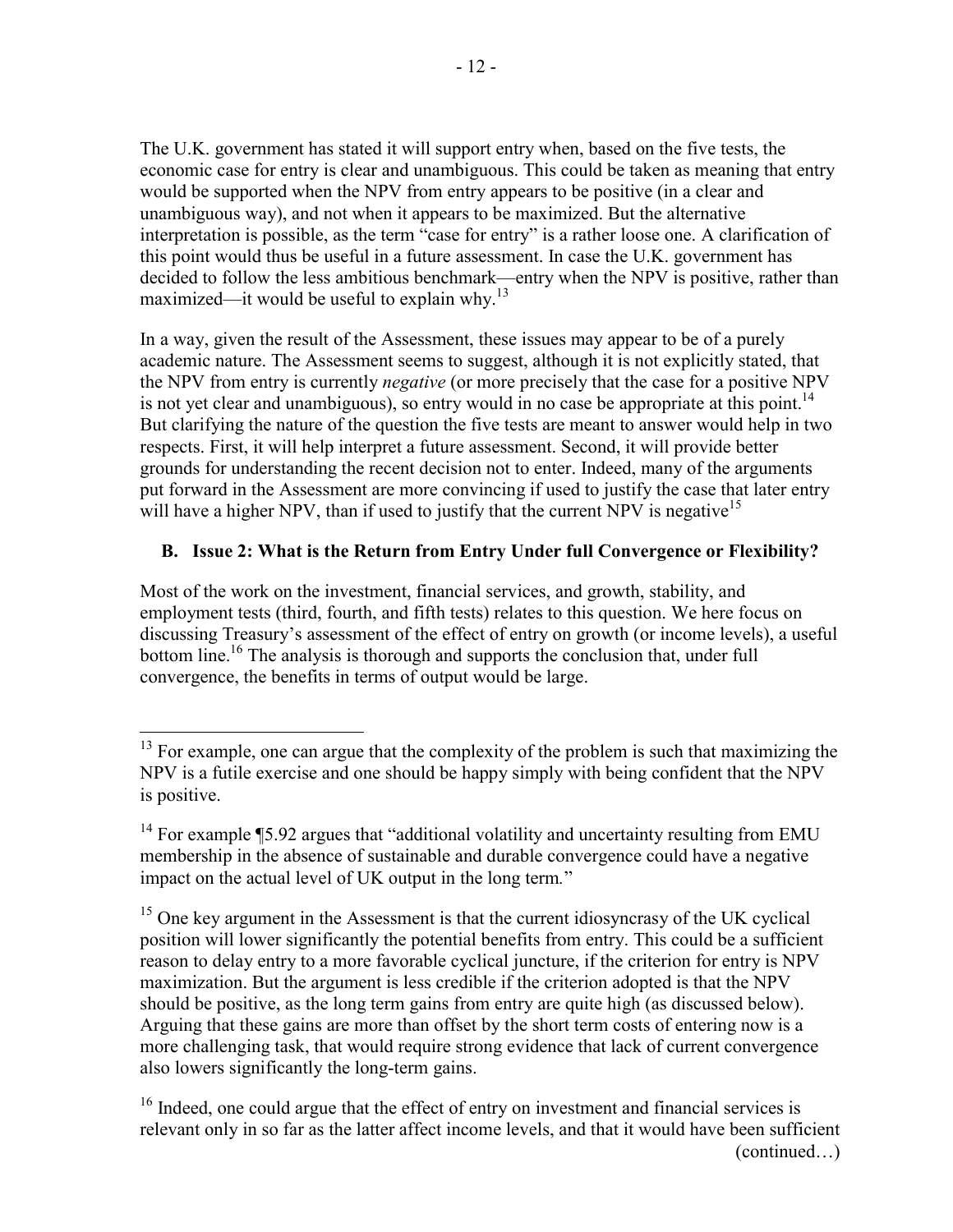The Treasury's study covers a variety of channels though which entry could boost output growth. These include lower costs on cross-border transactions, lower exchange rate volatility, increased trade and competition, easier access to credit for at least some firms, and higher investment including inward FDI. These sources of growth interact and often overlap: for example, most of the benefits of lower exchange rate volatility are likely to work through increased trade. Double counting, however, is not a major problem since the output impact of increased trade alone appears to dwarf (and to some extent encompass) other factors. The Assessment estimates that: (i) under sustainable convergence, trade could rise by up to 50 percent over a 30 year period; and (ii) based on studies of the relation between trade and output levels, this would imply an increase in output over the same period of some 5–9 percent (¶5.68-¶5.82 and Box 1). Moreover, the evidence from the first few years since the euro's introduction indicates that the trade and output expansion might be frontloaded.<sup>17</sup> Other positive effects are at least one order of magnitude smaller, but still far from negligible. For example, the step increase in output due to the fall in transaction costs is estimated at  $0.1-0.2$  percent of GDP.<sup>18</sup>

These figures are even more impressive in terms of their NPV. Assuming that, following entry, the deviation of output from the baseline increases log-linearly during a 30-year horizon and then stays constant forever, the NPV of entering can be computed to be equal to 3–5 times current GDP at the time the decision is taken (corresponding to the 5–9 percentage point difference range in the output level). This assumes a real discount rate of 3½ percent, and reasonable base growth assumptions.<sup>19</sup> Note that:

- This is likely to be an underestimate of the NPV under full convergence, first because it considers only gains arising from increased trade, and not from other sources; second because, as discussed, there is evidence that the effects on trade from a monetary union tend to be frontloaded.
- The NPV of the benefits of entry would not be greatly affected by a failure to reap the benefits of entry during a limited initial period—for example due to initial lack of convergence—provided this does not affect the outcome of later periods. In particular,

<u>.</u>

to assess whether the fifth test was met. However, the material discussed under the financial services and investment tests are also relevant to assess the effect on output.

 $17$  For example, the dynamic panel estimates in Micco, Stein, and Ordoñez (2003) suggest that more than ¼ of the long-run trade gains take place during the first year, and that the already realized gains in 2002 amounted to 4–10 percent of the estimated long-run gain of 34 percent.

<sup>18</sup> The European Commission (1990) estimated the reduction in transaction costs at 0.4 percent of GDP if all EU countries adopted the euro. Savings, however, were thought to be smaller for large countries (with lower cross-border transactions-to-output ratios) and for currencies that were already traded in deep and efficient markets.

<sup>19</sup> Growth is assumed to be  $2\frac{1}{2}$  percent through 2012, and then as in HM Treasury, November 2003 PBR: "Long-Term Public Finance Report: Fiscal Sustainability with an Aging Population."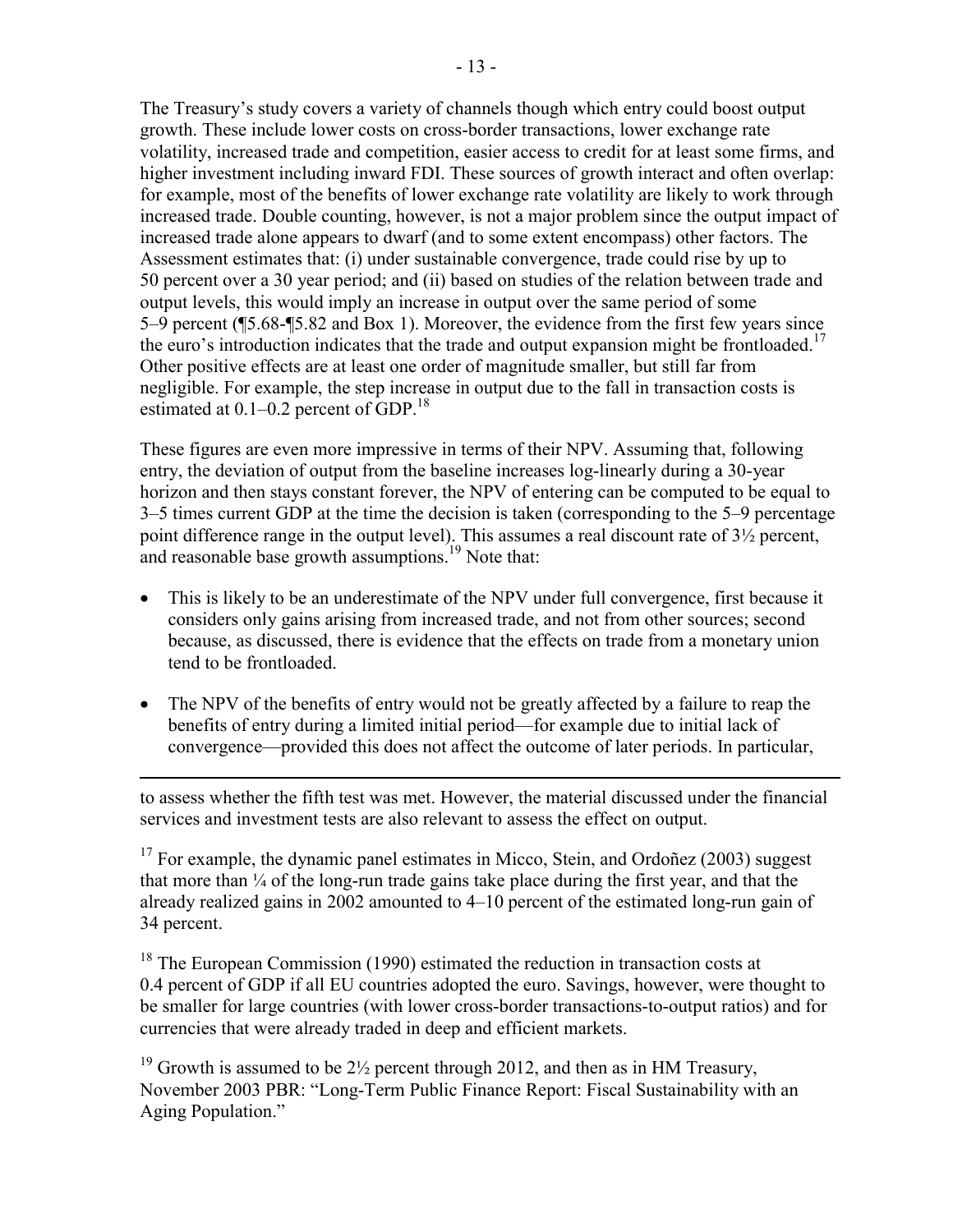the NPV of entry during the first ten years amounts only to between 8 and 15 percent of current GDP. In other words, the large magnitude of the NPV of entry stems from the hypothesis that the benefits are enjoyed at perpetuity, and not from the short-term gains. This is important in assessing the likelihood that high entry costs could outweigh the long term benefits  $^{20}$ 

## **C. Issue 3: What is the Cost of Delaying Entry Arising from the Time Discount Factor?**

The time discount factor is not trivial. The appropriate time discount factor is the difference between the intertemporal discount rate and the output growth rate. Assuming this difference at 1 percent (as often done in long-term fiscal sustainability projections) implies that a fiveyear delay could reduce the NPV by over 5 percent. Thus, taking at face value the NPV estimate of the return under full convergence discussed under Issue 2, such delay would cost 15–25 percent of current GDP.

The Assessment does mention the existence of costs from delaying entry, but, with only two minor exceptions, it does so in an unspecific way.<sup>21</sup> The first exception is the reference in ¶3.93 to the fact that:

There is a risk that the longer membership of the euro is delayed, the longer the potential gains in terms of increased inward investment are postponed.<sup>22</sup>

The second exception relates to the benefits from entry for the financial services industry, "benefits which are postponed while the United Kingdom is not in EMU" (¶4.70). These points are valid but should be made with respect to all gains from entry, in particular the expected increase in output levels discussed above. Moreover, no attempt is made to quantify those costs.

Neglecting the costs of postponing the benefits from entry would be justified only if it were true that the NPV from entry were assessed to be negative. This seems indeed to be the view adopted by the Assessment (see discussion above and issue 7 below).Thus, this omission can be pardoned only if the reasons for believing the NPV is currently negative are convincing.

 $20$  The Assessment, however, concludes that also the long-term benefits would not materialize in the absence of sustainable convergence (¶5.82). See discussion of issue 7.

 $21$  The Executive Summary states that: "The assessment addresses ... the risks and costs from delaying the benefits of joining" (page 4)." Later (page 6), it notes that the case for entry is not yet established, "despite the risks and costs from delaying the benefits of joining."

<sup>22</sup> The reference in ¶3.93 to a "risk" is unfortunate. It is *certain*, indeed tautological, that the longer membership is postponed, the longer the potential gains from entry are postponed.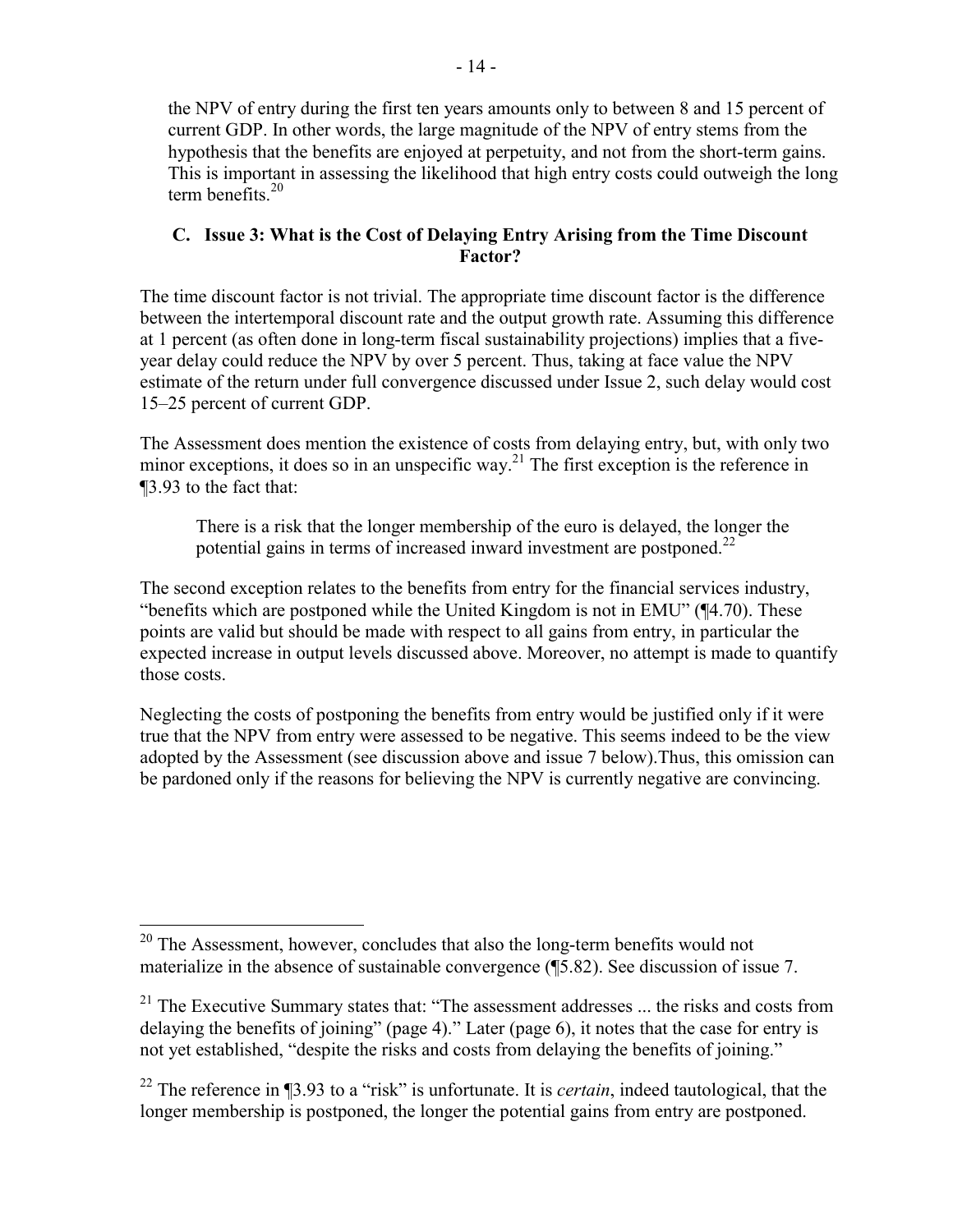## **Box 1. Effects of EMU on Trade and Growth**

Until recently, the effects of currency unions on trade had generally been gauged as the limiting case of lower exchange rate volatility, with inconclusive results. The background study *EMU and Trade* (H.M. Treasury(2003b)) argues that these inconclusive results might be explained by an inappropriate focus on short-term volatility (which can often be hedged), while the relevant horizon for the creation of strong trade links is the medium to long term. Also, past volatility does not necessarily determine the degree of uncertainty on future exchange rate levels—as infrequent but large adjustments of fixed exchange rates epitomize.

A recent strain of research, prompted by the launching of the euro, has sought to identify the specific effect of currency unions. The opening shot was fired by Rose (2000), which finds that countries belonging to currency unions trade about three times more with each other than with non-members. The sample in Rose (2000) is dominated by economies that are small or have low income levels. But further research, focused on more relevant samples, has found estimates of the trade effect of EMU that are, although smaller, still very significant. Using quantitative meta-analysis techniques, Rose, in one contribution to the Treasury's assessment, synthesizes 443 point estimates from 24 recent studies into an estimate of a 100 percent increase in trade between EMU countries and the United Kingdom, should the latter join the euro.<sup>1</sup> Recent studies have also tried to address different sources of upward estimation biases such as those resulting from adverse selection and simultaneity (e.g., countries that expect higher trade benefits will tend to form currency unions).<sup>2</sup> After correcting for these biases, estimates of the trade effect of currency unions of 60–100 percent are not uncommon.

In order to avoid sample selection problems, some of the most recent studies take advantage of the already available evidence on the euro area and avoid drawing inferences from other currency unions. Instead, they focus on the actual effect that the introduction of the euro has had on its members as compared to those that stayed out. In this vein, Micco, Stein, and Ordoñez (2003) concludes that EMU membership shared by country pairs has already resulted in bilateral trade increases of 4– 10 percent relative to all other country pairs in their sample; and 8–6 percent relative to trade between non-member country pairs. Remarkably, these results imply—in line with most other studies—that the trade increase among EMU members appears to have not been trade-diverting, but rather tradecreating among euro and non-euro members, albeit to a lesser extent than among members. These estimates correspond to the trade effects that had already taken place as of end-2002—which can be presumed to be only a part of the total long-run effects. Using a dynamic panel, the long-run effect on a typical EMU-member country pair is estimated at a 34 percent increase in trade, with 9 percentage points in the first year.<sup>3</sup> And the long-run effect on a pair with only one EMU member is estimated at 16 percent, 4.5 percent in the first year. The total effect of EMU on a member country's trade is the aggregate of the increase in trade with other EMU members and with third countries. Barr, Breedon, and Miles (2003) addresses directly the question of what would be the effect of joining EMU for the three "out" countries (Denmark, Sweden, and the United Kingdom).

<sup>1</sup> See Rose's contribution to the background study *Submissions on EMU from Leading Academics* (H.M. Treasury (2003b).

 2 For recent reviews of this literature see the background study *EMU and Trade* (H.M. Treasury (2003b), and Micco, Stein, and Ordoñez (2003).

 $3$  Bun and Klaassen (2002), with a similar methodology, find that the long-run trade gain is 40 percent, with 4 percent experienced in the first year.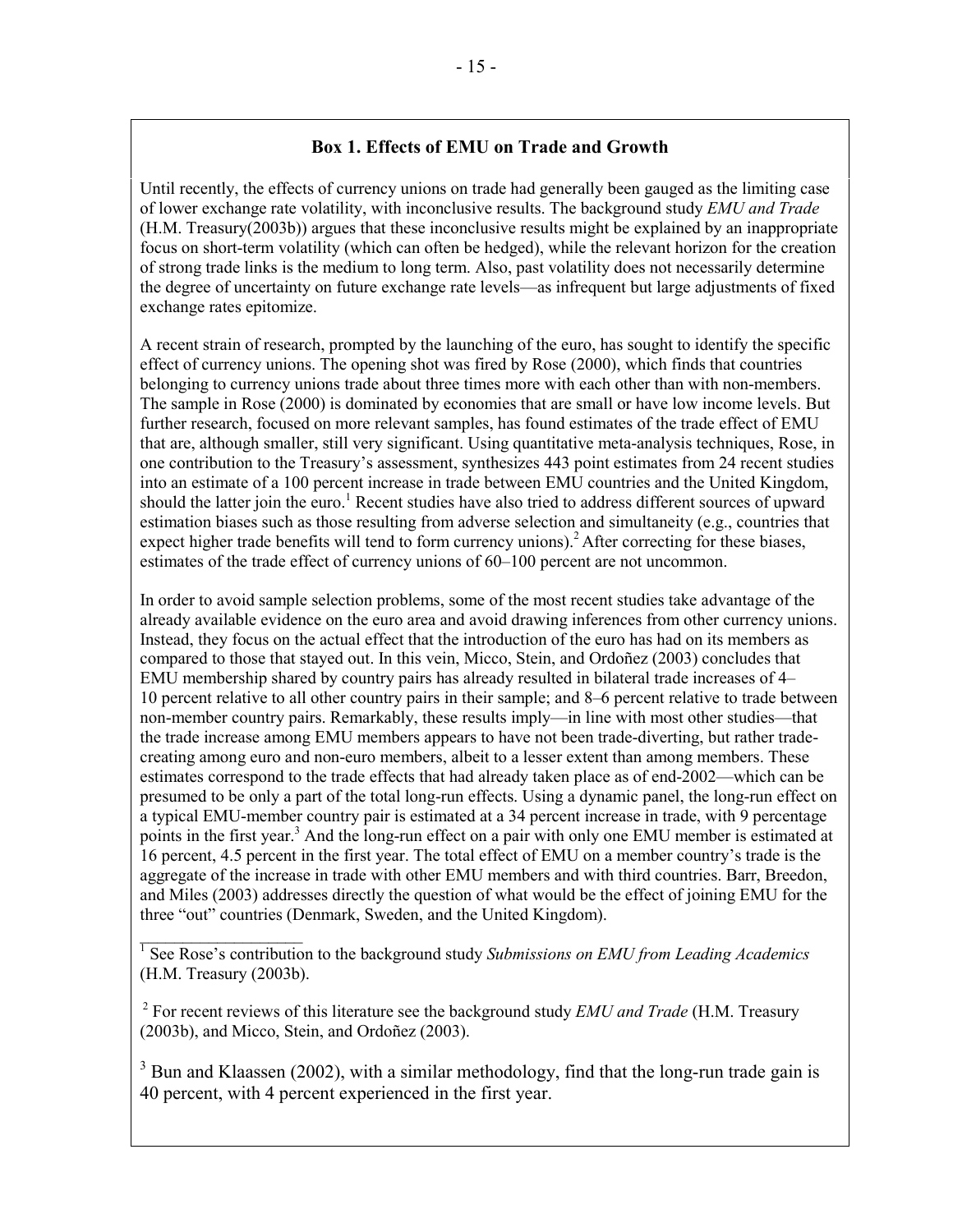## **Box 1. Effects of EMU on Trade and Growth (Concluded)**

| Table 1. Implied Effect of Joining EMU (Barr et al. (2003)) |  |
|-------------------------------------------------------------|--|
| (Increases in percent)                                      |  |

|                |                               | Effect on Trade 1/                |       |          |  |  |  |
|----------------|-------------------------------|-----------------------------------|-------|----------|--|--|--|
|                | Pure Currency<br>Union Effect | Echange Rate<br>Volatility Effect | Total | GDP $2/$ |  |  |  |
| Denmark        | 29                            | 4                                 | 33    | 6        |  |  |  |
| Sweden         | 29                            | 20                                | 49    |          |  |  |  |
| United Kingdom | 29                            | 43                                | 72    |          |  |  |  |

Source: Barr et al. (2003).

1/ Increase in trade with EMU members.

2/ Assumes that 1 percent of GDP increase in trade results in 1/3 percent in crease in GDP, as in HM Treasury (2003b).

The results are summarized in Table 1 and generally support other studies, including the Treasury's conclusions of a 50 percent increase in trade. Barr, Breedon, and Miles (2003), however, finds that the quantitative estimates are sensitive to the sample length and Bun and Klaassen (2003) finds that they are also highly sensitive to the specification of time trends.

The relevance of trade derives mainly from its role in fostering output growth. There are many reasons to presume a positive effect of trade on output. These include the classical arguments for free trade (e.g., allocative efficiency) as well as those stemming from new growth theory (e.g., economies of scale, know-how and technology transfers and spillovers, increased competition and innovation, higher R&D in internationally-oriented firms). The Assessment considers that this effect ranges between ⅓ and ⅔ of a percentage point of GDP per 1 percentage point of GDP in additional trade (imports plus exports). This is considered to be a one-time level effect, taking place over an extended period of time, and not a permanent change in the growth rate. These quantitative estimates fall comfortably within the range of estimates found in the research literature (see, for example, Frankel and Romer (1999), and Frankel and Rose (2000)).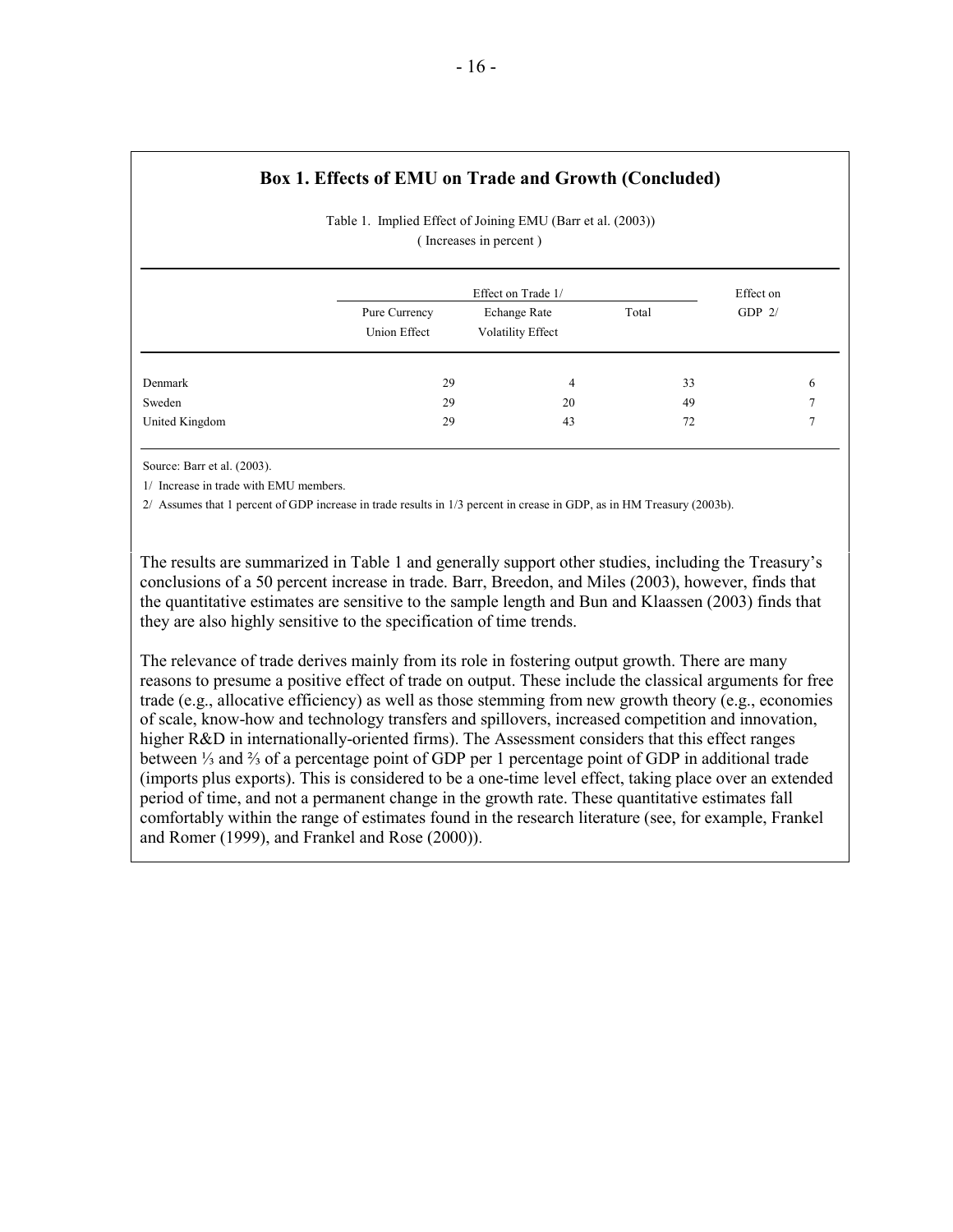#### **D. Issue 4: How Does the Shape of the Return Curve Change over Time?**

The Assessment does point at one reason why later entry can *improve* the return for entry. The Executive Summary (page 6; but see also page 9 and ¶5.166, as well as the more detailed discussion spanning ¶5.12-¶5.36), notes that:

*The potential uncertainty created by the price stability objective of the European Central Bank (ECB) and the potential constraints on the use of fiscal policy for stabilization under the current interpretation of the Stability and Growth Pact (SGP) increase the chances that output and employment would be less stable inside EMU.* 

As the Assessment (page 6 of the Executive Summary) also notes that the monetary and fiscal frameworks are evolving in the right direction, late entry would allow participation in a monetary union that is managed though more appropriate rules.<sup>23</sup> Assessing the validity of the argument—which hinges on the belief that the current monetary and fiscal frameworks of the United Kingdom are currently superior to those of the euro area—goes beyond the scope of this paper. Suffice it here to say that, even if it were correct, the argument would be inherently difficult to quantify in a number of respects (notably the pace of expected improvement over time of the euro framework, and the effect of this improvement on output volatility).

The factors that may *reduce* the return from entry are not discussed in the Treasury's assessment. However, euro-supporters have pointed at the risk of "missing the train" if entry were delayed. The basic argument, made for example by Professor Richard Layard (Layard (2002)), is that euro area will experience (indeed is already experiencing) a front loaded relocation of productive activities and the establishment of new business contacts, accompanying the surge in intra-euro area trade.<sup>24</sup> As Layard's puts it:

We cannot wait and see because, by the time we joined, the new pattern of the European economy would have been established. It would be much harder then than it would be now to find our own niche.

The argument is not far fetched. First, FDI may flow more than before to the euro area (see Appendix II). If this relocation of investment decision does not occur evenly over time, but is front loaded, countries that are not euro-members in the early years of the euro area will miss

 $^{23}$  Note that this applies also to the fiscal framework. As a non-euro EU area member, the United Kingdom is now expected to *endeavor* to avoid deficits exceeding 3 percent of GDP, while, in principle, would be *obliged* to avoid breaching that ceiling once in the euro area (as highlighted in  $\P$ 5.36).

 $24$  The costs of a delay in joining EMU are also analyzed in Begg et al. (2003).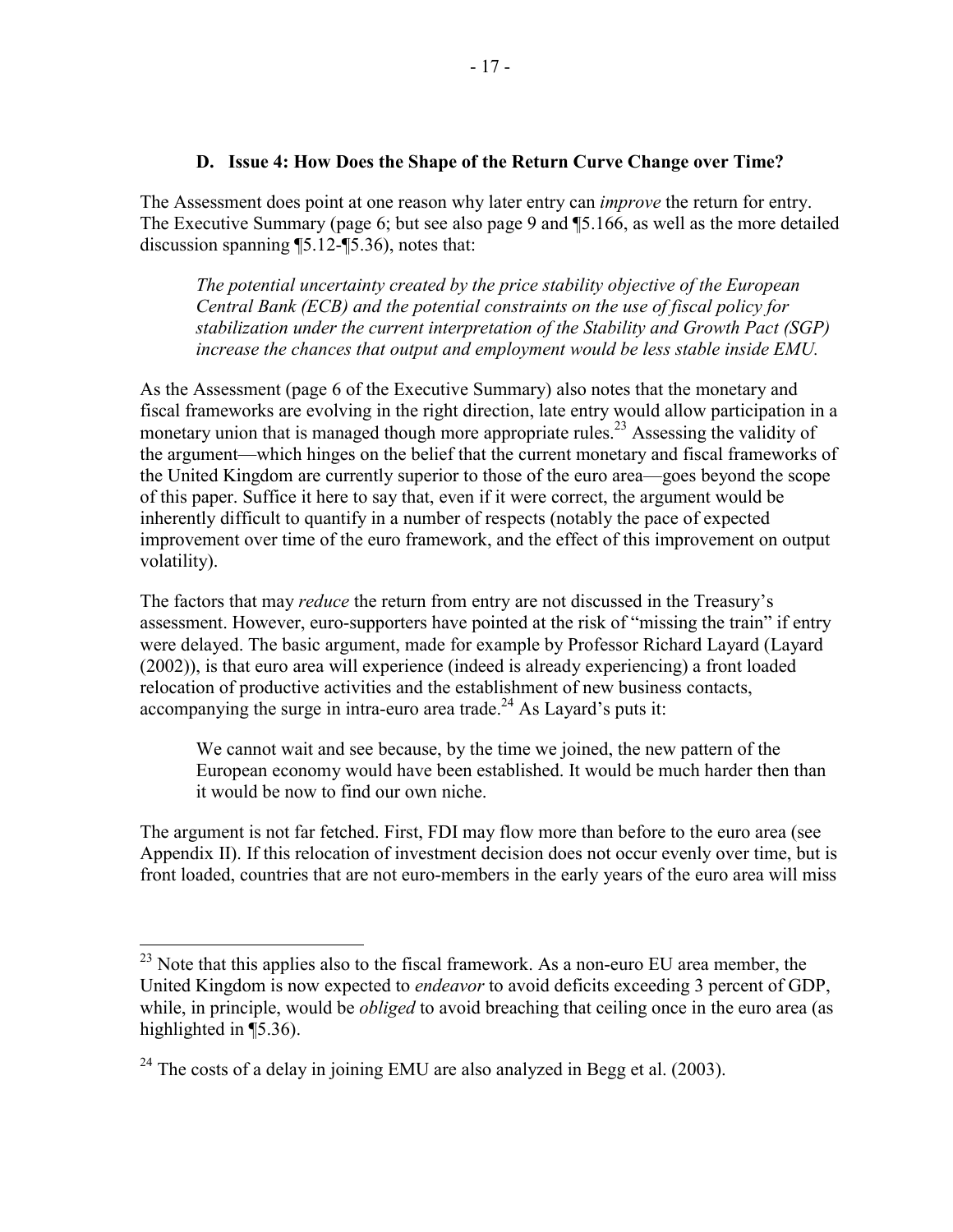the first and larger wave of FDI.<sup>25</sup> Second, the quantitative estimates of the trade expansion prompted by EMU do suggest that this expansion is also frontloaded. Then, hysteresis effects in international trade links may make it difficult to enter new markets once they are settled. Although, ultimately, the trade opportunities opened to the United Kingdom will depend on comparative advantage, in the short and medium term, expansion into new EMU markets would be facilitated by joining when these markets are undergoing an expansion or, at least, a reshuffling. Altogether, a discussion of these issues would have strengthened the quality of the Assessment.

#### **E. Issue 5: How Convergent Is the U.K. Economy With Respect To the Euro-Area Average, in Terms of Both Idiosyncratic Shocks and Idiosyncratic Transmission Mechanism?**

Many of the background studies in Treasury (2003b), and most of the material on the "convergence test" in the Assessment cover extensively different aspects of these issues.<sup>26</sup> More specifically, the Assessment looks at the differences in the current cyclical phase between the United Kingdom and the euro area (¶1.8-¶1.40), evidence of past correlation of business cycles and shocks (¶1.40-¶1.65), and underlying differences in the structure of these economies (¶1.69-¶1.116). Overall, the Assessment finds that convergence has increased since 1997, but is still insufficient. The key idiosyncrasies arise from differences in housing and households credit markets.<sup>27</sup> On the one hand, the link between consumption and house price movements in the United Kingdom appears to be particularly strong and has added an element of U.K.-specific cyclicality to regular business cycles. On the other hand, the large size of the mortgage market, as well as its specificities, have raised the elasticity of consumption to interest rates above the euro average. In sum, the peculiarities of the housing

<sup>&</sup>lt;sup>25</sup> As discussed above,  $\P$ 3.93 does note that the longer entry is delayed, the longer the potential gains in terms of FDI are postponed. But this is not the cost we are referring to here. With respect to the analytical framework used here,  $\square$ 3.93 focuses on the cost of shifting the return curve to the right (Issue 3 above), not to the change in the shape of the return curve  $(Issue 4)$ .

 $26$  See "Analysis of European and UK business cycles and shocks"; "Housing, consumption and EMU"; "EMU and the monetary transmission mechanism"; "Modelling the transition to EMU"; "Modelling shocks and adjustment mechanisms in EMU"; "EMU and labour market flexibility"; "The exchange rate and macroeconomic adjustment"; "The United States as a monetary union"; "Submissions on EMU from leading academics"; "Fiscal stabilisation and EMU"—a discussion paper in Treasury (2003b). For an earlier discussion see IMF (2000).

 $^{27}$  Discussing the risks to convergence posed by structural differences, the Assessment states that "differences in the UK and euro area housing markets are high risk, differences in investment linkages and financial structures are low to medium risk and sectoral and trade differences are lower risk." (¶1.112).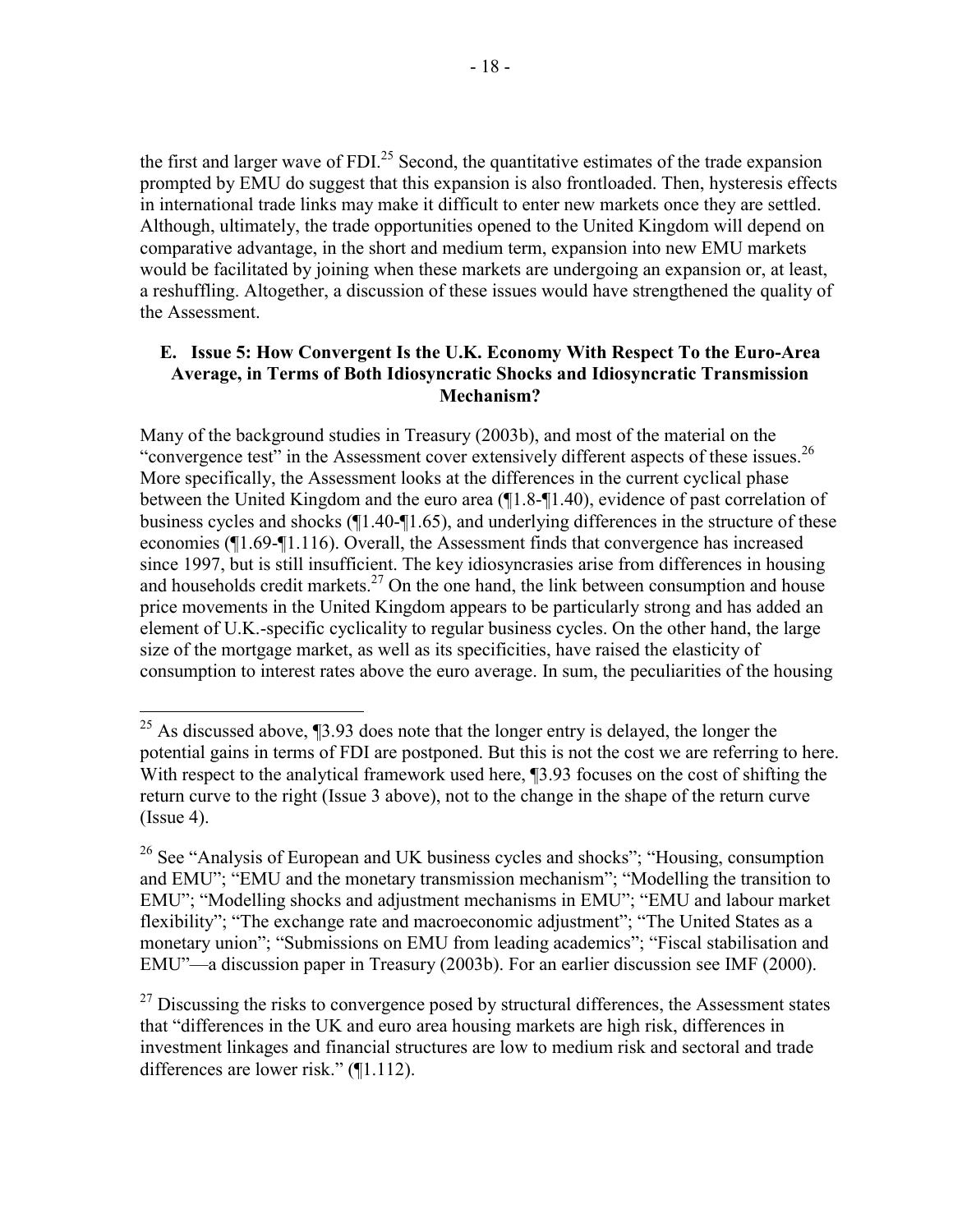and household debt market not only give rise to idiosyncratic shocks, but also generate an idiosyncratic response to monetary policy shocks. The current cyclical phase epitomizes these developments (Box 2).

The case made by the Assessment that the features of the housing market involve the risk of significant idiosyncratic shocks is convincing. Less convincing is the case that these features also involve an idiosyncratic response to monetary policy impulses. The Assessment does show that monetary policy has a stronger effect on consumption in the United Kingdom than in the average of the euro area. But, it also acknowledges that the effect of monetary policy on aggregate demand is similar, as the higher elasticity of consumption to interest rates is offset by lower elasticity of investment.<sup>28</sup> Thus, assuming that total demand, rather than just consumption, is the relevant determinant of inflationary pressures, an optimal response of monetary policy to demand shocks that are common between the United Kingdom and the euro area would be possible.

## **F. Issue 6: How Flexible Is the U.K. Economy and, Relatedly, How Much Flexibility Is Needed to Compensate for Imperfect Convergence?**

The discussion of the degree of flexibility the U.K. economy spans nearly 60 pages of the Assessment. It deals primarily with wage and price flexibility, but also covers other aspects of labor and product markets, such as geographical/sectoral labor mobility, and of the capital market. Finally, the Assessment discusses to what extent a more flexible use of fiscal policy, within a revised fiscal framework, could compensate for the loss of monetary flexibility. The discussion is thorough and succeeds in showing that U.K. flexibility has improved and is high compared with other European countries. The case is also made (although it is backed up by less detailed discussion) that "challenges remain" in the labor market (see, for example, ¶2.83), and that product market flexibility is still not as high as in the United States (¶2.111, for example).

But the conclusion of the Assessment—that flexibility is not sufficient to compensate for the insufficient convergence—is not clearly demonstrated. How much flexibility is needed?<sup>29</sup>

1

 $28$  This lower elasticity is usually explained by the higher resort to long-term capital markets financing—as opposed to bank lending—by UK firms and by higher external financing.

<sup>&</sup>lt;sup>29</sup> A section of the assessment ( $\mathbb{I}2.29$ -2.33) is titled: "How much flexibility is needed in principle?" However, it primarily deals with the effect that increased flexibility would have on inflation volatility, and with implications for macroeconomic management of different degrees of flexibility between the United Kingdom and euro-area members.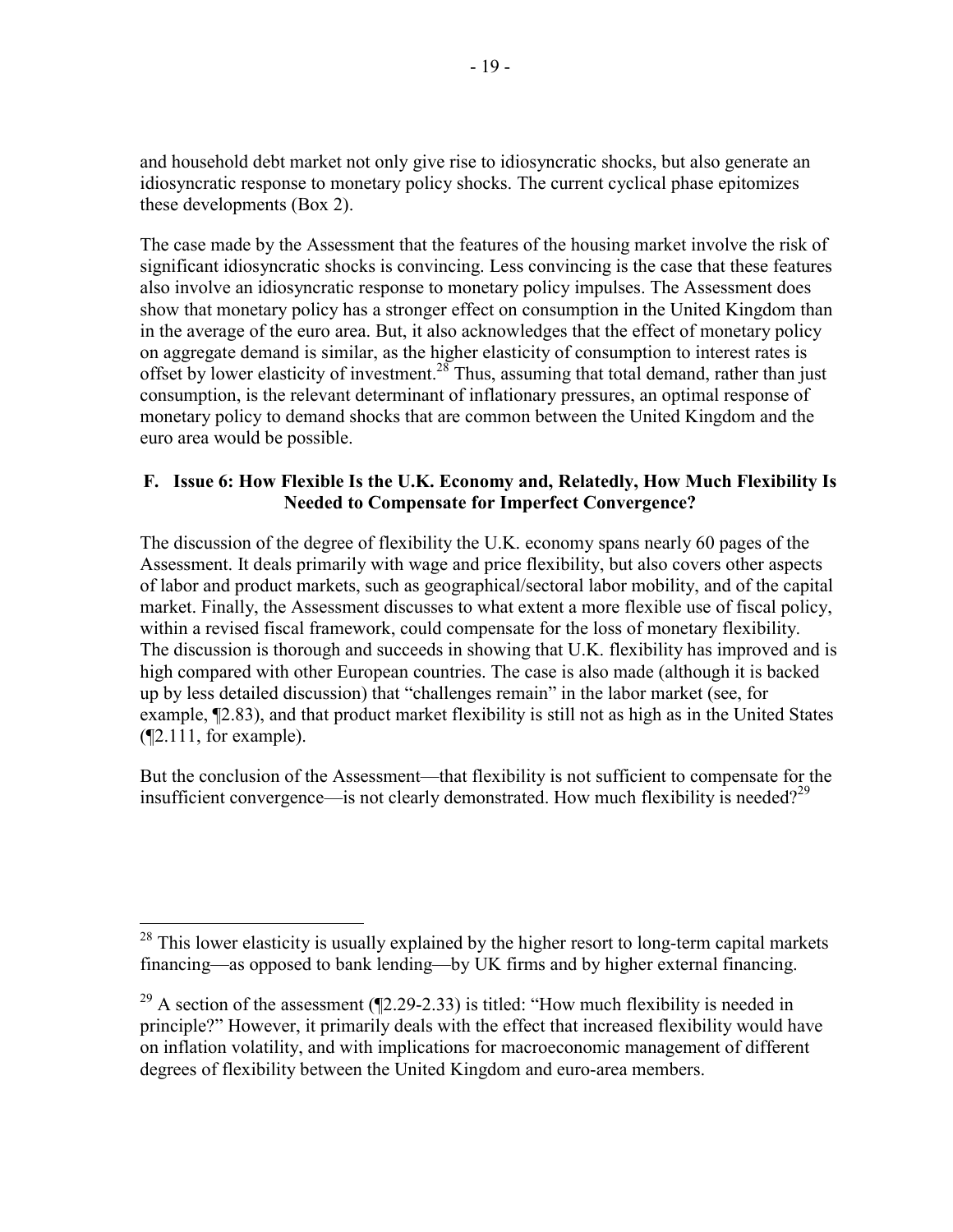## **Box 2. Consumption and the Housing Market**

Private consumption has been the main driver behind U.K. demand growth during the 1990s. The contribution of private consumption to GDP has been significantly larger in the United Kingdom than in the euro area in the period 1992–2002 (except in 1992 and 1995) with annual average contributions of 2.1 and 1 percentage points of GDP respectively (Figure 2). This is not only because GDP grew faster in the United Kingdom: Figure 3 shows that private consumption contributed also substantially more to each percentage point of GDP growth in the United Kingdom than in the euro area in all years in 1992–2002 (except 1995).

This strength of consumption has been supported not only by rising incomes and high rates of employment, but also by the dynamics of the housing market. In the United Kingdom, the evolution of consumption has been closely correlated with the housing market, at least since the 1960s (Figure 4), and to a larger extent than in other EU economies (Figure 5). Research studies have documented the differential responsiveness of consumption to housing wealth in the United Kingdom relative to other countries.<sup>1</sup> These studies generally find that the elasticity of consumption to real house prices is larger in the United Kingdom, Ireland, Netherlands, and some Nordic countries than in the large euro-area economies.

Different consumption responses to changes in house prices appear related to different features of the housing and financial markets. First, owner-occupied housing is more prevalent in the United Kingdom, at 69 percent, than in large euro-area countries (Table 2), strengthening the wealth effects of house price changes.<sup>2</sup> Second, highly developed mortgage and credit markets as well as deep and liquid housing markets (Table 2) allow U.K. households to cash in housing wealth increases through trade-downs or, more often, through mortgage equity withdrawal (house-collateralized borrowing in excess of spending in residential purchases and house improvements). And finally, increases in housing wealth coupled with the opportunity to withdraw housing equity also relax liquidity constraints.

Moreover, the housing market itself seems to be characterized by idiosyncratic features. Real house prices in the United Kingdom have shown higher trend growth and higher volatility than in the euro  $\alpha$  area,<sup>3</sup> partly reflecting a relatively price-inelastic supply.<sup>4</sup> This has made U.K. housing prices more sensitive to demand shocks and to potential bubbles. Also, error-correction models indicate that U.K. housing prices exhibit high persistence. Thus, following a deviation from trend, re-equilibrating forces are weak—resulting in prolonged over- and under-shooting (IMF (2002) and *Housing, consumption and EMU* (HM Treasury (2003b)).

<sup>1</sup> Recent work is discussed in detail in *Housing, consumption and EMU* (H.M. Treasury (2003b)). See also Ludwig and Slk (2002).

 $\mathcal{L}_\text{max}$ 

 $2<sup>2</sup>$  House price increases prompt both positive and negative wealth effects, since they result in a redistribution of wealth from first-time buyers (and those trading up) to house owners. This, and a relatively limited mortgage market, could be behind a low or negative elasticity of consumption to house prices, which for example is often estimated for Italy. In most EU countries, positive wealth effects are found to predominate.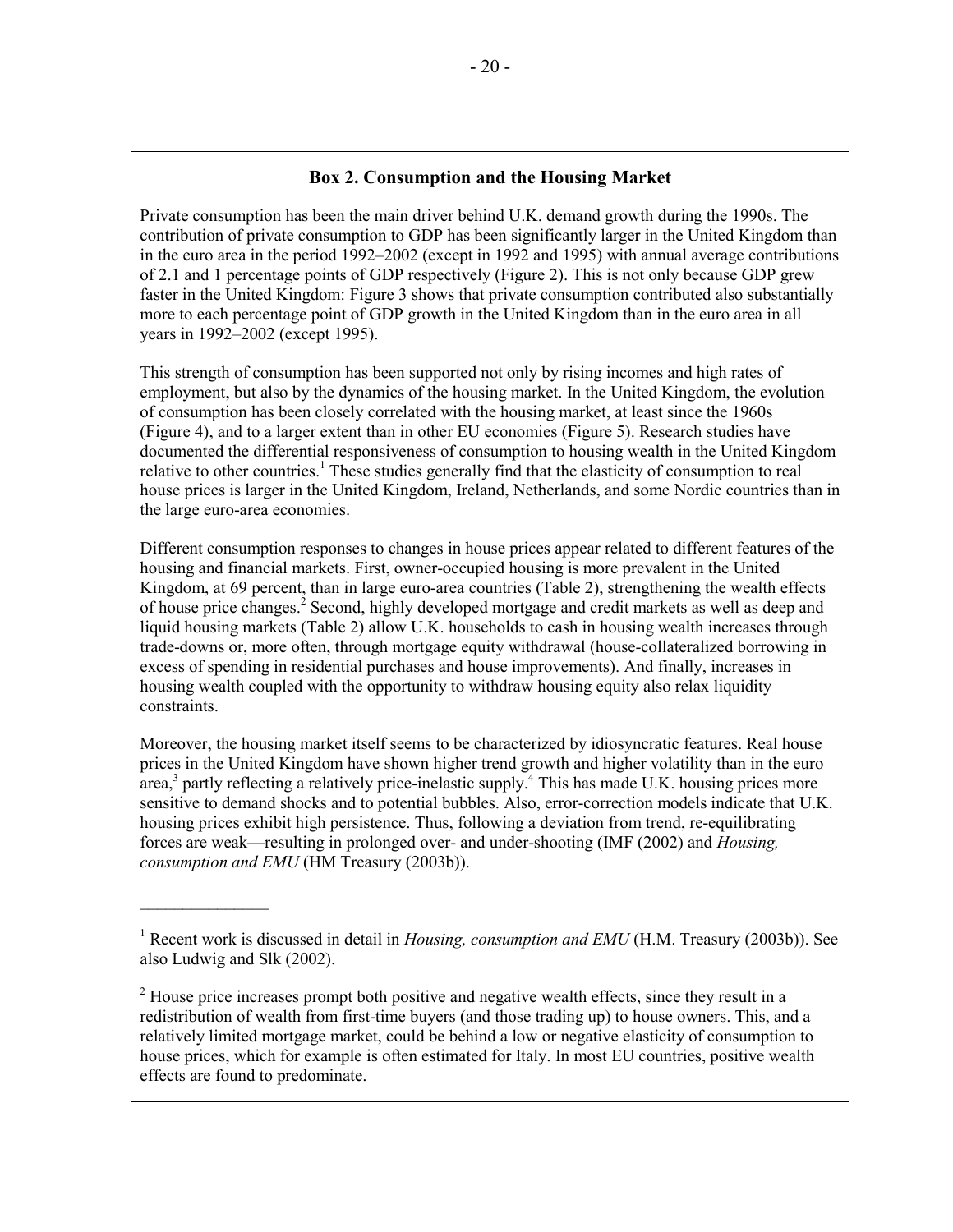## **Box 2. Consumption and the Housing Market (Continued)**

This behavior of consumption and housing markets has also an important bearing on the response of the economy to monetary policy. Empirical studies indicate that U.K. private consumption is more responsive to interest rates, reflecting several factors.<sup>5</sup> First, the policy rate pass-through to banks' lending rates appears quicker in the United Kingdom, with variable-rate mortgages reacting typically in just a few days.<sup>6</sup> Second, household exposure to variable-rate debt is higher in the United Kingdom than in most other EU countries. This is mainly due to the structure of the mortgage market. The outstanding stock of mortgages is about 60 percent of GDP in the United Kingdom, most of which are at variable rates or with rates fixed only for a few initial years (Table 2). In contrast, mortgages represent 19 percent of GDP in France and 10 percent of GDP in Italy. They represent a higher proportion in Germany (55 percent of GDP), but it appears that a large part are held by for-rent landlords (owner-occupied housing is a low 42 percent), and long-term fixed rate mortgages prevail (as they do in France, Netherlands, Belgium, Denmark and other EU countries)—thus, minimizing the direct impact of interest rate changes on household consumption demand.<sup>7</sup> And third, a more diversified financial market allows U.K. households to realize more easily part of their housing wealth gains through mortgage equity withdrawal.

 $4$  See IMF (2003). Swank et al. (2002) estimates the following price elasticities of new housing supply: Denmark 0.7, France 1.1, Germany 2.1, Netherlands 0.3, United Kingdom 0.5, United States 1.4.

5 See *EMU and the monetary transmission mechanism* (H.M. Treasury 2003b).

 $\mathcal{L}_\text{max}$ 

<sup>6</sup> Estimates of the pass-through of one percentage point increase in policy rates to variable-mortgage rates after three months are: United Kingdom 0.97, Germany 0.78, Italy 0.62, Spain 0.66, and France 0.33 (*EMU and the Monetary Transmission Mechanism* (H.M. Treasury (2003b)).

 $7$  Taking into account only the share of mortgages in GDP and the proportions of variable-rate mortgages, *EMU and the Monetary Transmission Mechanism* (Chart 3.6, HM Treasury (2003b)) estimates that the impact on household spending of one percentage point rise in interest rates is about (in percentage points of GDP): United Kingdom 0.37, France 0.07, Italy 0.03, and virtually nil in Spain and Germany. These estimates may still underestimate the U.K. idiosyncrasy, however, as they do not consider, inter alia, owner-occupancy rates or faster pass-trough into mortgage interest rates.

 $3$  Over the long run, U.K. real house prices have grown at 3.3 percent, perhaps the fastest rates in the EU (see Table 2), and significantly faster than Germany (0.1 percent), France (1.2 percent), and Italy (1.5 percent). U.K. house prices have also been more volatile than in France and Germany, although not out of line with respect to some other EU countries (i.e., Spain, Italy, the Netherlands, Ireland, and Finland).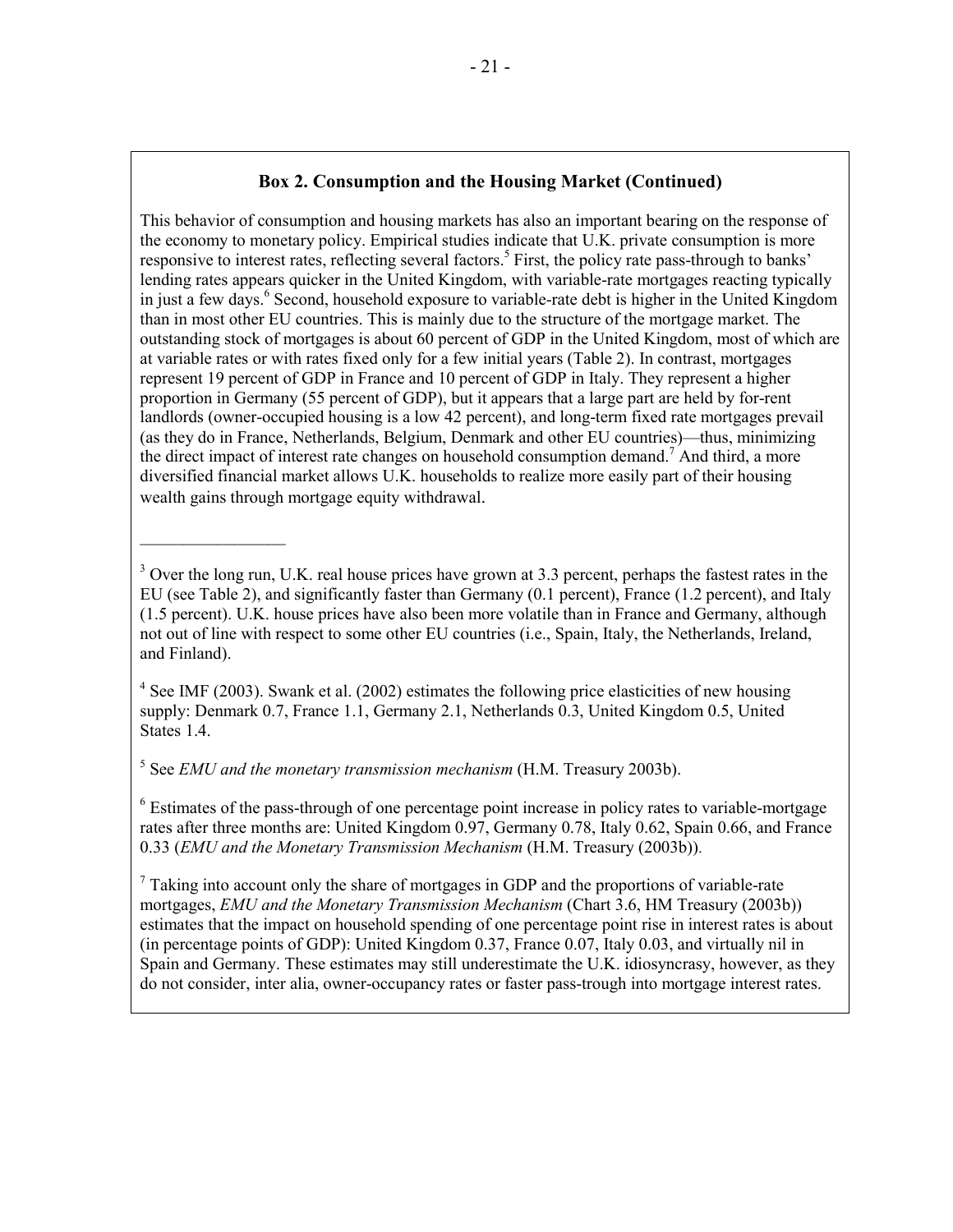|             | Owner<br>occupation<br>rate 1/<br>$(\% )$ | Housing<br>transactions<br>as percent of<br>owner-occupied<br>dwellings | Outstanding<br>mortgage<br>debt<br>$(\%$ GDP) | House<br>price<br>inflation<br>1999-2001<br>(annual | HICP<br>inflation<br>1999-2001<br>(annual | Real house<br>price<br>inflation<br>1971-2001<br>(annual | Proportion<br>of mortgages<br>at variable<br>rates<br>% of total) | Mortgage<br>market<br>completeness<br>$(0 to 100)$ 4/ |
|-------------|-------------------------------------------|-------------------------------------------------------------------------|-----------------------------------------------|-----------------------------------------------------|-------------------------------------------|----------------------------------------------------------|-------------------------------------------------------------------|-------------------------------------------------------|
|             |                                           |                                                                         |                                               | average %)                                          | average %)                                | average %)                                               | 3/                                                                |                                                       |
| Belgium     | 74                                        | 3.4                                                                     | 26.9                                          | 3.2                                                 | 2.1                                       | 2.1                                                      | 25                                                                |                                                       |
| Finland     | 58                                        | 5.8                                                                     | 29.9                                          | 1.9                                                 | 2.3                                       | 0.7                                                      | 97                                                                |                                                       |
| France      | 55                                        | 5.4                                                                     | 19.1                                          | 7.4                                                 | 1.4                                       | 1.2                                                      | 20                                                                | 72                                                    |
| Germany     | 42                                        | 3.4                                                                     | 54.6                                          | $-3.3$                                              | 1.3                                       | 0.15/                                                    | 30                                                                | 58                                                    |
| Ireland     | 78                                        | 8.3                                                                     | 33.2                                          | 9.3                                                 | 3.9                                       | 3.1                                                      | 70                                                                |                                                       |
| Italy       | 68                                        | 3.8                                                                     | 10.2                                          | 4.4                                                 | 2.2                                       | 1.5                                                      | 56                                                                | 57                                                    |
| Netherlands | 53                                        | 7.5                                                                     | 79.2                                          | 11.4                                                | 3.1                                       | 2.8                                                      | 26                                                                | 79                                                    |
| Spain       | 81                                        |                                                                         | 31.6                                          | 10.2                                                | 2.8                                       | 3.3                                                      | 75                                                                | 66                                                    |
| Denmark     | 51                                        | 5.6                                                                     | 70.2                                          | 3.7                                                 | 2.4                                       | 1.3                                                      | 25                                                                | 75                                                    |
| Sweden      | 53                                        | $1.7 \quad 2/$                                                          | 48.5                                          | 8.1                                                 | 1.5                                       | 0.0                                                      | 62                                                                |                                                       |
| UK          | 69                                        | 8.5                                                                     | 59.5                                          | 10.3                                                | 1.1                                       | 3.3                                                      | 72                                                                | 86                                                    |

#### **Box 2. Consumption and the Housing Market (Concluded)**

Sources: *Housing, Consumption and EMU* (HM Treasury 2003b); ECB (2003); Eurostat; and European Mortgage Federation.

1 / As of latest available date within 1999-2001.

2/ 1995.

1

3/ See Hardt and Earley (2003).

4/ See Dubel et al. (2003). Index ranges 0-100, from less to more complete.

5/ West Germany.

How much is the United Kingdom away from the degree of flexibility needed to compensate for imperfect convergence? More generally, how much increased flexibility is needed to offset differences in the degree of convergence? And how much can further progress in reforming the U.K. economy over the next few years buy in terms of increased flexibility? These questions are not addressed directly.<sup>30</sup> Answering these questions is not, and will not be, easy. This is an area where informed judgment, rather than precise economic calculations, will remain inevitable. Waiting will likely improve flexibility further, which will help, but the marginal benefit of waiting is hard to assess.

 $30$  As to indirect approaches, the "what if" simulations presented in the Assessment regarding the effect of euro-entry in 1999 do show that entry at that time would have increased output volatility, which could imply that flexibility was not yet sufficient to compensate for the loss of monetary independence. But those simulations are necessarily based on models estimated on historical data and, thus, cannot evaluate the effect of the increased flexibility and convergence of the UK economy since 1997. The same argument can be made with respect to the discussion in ¶2.34–2.40, which takes a similar model-based approach.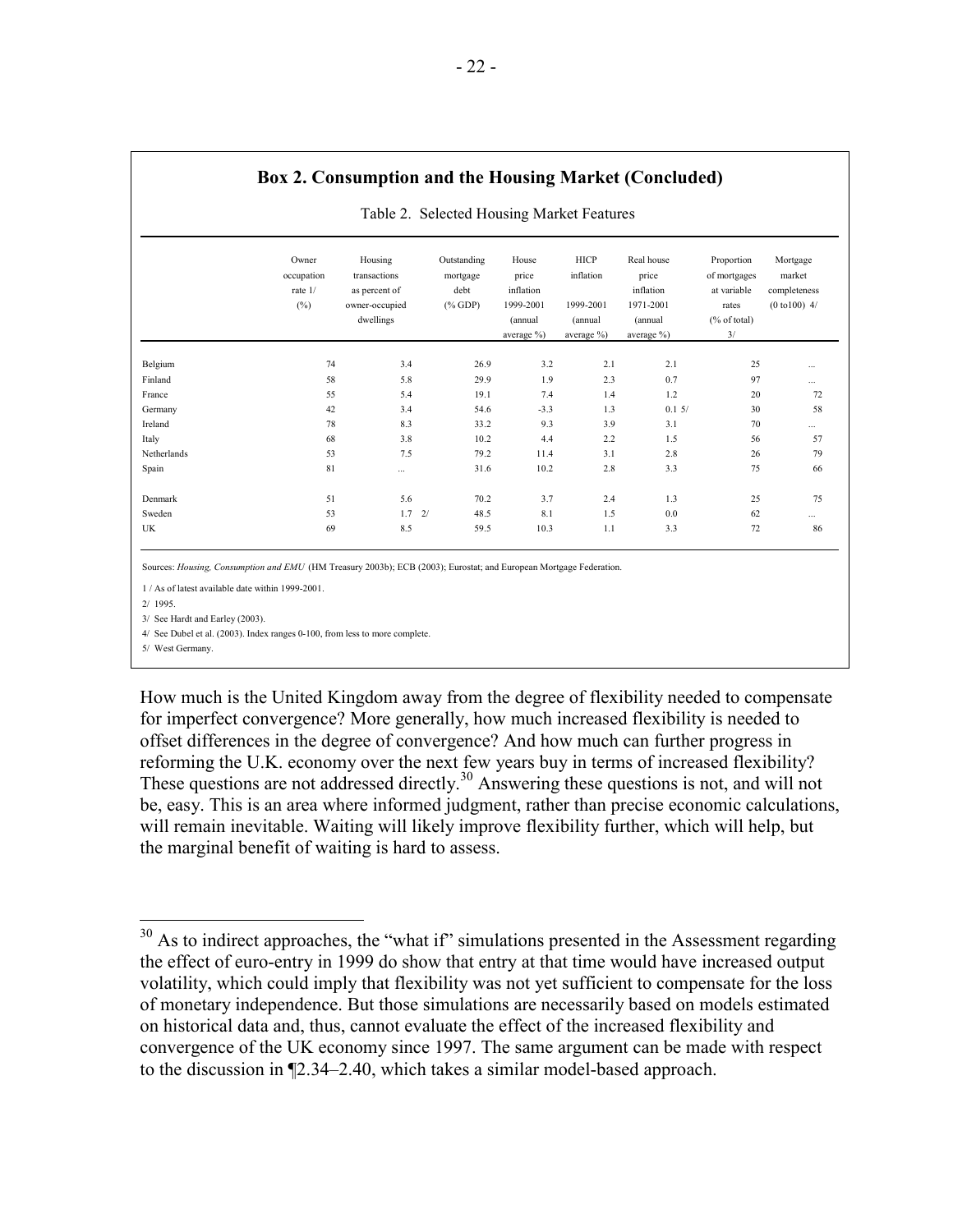## **G. Issue 7: What Is the Effect of Output Volatility on Average Output Growth?**

This issue plays a key role in Treasury's assessment. Given the huge potential output gains from entry under full convergence, and the fact that the NPV from entry is very much affected by what happens in the long run, rather than what happens in the short run, it would be hard to argue that the NPV turns negative only as a result of the welfare costs arising from output volatility (see discussion of issue 8), or of the one-off entry costs if entry takes place at the "wrong time" (see discussion of issue 11). However, the Assessment takes the view that average output growth *over the next decades*, would be much lower in the absence of full convergence.<sup>31</sup> Indeed, it explicitly indicates that, in the absence of sustainable convergence, entry could have a negative impact on the level of U.K. output in the long term (¶5.92). It follows that to reap the growth-enhancing benefits from euro entry, a sufficient degree of convergence must first be secured. This is the essence of the conclusion that the investment and growth tests would be met only if the convergence test is met.

The Assessment does not elaborate much on why sustainable convergence is a condition for reaping the output benefits from euro entry. However, this link seems obviously to be provided by the fact that, in the absence of convergence, output growth would be more volatile, and output volatility would depress average output growth. This interpretation is consistent with several passages of the Assessment.<sup>32</sup>

The existence, in principle, of a link between stability (or its counterpart output volatility) and potential growth is hardly contentious. The more interesting issue is, however, by how much increased output volatility lowers potential growth, and whether this effect is linear or not (for example, whether it is negligible below a certain volatility threshold). Given the role that this link is playing in the Assessment, it would have been useful to provide a clear discussion of this point.<sup>33</sup>

 $\overline{a}$ 

(continued…)

 $31$  In particular, the assessment takes the view that the benefits arising from increased trade would accrue only in the presence of sustainable convergence: Without the maintenance of continued stability, the trade benefits of joining EMU would be negligible. (¶5.82)

 $32$  For example,  $$5.2$  notes that one of the pillars of the UK government's strategy to increase output and productivity has been "maintaining macroeconomic stability". Indeed, stability "helps individuals and business to plan for the longer term, improving the quality and quantity of investment in the economy, and helping to raise productivity and the sustainable rates of growth and employment" (¶5.12).

<sup>&</sup>lt;sup>33</sup> Cross-country evidence of the detrimental effect of volatility on growth is presented, for example, in Ramey and Ramey (1995). The latter finds that volatility has a strong negative effect on growth. However, it does not focus on whether the effect of volatility on the level of output is permanent or temporary. The relation between volatility and growth in the context of the UK EMU decision is discussed in Barrell (2002) and Pain (2002). Barrell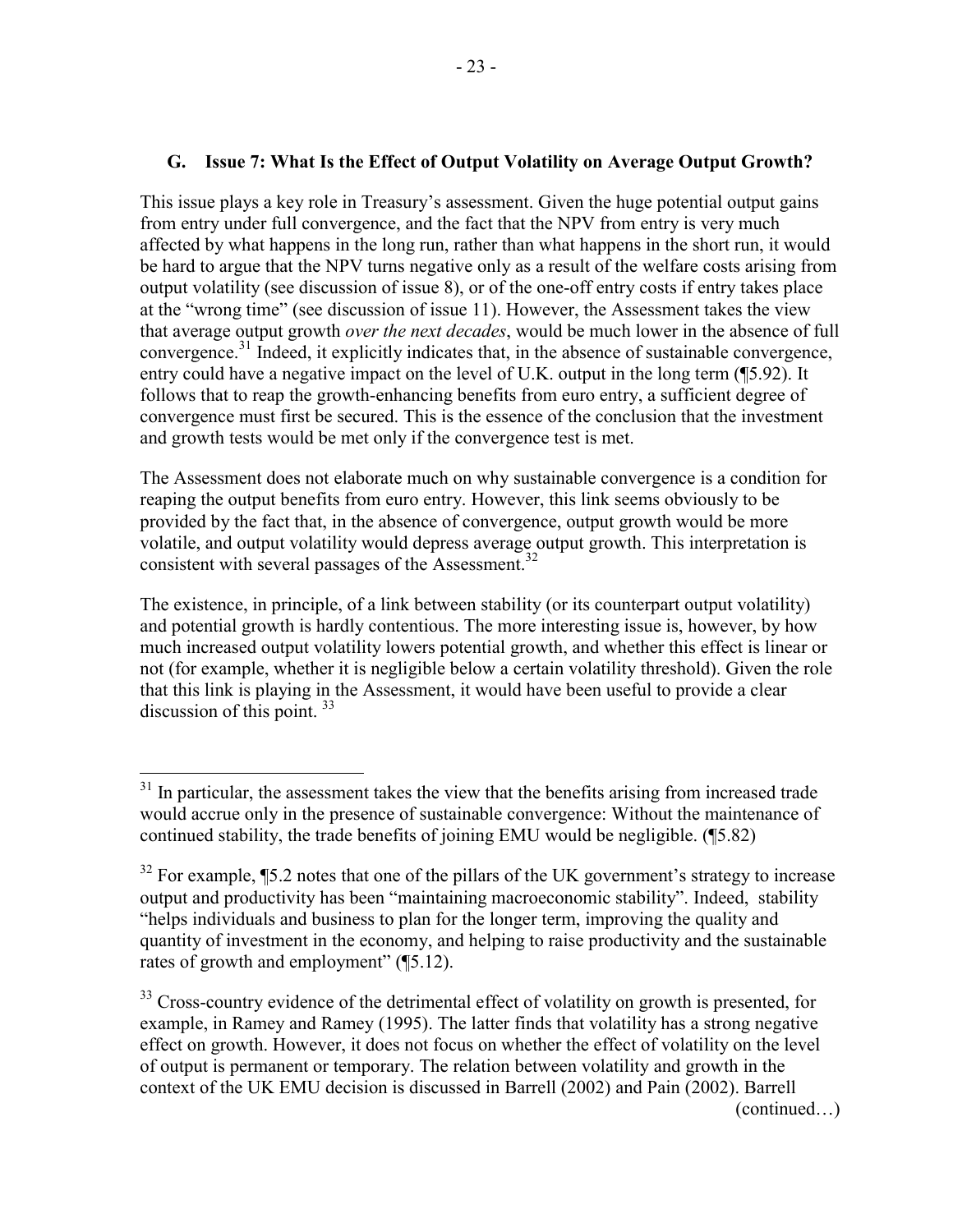#### **H. Issue 8: What Is the Welfare Cost of Increased Output Volatility?**

Increased output volatility has a cost *per se* as people dislike volatility. Quantifying this effect is not easy, and the assessment does not address this issue. However, following the approach in Lucas (2003), one should conclude that the welfare cost of volatility, while not trivial, should not be overemphasized. As detailed in Box 3, even assuming a strong aversion to risk, and a fairly sizable increase in volatility, the cost of volatility, in terms of consumption-equivalent, would be of the order of 0.1 percent of GDP on an ongoing basis (or, in terms of NPV, a one-time loss of 10½ percent of GDP, at a discount rate of 3½ percent). This might underestimate the true costs for the society if allowance were made for the higher costs that output volatility would cause to lower income/liquidity constrained individuals. On the other hand, because of endogenous convergence, volatility is unlikely to remains permanently higher. In any case, the figure is dwarfed by the potential gains from entry under convergence estimated above (3–5 times GDP).

#### **I. Issue 9: How Fast Is Endogenous Convergence?**

The Assessment acknowledges that endogenous convergence—first of policies, and, over time, of economic structures through increased trade and investment links—is likely, and that this would reduce the risks from entry (¶1.117-1.132). It also points at evidence on increased intra euro-area trade as the force that will foster convergence. It, however, concludes that endogenous converge will operate only gradually and thus will not help in reducing the initial shock from EMU entry (see issue 11 below). The discussion of endogenous convergence is less extensive than other parts of the Assessment, but one has to acknowledge that, just a few years after the beginning of EMU, it is hard to evaluate how fast endogenous convergence is proceeding. This is an area where the passage of time will allow gathering more specific information.

indicates that volatility in nominal macroeconomic variables has had a larger effect on UK growth than real volatility. Both types of volatility, however, have been closely correlated in recent times making it difficult to discriminate between their specific effects.

<u>.</u>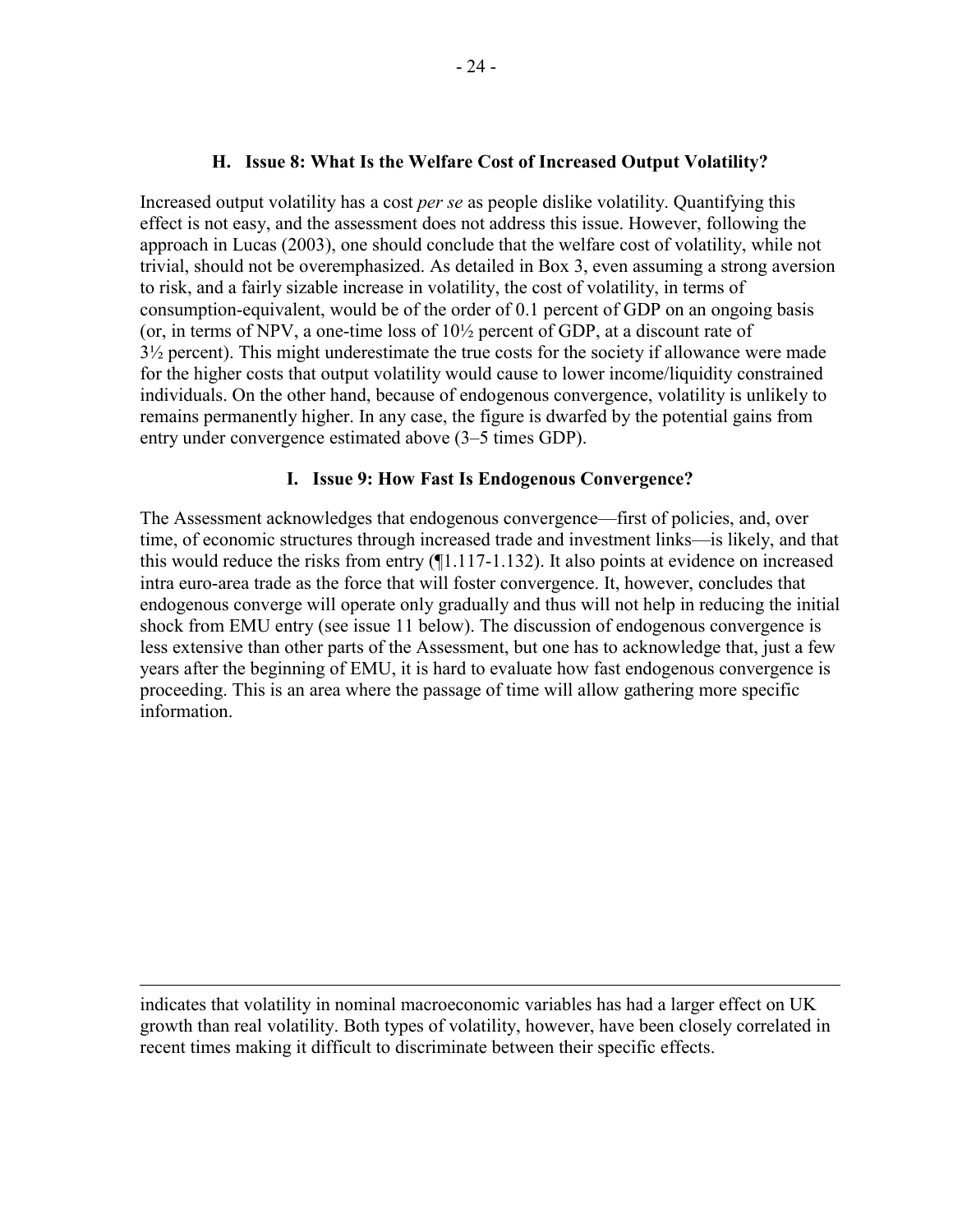#### **Box 3. Quantifying the Welfare Cost of Output Volatility**

The discussion here follows the approach proposed in Lucas (2003). Consider the simplest representation of an intertemporal utility (welfare) function with risk aversion:

$$
W_0 = E\left\{\sum_{t=0}^{\infty} \left(1/(1+\rho)\right)^t \frac{c_t^{1-\gamma}}{1-\gamma}\right\}
$$

where the parameter  $\gamma$  represents risk aversion, with typical estimates ranging between 1 and 4; the time discount  $\rho$  can be set at  $3\frac{1}{2}$  percent as in the long-term public finance analysis used by the U.K. Treasury in the documents accompanying the 2003 Pre-Budget Report. For analytical purposes, one can assume the stream of consumption  $c<sub>r</sub>$  to be deterministic in case the United Kingdom stays out of EMU (say  $c_t = Ae^{\mu t}$ , with growth  $\mu$  at 2<sup>1</sup>/<sub>2</sub> percent). If the United Kingdom joins EMU, consumption is assumed to be subject to random shocks:

$$
c_t = Be^{\mu t}e^{-0.5\sigma^2}\varepsilon_t
$$

with the logarithm of  $\varepsilon$ , normally distributed with 0 mean and  $\sigma^2$  variance. Then

 $\sigma^2$  is the variance introduced in the consumption stream  $c<sub>r</sub>$  by EMU entry (that is,

the variance of the logarithm of consumption around its trend). For the consumer to be indifferent between the entry and no-entry alternatives, the random consumption stream under entry should be higher, on average, than the deterministic consumption stream. The proportion  $\lambda$  by which the random consumption stream must be larger, on average, than the deterministic stream indicates the cost of volatility from EMU entry. An approximate expression for lambda is  $\lambda \approx 0.5 \gamma \sigma^2$  which is proportional to the risk aversion and the volatility introduced by euro adoption. For example, if the risk aversion is 4 (high, but within a reasonable range), and the volatility is set at 0.0004—equivalent to an increase in the standard deviation of consumption of 2 percentage points of consumption, in line with the EMU assessment simulations, then  $\lambda$  equals 0.08 percent. That is, consumption should be higher, on average, by 0.08 percent after entering EMU to compensate for an increase in volatility of about 2 percentage points of consumption. This is a very small number. However, consideration should be given to several factors—such as distributional inequalities, liquidity constraints, etc. which could increase the losses from more volatility for some consumers.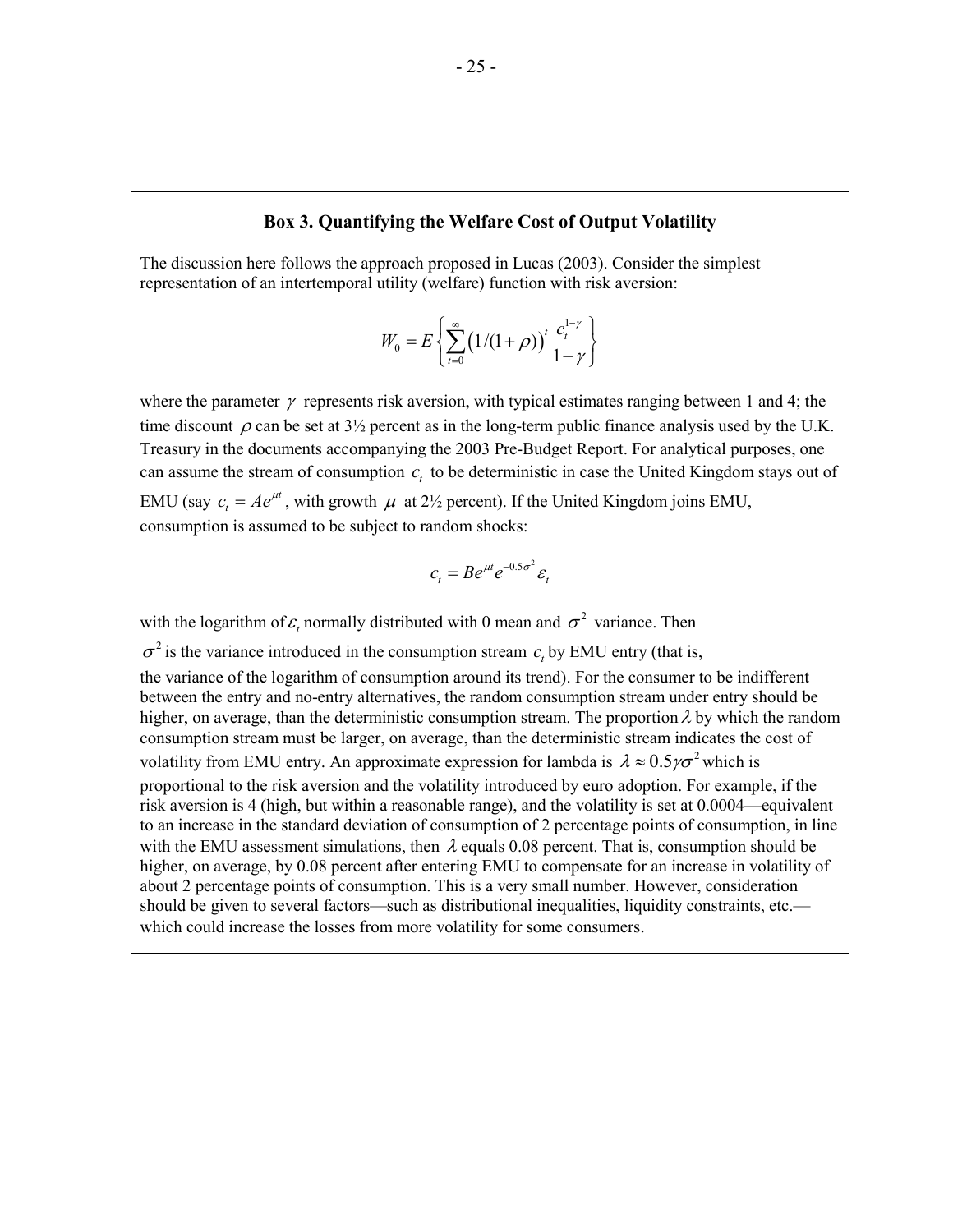## **J. Issue 10: How Much Can Be Gained In Terms Of Improved Convergence and Increased Flexibility as a Result of Waiting (as Reforms are Implemented)?**

As a result of the Assessment, and in order to facilitate any possible entry at a later date, the U.K. government has taken or started considering some reform steps aimed at facilitating convergence. Moreover, it is continuing its underlying effort to increase the flexibility of the U.K. economy. Critics of this approach have noted that the reforms that are being considered will inevitably take time to be implemented and, even more, to have effect.<sup>34</sup> Things are unlikely to change rapidly in just a few years. Thus, unless entry is postponed by several years, waiting will not make much difference. Whether this is a valid point depends on the actual reforms that will be implemented, in particular to reduce the idiosyncrasies in the behavior of the housing market. But the specific nature of the reforms is not yet known, and thus it is difficult to draw a conclusion on this issue.

## **K. Issue 11: Is the case for No Entry Made Stronger by Current Idiosyncratic Shocks?**

Large idiosyncratic shocks are unlikely to be frequent. Thus, the case could be made that it is unwise to enter at a time when a large idiosyncratic shock is in progress. The NPV from entry could be raised by entering after the idiosyncratic shock is gone. Endogenous convergence, boosted by reform, will make sure that later idiosyncrasies are less relevant.

Developments in housing and household debt market in the last few years do suggest that the United Kingdom is currently affected by a strong idiosyncratic shock and that, as a result, euro-area interest rates would currently be particularly inappropriate, giving rise to high entry costs  $(Box 4)$ <sup>35</sup> It could be argued that, given the present phase of the U.K. housing cycle and the sensitivity of consumption to short-term interest rates, the monetary impetus that EMU entry would imply could destabilize the U.K. economy over a medium-term transition

 $34$  See, for example, the article by Ed Crooks, Economic Editor of the Financial Times, in the Financial Times of June 11, 2003 *(A year may be a short time in five-test politics*)

 $35$  In principle, significant costs would also arise in case entry occurred when the exchange rate is being hit by a strong shock (that is, when it is far away from equilibrium, assuming that entry could not occur at a rate that is too different from the market rate). Indeed, as recalled in ¶1.134, in one of the EMU studies Professor Mundell notes that: "The issue of timing is important. If Britain enters when its economy is in a strong boom compared to Europe, the pound would be high against the euro, and that might in the long run put Britain at a competitive disadvantage." The weakening of sterling since early 2003 has reduced the practical relevance of this issue for the moment. Thus, while the Assessment pays quite a lot of attention to it (¶1.133-1.151), the discussion of the transition costs primarily focuses on the implications of lowering interest rates at a time when a housing and households debt boom is in progress.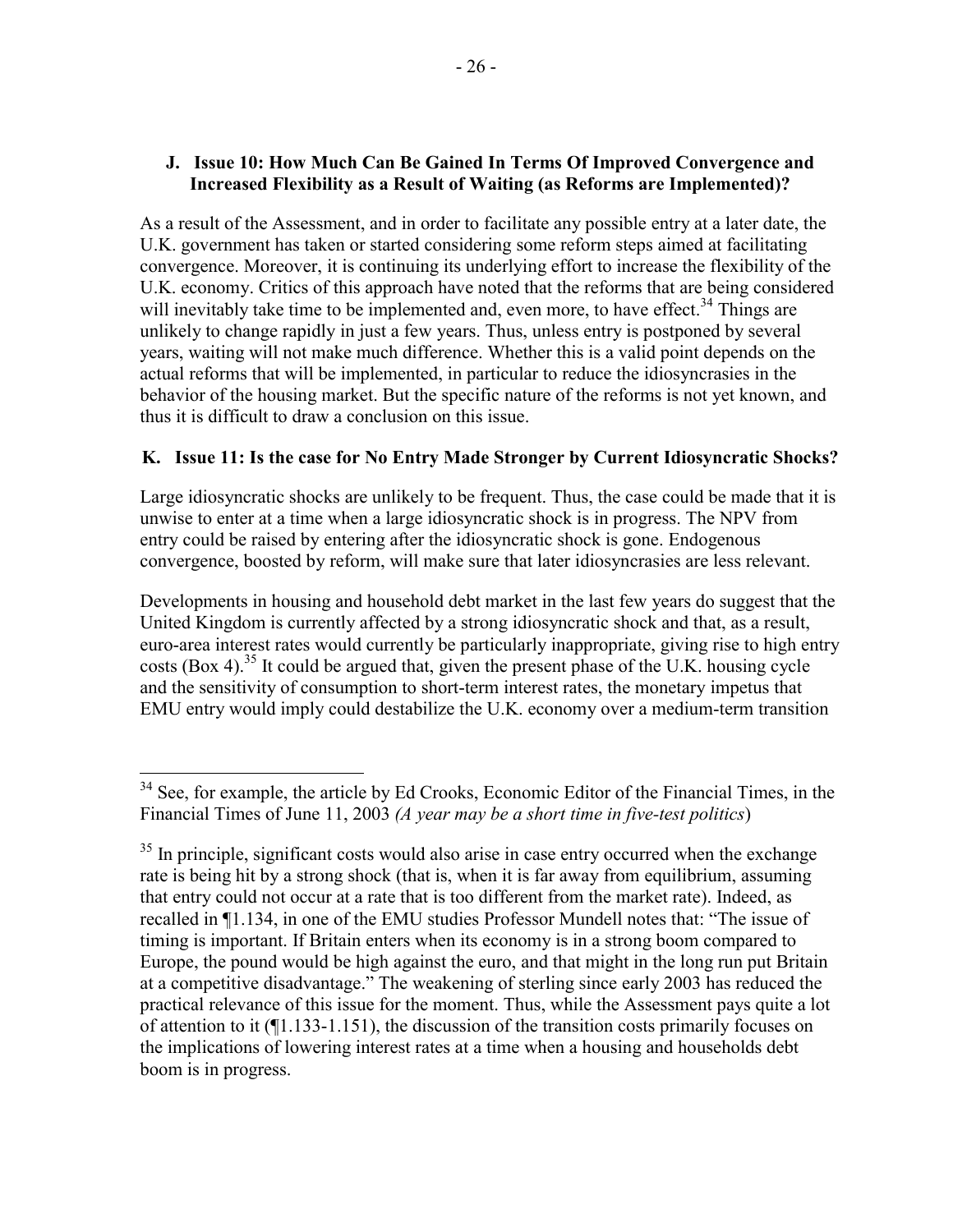period, as it could exacerbate the housing and consumption boom and make more likely a later abrupt correction, as occurred in the late 1980s and early 1990s.

This argument seems to have played an important role in leading to the conclusion that entry is not appropriate at this stage. ¶1.152-1.163 focus on this issue and, specifically, on the 1¼ percentage point fall in interest rates (the interest rate differential when the Assessment was published) that would arise from euro entry.<sup>36</sup> Also, the Assessment includes an extensive discussion of what would have happened if the United Kingdom had joined in 1999, when the differential was even larger (Box 4). Altogether, the case that entering now would involve higher costs with respect to entry when cyclical conditions are more favorable is reasonable. Of course, this is not to say that these costs are sufficient to make the NPV from entry negative, nor that entry at a later date has a higher NPV, as the lower costs of entry would have to be assessed against the costs of delaying entry discussed above.

The Assessment also discusses the policy options to reduce the euro entry shock, including a fiscal tightening aimed at offsetting the expansionary effects of the monetary relaxation.<sup>37</sup>

However, the feasibility of this change in the policy mix is not fully explored. The Assessment argues that there is some uncertainty on the scale of the needed fiscal tightening (¶1.162) and that "the first best solution is to ensure economic conditions are sustainable at entry" (¶1.163). Admittedly, calibrating the appropriate degree of fiscal tightening would have not been easy, given the potential nonlinearities that may arise in the presence of an asset price bubble. However, the Assessment could have clarified why only the "first best solution" was regarded as feasible, in spite of the potential costs of delaying entry.

## **L. Issue 12: What Weight Should Be Given to the Value of More Information that Can Be Gathered with the Passage of Time?**

The value of additional information that becomes available over time on issues relevant for the entry decision is not explicitly appraised in the Assessment. However, this is an underlying theme in the U.K. government approach to the decision. Indeed, the very idea that entry will take place when the case is established in a clear an unambiguous way can be related to the desire to acquire sufficient information on the effects of entry on the U.K. economy before an "irrevocable" decision is taken (¶ 5.10).

 $36$   $\P$ 1.117 notes that the mechanism of endogenous convergence that can reduce the costs from entry over time would not alleviate the costs related to the immediate "shock of entry."

 $37$  Box 1.8 in the Assessment provides an estimate of the reduction in government spending that might be necessary. Also, one of the background studies includes a detailed estimate of the percentage cut in government spending (about 6 percent) that would be required to offset the relaxation of monetary conditions caused by EMU entry (see Wren-Lewis, S. (2003)).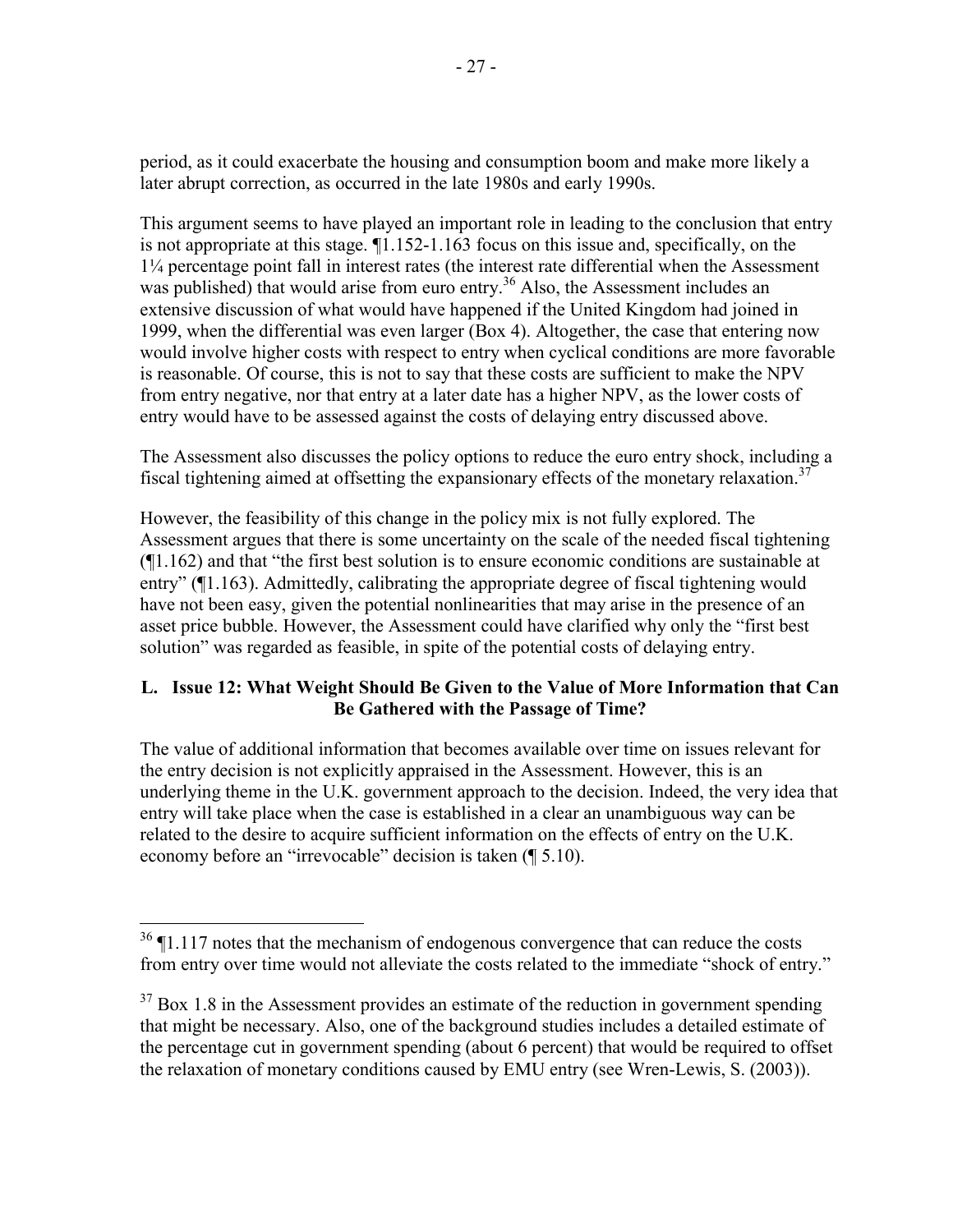## **Box 4. Is the United Kingdom C***urrently* **Affected by an Idiosyncratic Shock?**

Since their trough around 1996, U.K. annual real house price increases have averaged close to 10 percent, reaching a deviation from their (log-linear) trend of about 30 percent by mid-2003 (Figure 6). An update of the estimates in IMF (2002) also indicates a similar overvaluation of 2003 U.K. house prices relative to their long-run equilibrium—as determined by real disposable income per household and real interest rates. As the rise in house prices contributed to the strength of aggregate demand, U.K. policy and short-term market interest rates have remained on average 1½ percentage points above those of the euro area since 1999. In fact, given inflation differentials, the average gap in short-term real interest rates since January 1999 between the United Kingdom and the euro area has been about 2½ percentage points.

Several background studies in H.M. Treasury (2003b) undertake extensive simulations of the impact that joining EMU would have had under these circumstances on the basis of large-scale macroeconometric models and of structural vector auto-regressions.<sup>1</sup> Overall, the results indicate that output and inflation volatility would have increased significantly. For example, the Assessment (H.M. Treasury (2003a)) reports the simulation of a counterfactual U.K. entry at the time of the launching of the euro in 1999, based on the NiGEM model of the National Institute of Economic and Social Research (NIESR). This simulation indicates that output growth would have been about 2 percentage points higher in 2000, followed by a 1½ percentage points lower growth by 2002, which would have remained significantly lower over the medium term. Also, inflation would have been 4½ percent by end-2000, with real interest rates remaining negative until mid-2003. Thus, adopting the prevailing euro-area interest rates would have resulted in a sizable inflationary stimulus and, since nominal interest rates would only have reacted mildly, U.K. real interest rates would have declined further, additionally stimulating the economy. Eventually, the re-equilibrating process would have gathered pace through a real exchange rate appreciation and losses in competitiveness, with inflation, output, and employment variation taking most of the burden of adjustment.

But informative as these simulations are, they do not capture the risks of nonlinearities and abrupt corrections that could result from the housing and credit markets developments discussed above. Results from standard statistical techniques are better interpreted as representing an average (essentially linear) response based on past behavior averaged over a long period of time. But, in practice, as the correction in real house prices at the end of the 1980s exemplifies, re-equilibrating forces may first lag the evolution in fundamentals and then manifest abruptly, resulting in a protracted period of depressed demand.

<sup>1</sup> See *Modelling the Transition to EMU* and *Modelling shocks and adjustment mechanisms in EMU* (HM Treasury (2003b)). The models used include the Treasury Public Model, the NIESR's NiGEM, IMF Multimod, and a specifically constructed "Three Bears Model"—so called because it consists of a small economy (United Kingdom), a medium-size economy (the euro-area), and a large economy (the rest of the world).

 $\mathcal{L}_\text{max}$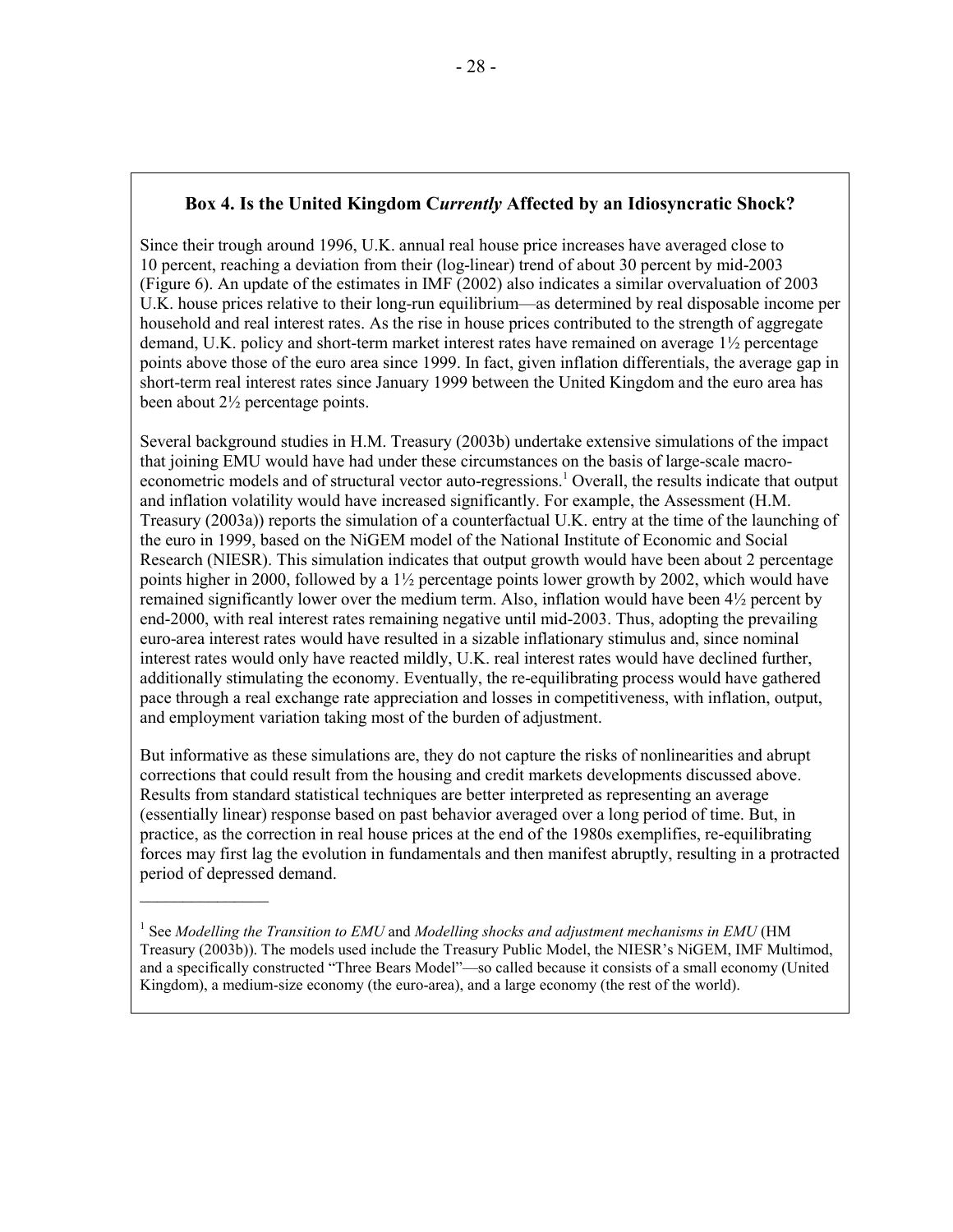More generally, the high uncertainty surrounding the quantitative estimates provided in the Assessment may have played an important role in influencing the overall conclusion that the economic case for entry is not yet established in a clear and unambiguous way. If taken at face value, the gains from entry under full convergence are so high ( 3–5 times current GDP) that it is hard to believe that they could be fully offset (so that the NPV from entry becomes negative) when the hypothesis of full convergence is relaxed. However, even with a positive expected NPV, the decision to delay entry could be justified by arguing that the assessment of the gains under convergence, even when expressed in terms of ranges, remain subject to a high degree of uncertainty. Indeed, available evidence provides only a partial view of the long-term effects of EMU and research in this area is still in its incipient stages. In particular, the mechanisms by which currency unions foster trade and output are not yet well understood, especially at the microeconomic level (a point the Assessment does not fail to make; see ¶5.78). More information on the effects that EMU is having on its current members would also allow a better assessment of the effect that entry would have on the United Kingdom. This highlights the value of waiting and may provide an alternative way of interpreting the conclusion that the five tests have not yet been met.

It is not clear to what extent this argument played a role in informing the actual decision that entry at this stage would not be appropriate. A more thorough discussion of this issue would have facilitated the interpretation of the decision not to enter.

## **IV. CONCLUSIONS: SEVEN AREAS FOR FURTHER WORK**

The breadth and depth of the Assessment prepared by the U.K. Treasury is impressive by any standard. The sheer length of the Assessment and background studies (reportedly some  $1\frac{1}{2}$  million words)<sup>38</sup> seems unprecedented for an economic decision of this kind. The Assessment deals with most of the issues relevant for thoroughly assessing the case for euro entry and its conclusions are typically backed up by state-of-the-art economic reasoning and empirical evidence. This includes the analysis of the long-term benefits from increased trade, growth, and employment arising from full convergence; the evaluation of entry costs, at a time when the U.K. economy is in a different cyclical position than the euro area, reflecting a strong idiosyncratic shock; the evaluation of the potential risks over the medium term from the loss of monetary independence; and the thorough evaluation of the structural degree of convergence and progress in flexibility since the 1997 Assessment.

A future assessment could, however, benefit from a more complete discussion of several important issues that the Assessment does not fully cover. To start with, it would be useful to clarify, particularly with respect to the issue of the most appropriate timing of entry, the analytical framework from which the five tests are derived, since that would provide a clear "checklist" of all the issues relevant to the entry decision. We have attempted to provide a framework for such a decision in Section II above, and this has allowed us to identify the

<sup>38</sup> See *Financial Times*, "Euro rows to go on as Brown puts off verdict," June 10, 2003.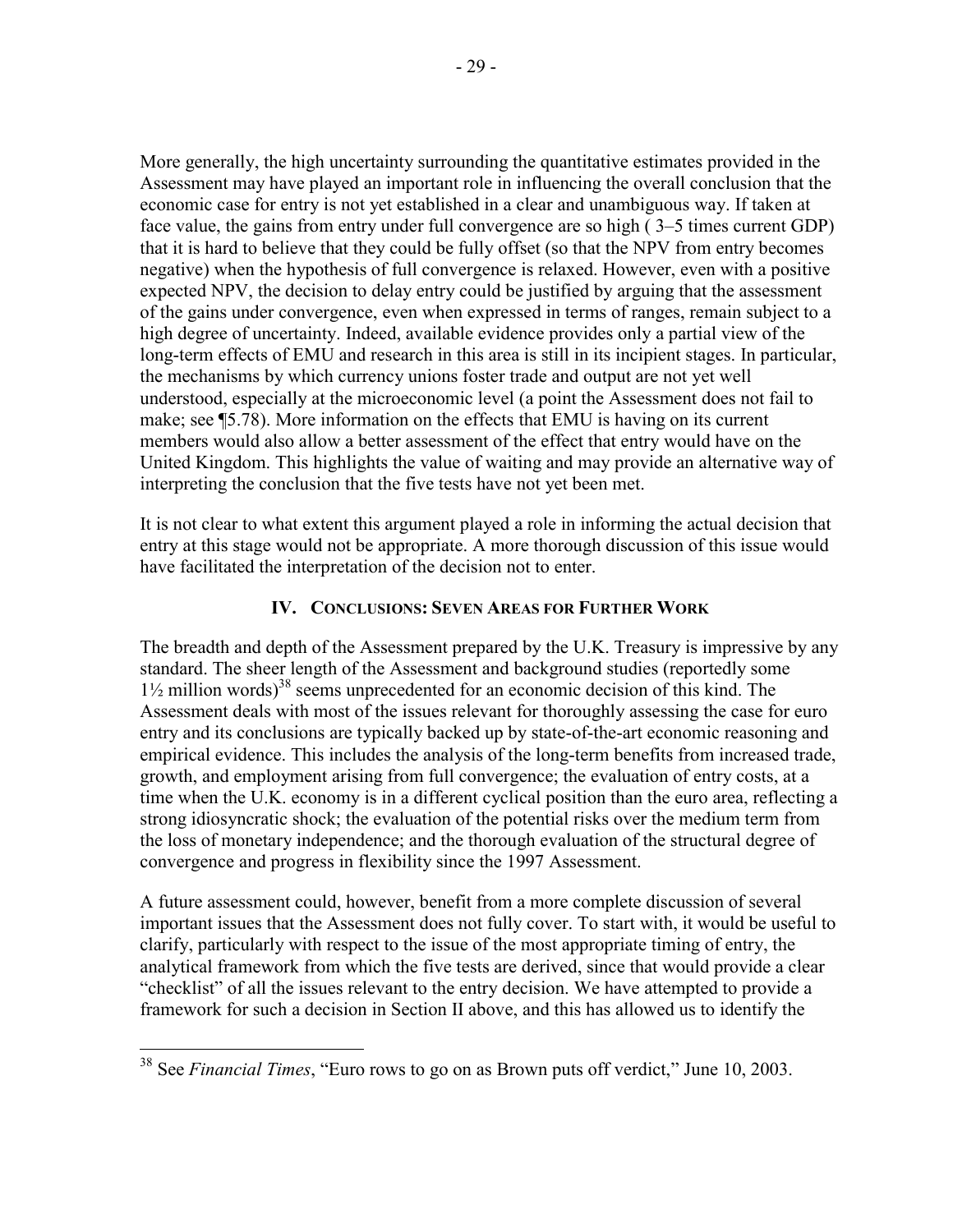areas that could have been covered more thoroughly. They relate particularly to the following:

- The question of whether entry is expected to take place when the return from entry is positive or when the return from entry is maximized. This distinction is important, since in many ways, the arguments that the Assessment advances are more convincing if used to argue that later entry will have a higher return than that entry now would have a negative return.
- The quantification of how much insufficient convergence would lower the long-run benefits from entry in terms of higher trade and growth.
- The reasons why flexibility is not regarded to be sufficient and, relatedly, the parameters by which sufficient flexibility should be assessed.
- The discussion of the costs of delaying entry arising from the time discount factor and from missing the chance to enter during a phase when the new business structures that are forming as a result of increased intra-euro-area trade have not yet crystallized.
- The reasons why the differences in the speed of the transmission mechanism with respect to consumption are regarded as problematic in spite of evidence that the elasticity of overall demand in the United Kingdom seems to be close to the euro-area average.
- The costs that arise from higher output volatility per se, regardless from the effect that output volatility may have on output growth.
- The policy options to reduce the euro entry shock, in particular the possible change in the policy mix in case entry should occur when interest rates in the United Kingdom are higher than in the euro area.

A more thorough discussion of these seven points would not necessarily have changed the conclusions of the Assessment. But it would have strengthened any conclusions reached.

At the same time, we have highlighted that in many of the areas that are relevant for euro entry, including many of those summarized above, in spite of any reasonable attempt, the margin for uncertainty will remain significant. Further work can reduce the uncertainty, but not eliminate it altogether. In a way, as is true of most economic decisions, the case will never be "clear and unambiguous." Indeed, it could be argued that for a complex decision of this kind, a more realistic benchmark should be to condition entry on the existence of a sufficiently clear and unambiguous economic case.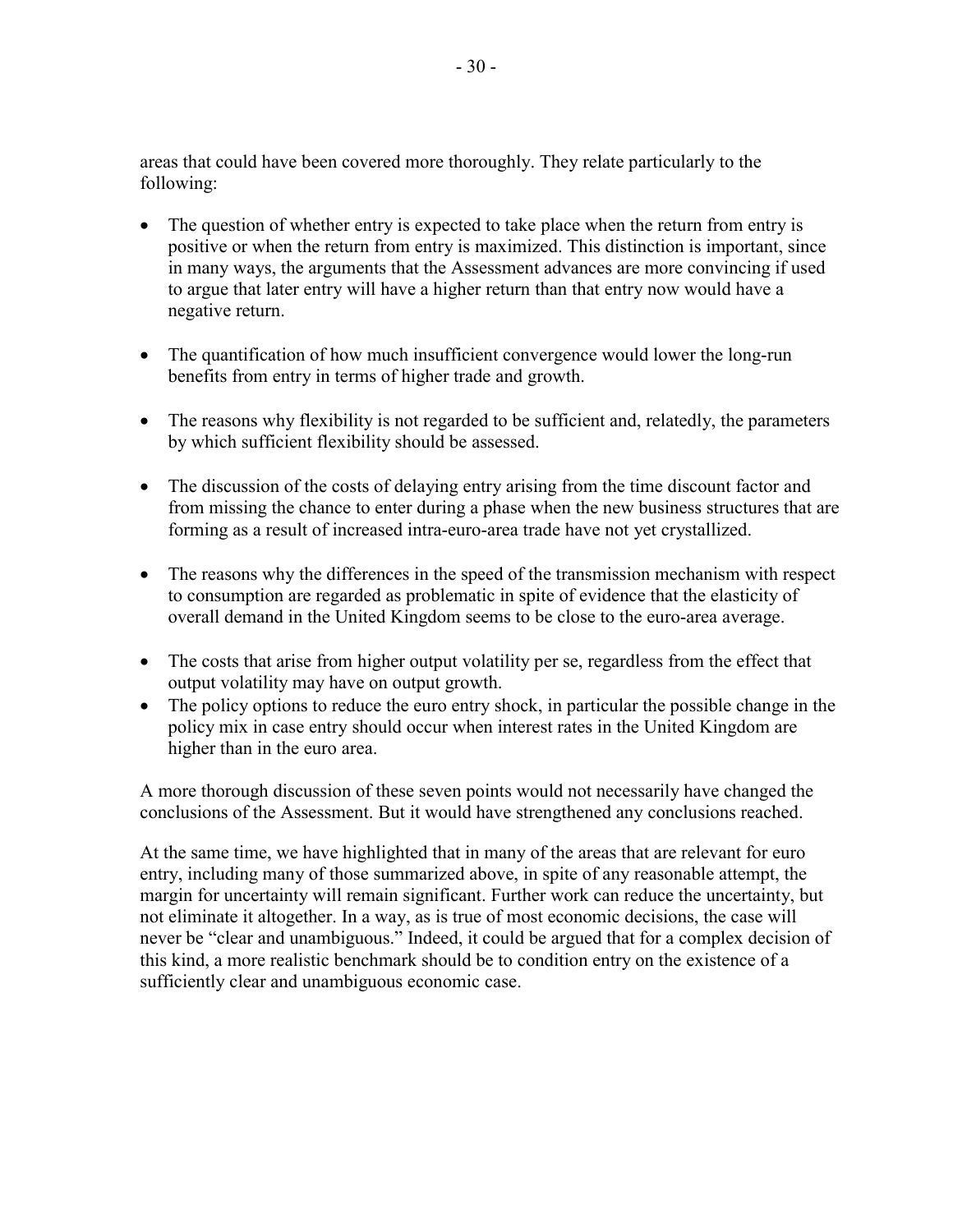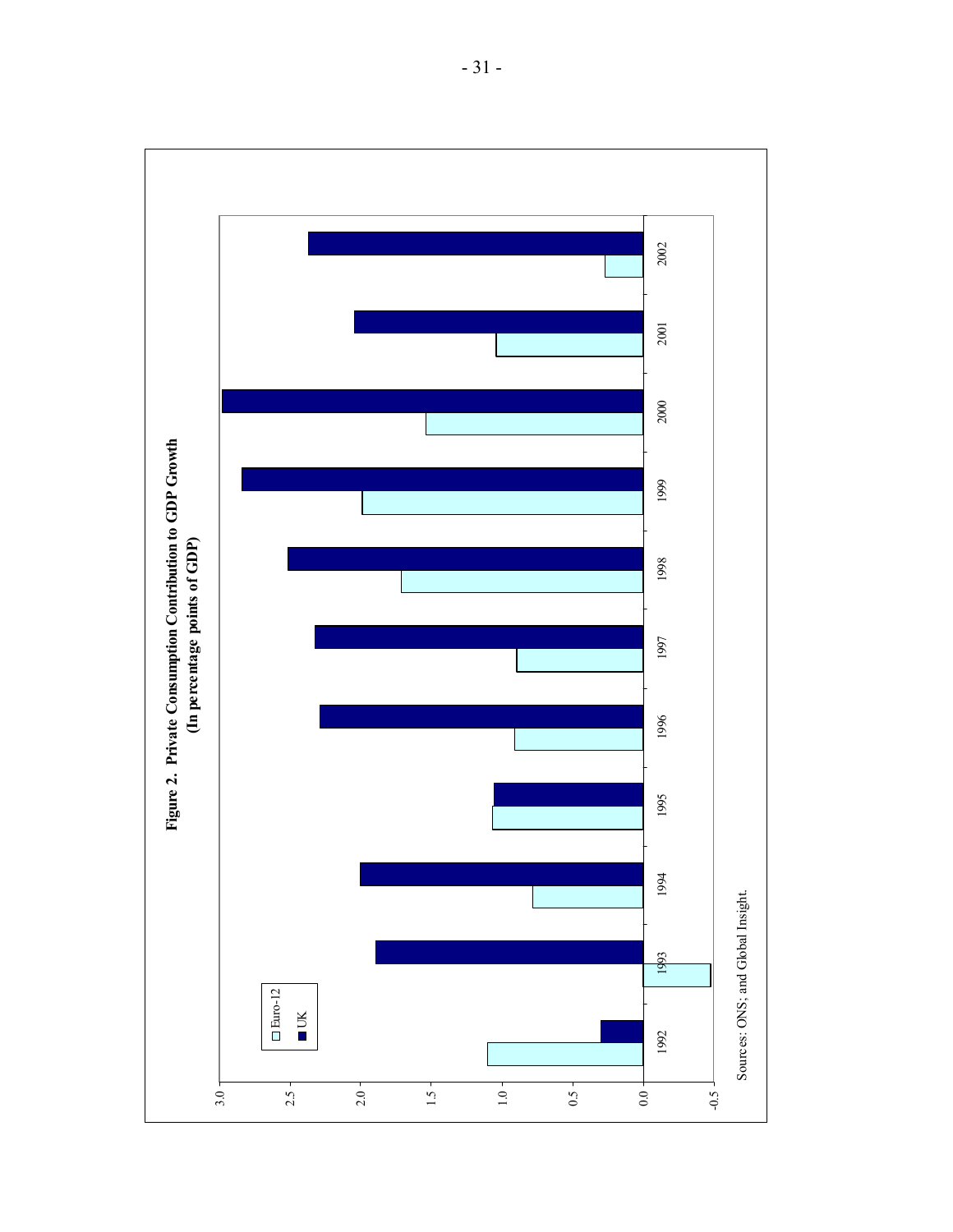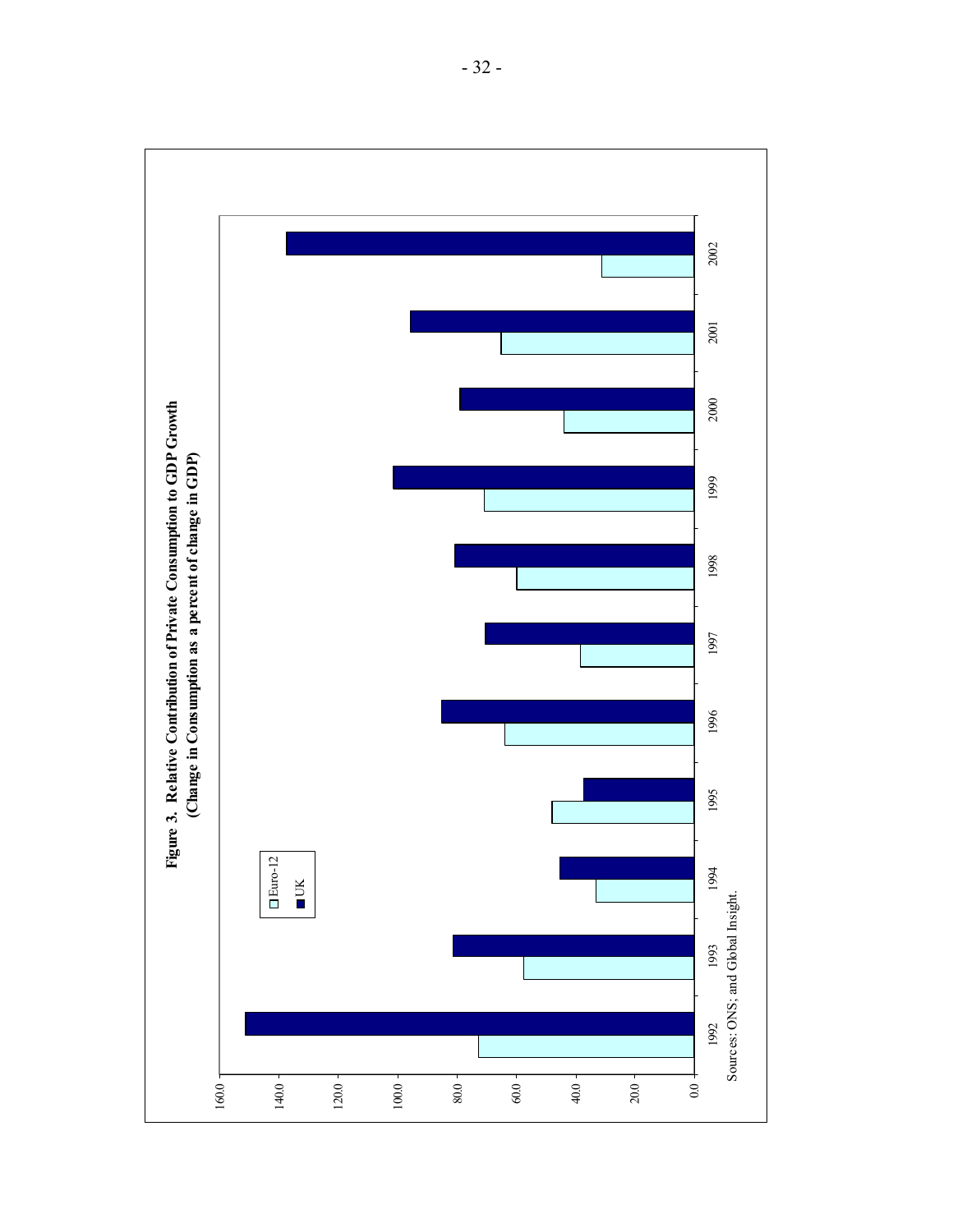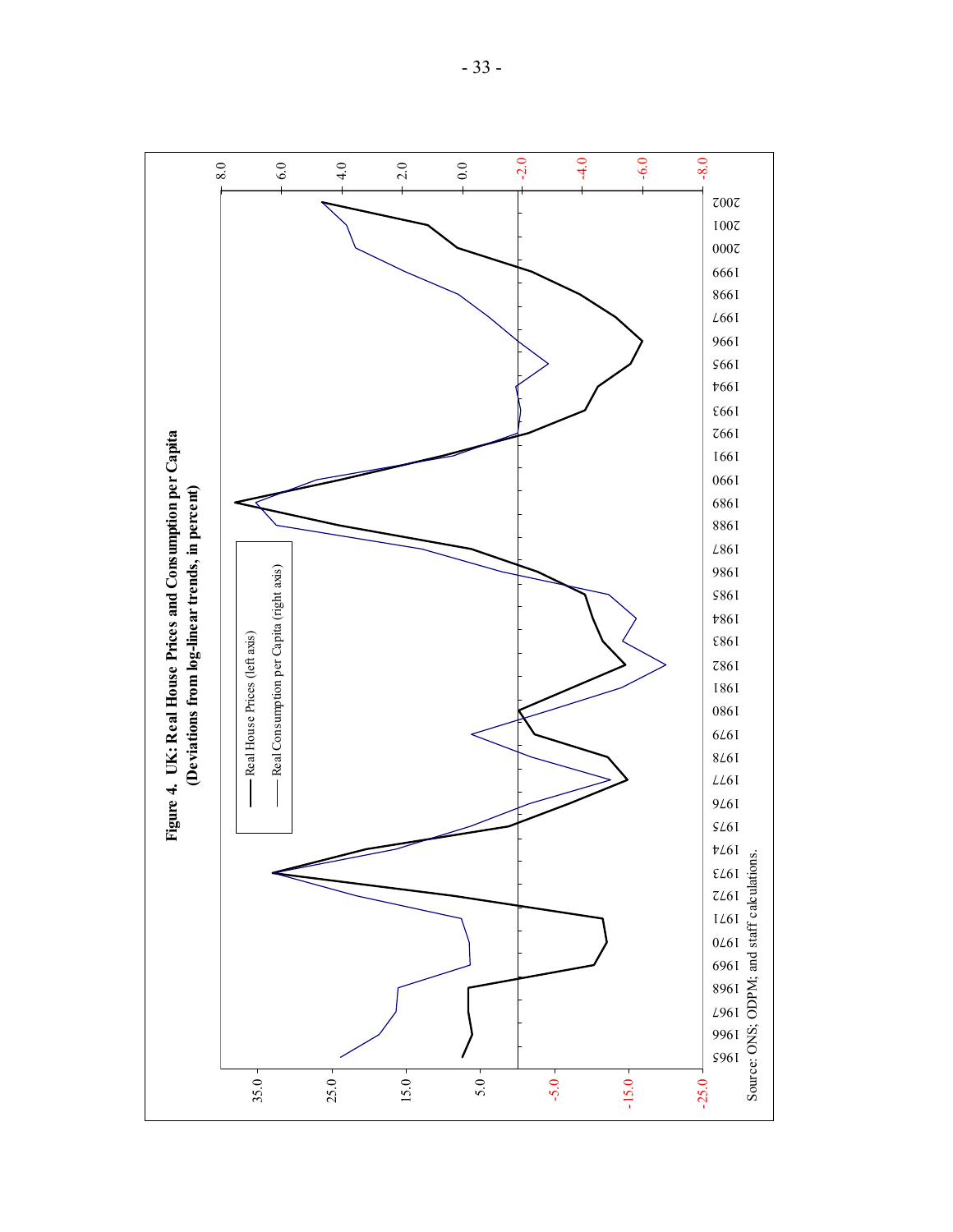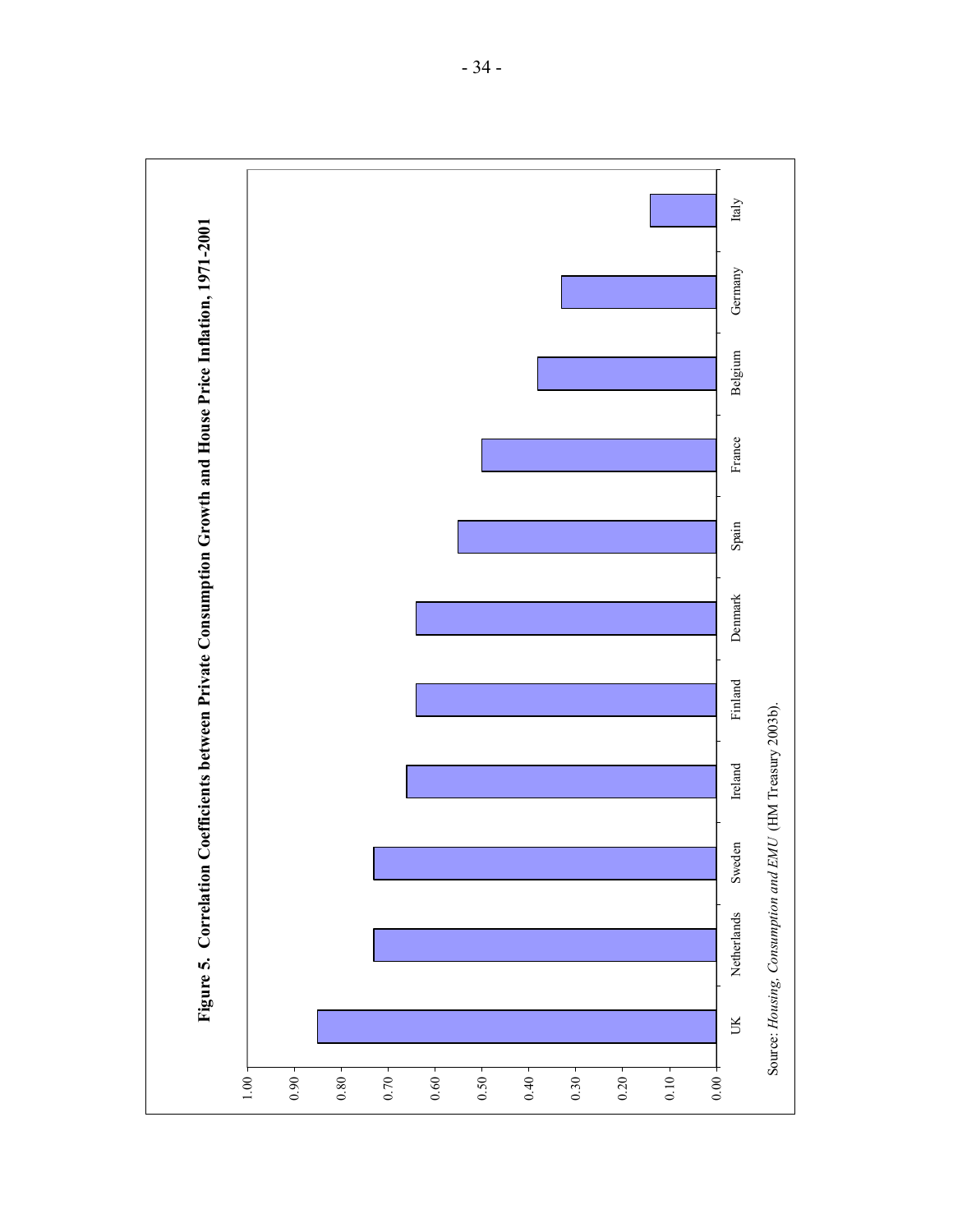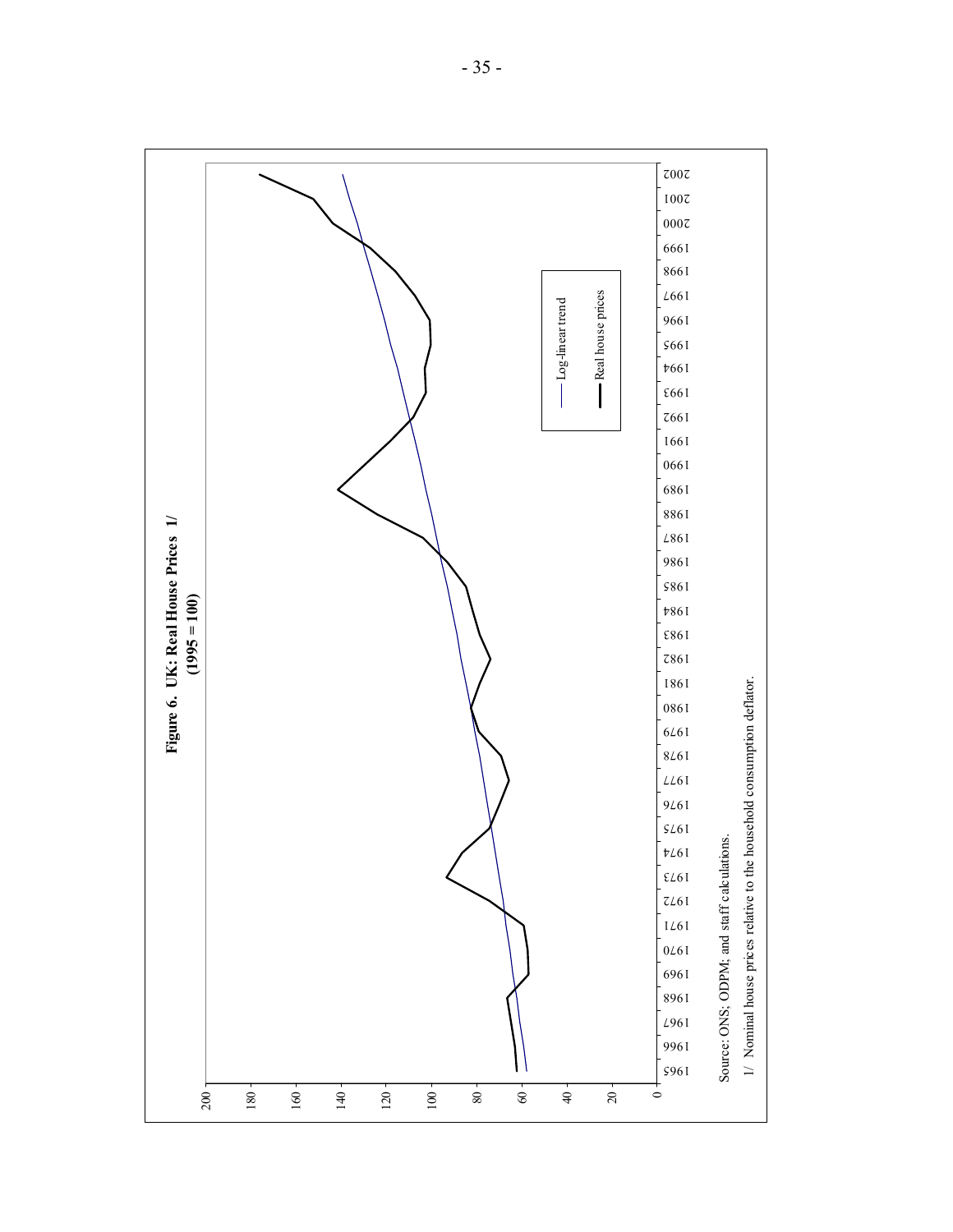## **APPENDIXES**

## **I. THE OPTION VALUE OF DELAYING EMU ENTRY**

This appendix illustrates the impact of uncertainty and irreversibility<sup>39</sup> on the decision to enter EMU using a standard investment model, originally developed by McDonald and Siegel (1986) and extensively discussed in Dixit and Pindyck (1994).

The main result of the model is that in the presence of uncertainty and irreversibility, a simple net present value rule is no longer a correct guide to the decision to join EMU. This happens because entering now involves giving up the benefit of additional information that may become available later. Given this cost, it may be optimal not to enter now even if the net present value is positive. The optimal decision rule implies a "reluctance to enter," which depends on the amount of uncertainty about the value of joining EMU (the shape of the "return curve" in terms of the approach followed in the main text)—the more uncertain the value, the higher the reluctance to enter.

#### **Definitions**

Let the key variables in the model be defined as follows:

- $V_t$  = value of joining EMU at time *t*;
- $I =$ sunk cost of entry; <sup>40</sup>
- $\rho$  = discount rate;
- $T =$  unknown time of entry.

## **Assumptions**

 $\overline{a}$ 

The two main assumptions of the model are formalized as follows:

 $39$  An investment project is partially or completely irreversible if its initial cost is at least partially sunk, i.e., "you cannot recover it all should you change your mind" (Dixit and Pindyck (p. 3, 1994)).

<sup>&</sup>lt;sup>40</sup> The existence of a "sunk cost"—something that needs to be sustained by member countries at the moment of entry and cannot be recovered in case of exit—is introduced in the model to mimic the irreversibility of the entry decision. The higher the sunk cost, the more "irreversible" is the decision. Actual sunk costs in the case of EMU-entry are low (e.g., the cost of the change-over), unless one also includes those that may arise from entering when cyclical conditions are not appropriate.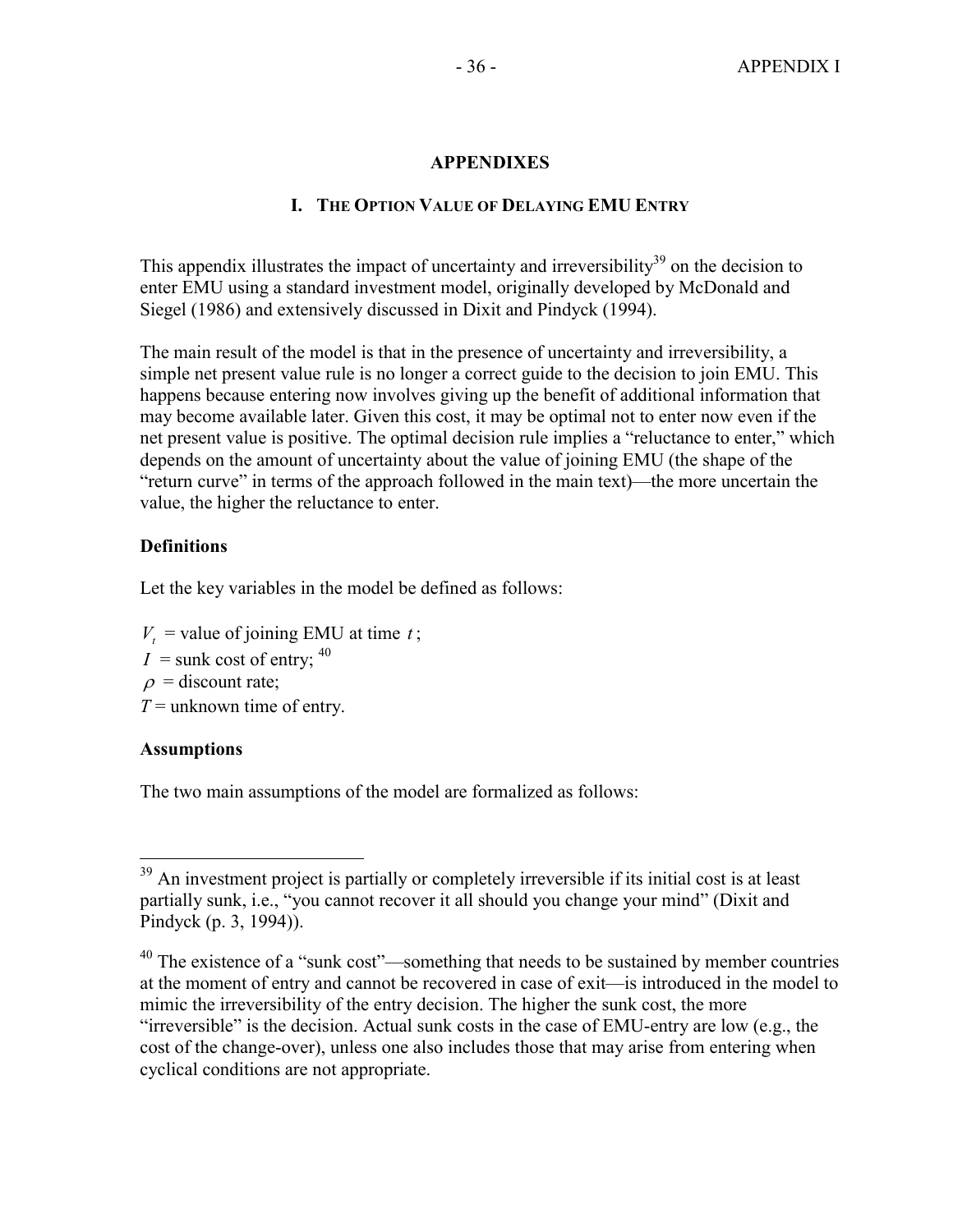*Assumption 1*. The current value of joining EMU  $(V_t)$  is uncertain. It follows a stochastic process described by a geometric Brownian motion with a drift parameter  $\alpha$  and variance  $\sigma^2 t$  :

$$
dV = \alpha Vdt + \sigma Vdz \tag{2}
$$

where *dz* is the increment of a Wiener process.

*Assumption 2*. The decision of EMU entry is irreversible, i.e. it involves incurring a sunk cost *I* .

#### **Optimization problem**

1

The objective is to find a decision rule that maximizes the expected value of joining EMU, given Assumptions 1 and 2:

$$
F(V) = \max E\left\{ (V_T - I)e^{-\rho T} \right\} \tag{3}
$$

where  $F(V)$  is the value of the opportunity to join EMU.

Using dynamic programming, the first-order condition (Belman equation) is:  $41$ 

$$
\rho Fdt = E(dF) \tag{4}
$$

Given the assumptions of the model and Ito's lemma, the Belman equation can be simplified to a second-order differential equation:

$$
\rho F(V) = \alpha V F(V) + \frac{1}{2} \sigma^2 V^2 F''(V)
$$
\n<sup>(5)</sup>

Also, the following boundary conditions need to be satisfied:

$$
F(0) = 0 \tag{5.1}
$$

$$
F(V^*) = V^* \tag{5.2}
$$

$$
F'(V^*) = 1\tag{5.3}
$$

 $41$  See Part II of Dixit and Pindyck (1994) for detailed discussion of the mathematical tools used in this annex.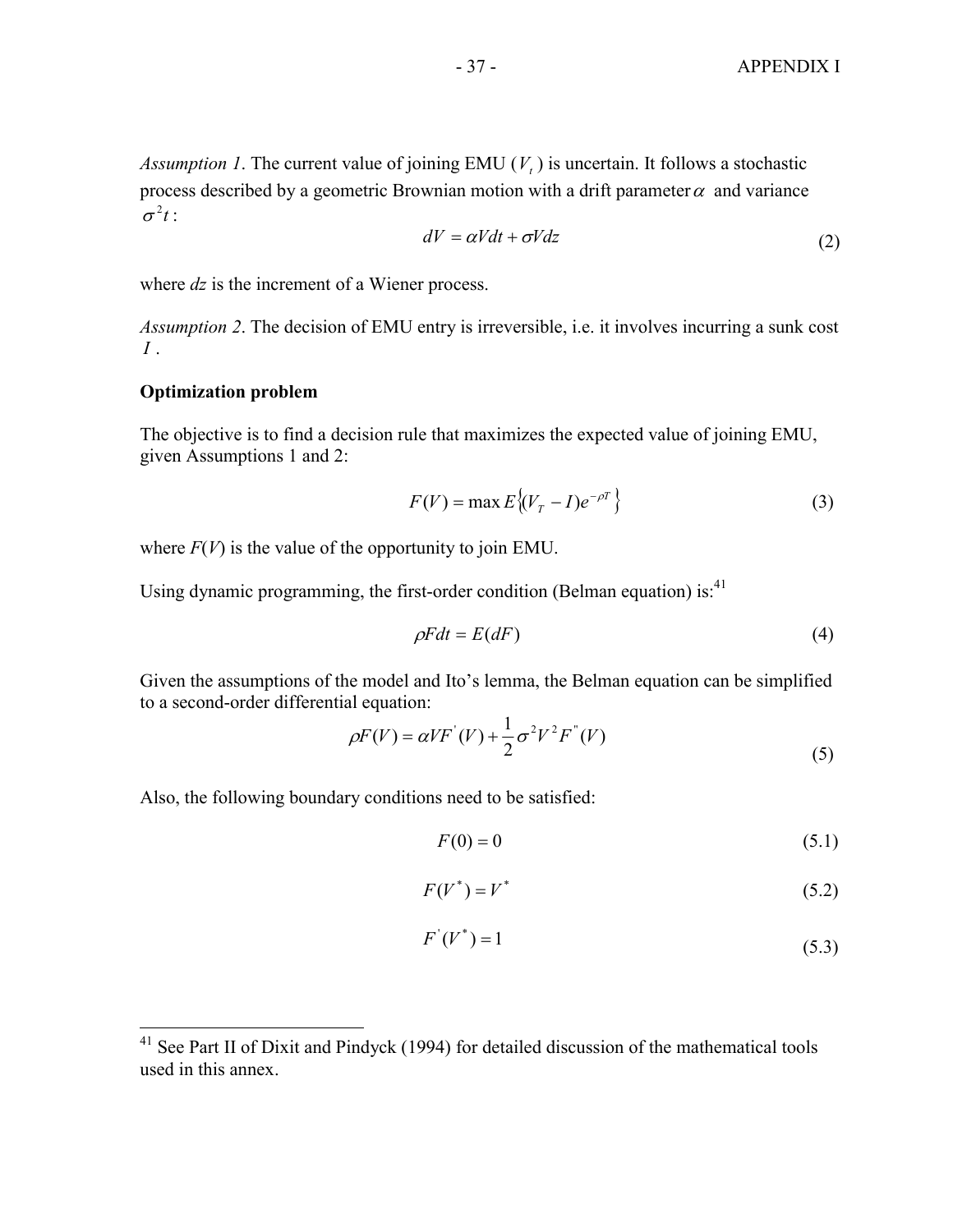#### **Solution**

The solution to the above optimization problem is a decision rule, i.e. a critical value  $V^*$ such that it is optimal to enter if and only if  $V \geq V^*$ . In this case, the critical value is given by:

$$
V^* = \frac{\lambda_1}{\lambda_1 - 1} I = \mu I \tag{7}
$$

where  $\lambda_1$  is a root of Equation (4), i.e.  $\lambda_1 = \frac{1}{2} - \frac{\alpha}{c^2} + \sqrt{\left|\frac{\alpha}{c^2} - \frac{1}{2}\right|} + \frac{2\beta}{c^2}$ 2  $1 - \frac{1}{2} - \frac{1}{2} + \frac{1}{2} = 2$ 2 2 1 2 1 σ ρ σ α  $\lambda_1 = \frac{1}{2} - \frac{\alpha}{\sigma^2} + \sqrt{\left(\frac{\alpha}{\sigma^2} - \frac{1}{2}\right)^2} +$  $\setminus$  $=\frac{1}{2}-\frac{\alpha}{2}+\sqrt{\frac{\alpha}{2}-\frac{1}{2}}+\frac{2\rho}{2}>1.$ 

In addition, the following relationship holds:

$$
\frac{\partial \mu}{\partial \sigma} > 0 \tag{8}
$$

#### **Interpretation**

It is interesting to note how uncertainty and irreversibility affect the decision rule for EMU entry. In the absence of these two factors, the critical value  $V^*$  is identical to the sunk cost *I*. However, the presence of uncertainty and irreversibility creates a wedge  $\mu$  between the critical value  $V^*$  and *I*. Moreover, the size of the wedge increases as the uncertainty parameter  $\sigma^2$  goes up (see Equations 6 and 7). The greater the uncertainty about the value of joining EMU (arising, for example, from uncertainty about the magnitude of the potential trade gains in a currency union), the higher the option of waiting to make the (irreversible) decision to enter.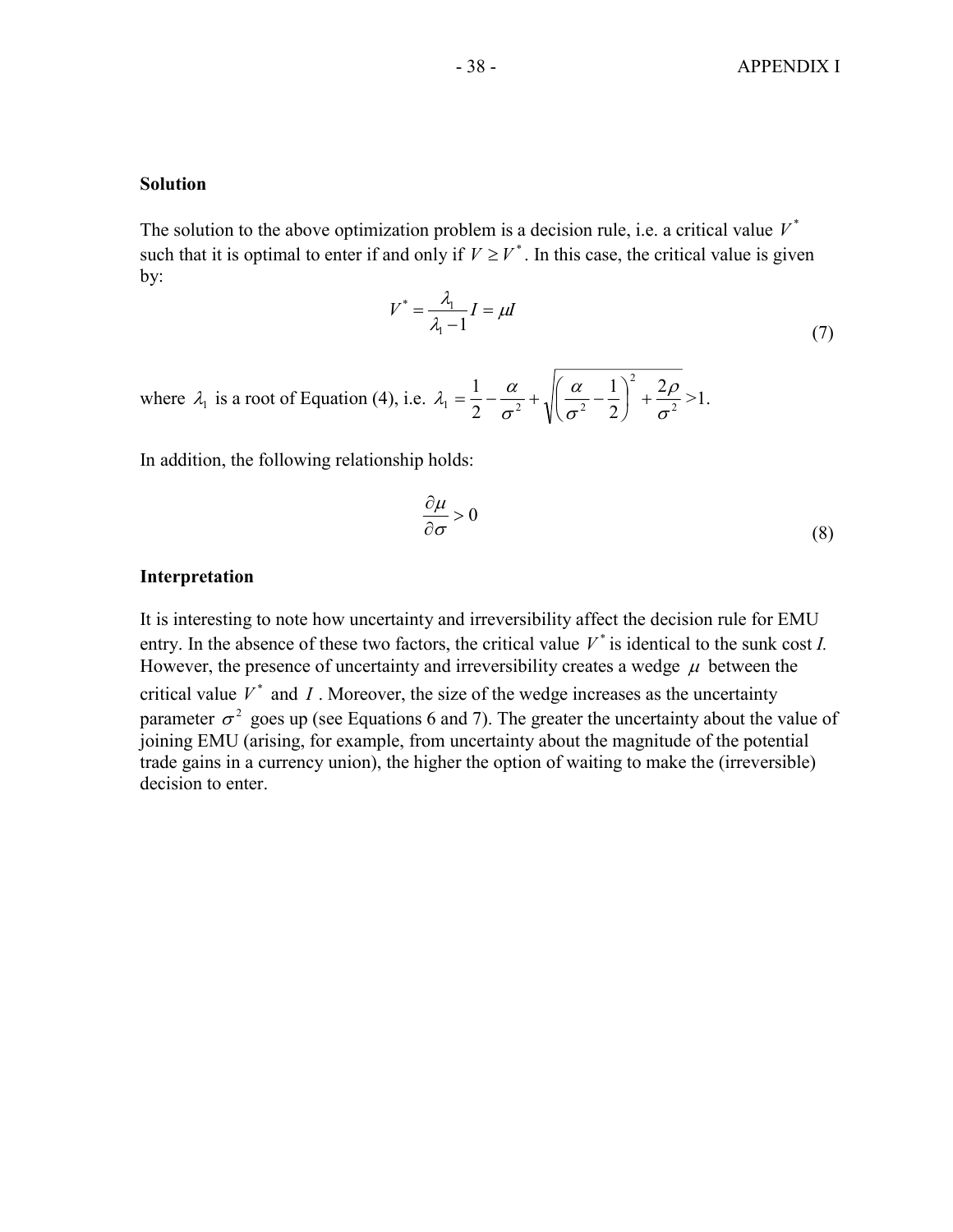#### **II. DOMESTIC AND FOREIGN DIRECT INVESTMENT (FDI)**

The Assessment considers that, given sufficient stability, EMU entry would be beneficial for investment in the United Kingdom, both because of increased return prospects and because of a lower cost of capital. Rising trade and incomes, economies of scale, enhanced competition, and price transparency, all suggest the potential for higher returns from investment within EMU. The Assessment also argues that the businesses' cost of capital is likely to decline within EMU as a result of deeper and more liquid markets, particularly for small and medium enterprises for whom transaction costs and exchange rate volatility are more likely to represent significant barriers in seeking foreign finance. In contrast with the early studies on EMU membership, it is not expected that membership of EMU would result in lower underlying long-term interest rates. This is because medium- and long-term inflation and inflation risk premia have converged to euro-area levels over the late 1990s and capital mobility can be expected to align real rates. Indeed, the differentials with the euro area on long-term government bond yields and forward interest rates implied by the government yield curve have remained generally close to nil since the introduction of the euro (Figure A1).

The effect of EMU entry on FDI is probably positive. Recent studies tend to find a negative effect of the volatility of the effective exchange rate on FDI flows—a particular case of the negative effect that macroeconomic volatility has on investment.<sup>42</sup> In this light, U.K. membership of EMU would increase FDI, as it is likely to make the effective exchange rate more stable despite a possible increase in volatility with respect to the U.S. dollar.<sup>43</sup> However, it is possible that the latter impinges on FDI from the United States, which is a crucial source of FDI to the United Kingdom (Table 3), through the exposure of the investor to exchange rate risk relative to the country where the investment is located. Nevertheless, Barr et al. (2003), based on an analysis of stock returns, argue that this channel is unlikely to hinder FDI. In fact, FDI to the United Kingdom could expand after euro adoption if the purpose of the investment were to employ the United Kingdom as a platform to supply euroarea markets—since it would allow foreign investors in the United Kingdom to partly hedge their exposure by denominating their costs in the currency of their revenues.<sup>44</sup>

 $42$  See Byrne and Davis (2002 and 2003). Pain (2002) offers a more skeptical view on the importance of exchange rate volatility on FDI.

<sup>43</sup> This is analyzed in the background study *The Exchange Rate and Macroeconomic Adjustment* (HM Treasury 2003b). EMU entry, while eliminating the volatility with respect to the euro, might increase the volatility with respect to the U.S. dollar.

<sup>44</sup> See Barrel et al. (2003) and Becker and Hall (2003).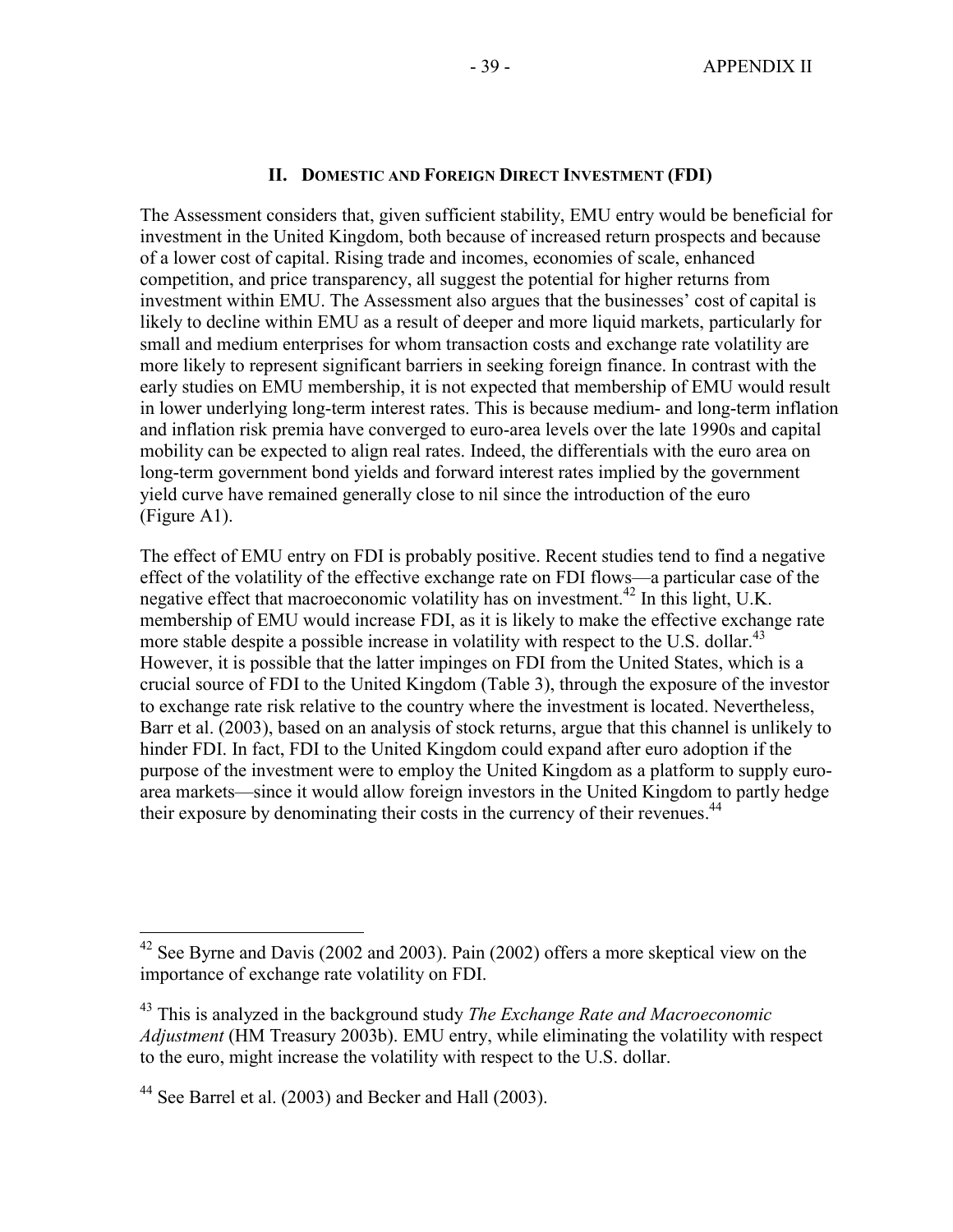

|                  | 1997  | 1998  | 1999                        | 2000  | 2001   | Average |
|------------------|-------|-------|-----------------------------|-------|--------|---------|
|                  |       |       | (In percent of GDP)         |       |        |         |
| World total      | 2.5   | 5.2   | 6.0                         | 8.3   | 4.2    | 5.2     |
| ${\rm EU}$       | 0.9   | 1.5   | 4.4                         | 5.5   | 3.1    | 3.1     |
| EMU-12 countries | 0.8   | 1.5   | 4.2                         | 5.4   | 3.1    | 3.0     |
| Other            | 0.0   | 0.0   | 0.1                         | 0.1   | 0.0    | 0.1     |
| <b>EFTA</b>      | 0.2   | 1.1   | $-0.1$                      | 0.1   | $-0.1$ | 0.2     |
| <b>US</b>        | 1.2   | 2.2   | 1.8                         | 1.3   | 0.9    | 1.5     |
| Other            | 0.2   | 0.4   | $-0.1$                      | 1.3   | 0.3    | 0.5     |
|                  |       |       | (In percent of world total) |       |        |         |
| World total      | 100.0 | 100.0 | 100.0                       | 100.0 | 100.0  | 100.0   |
| <b>EU</b>        | 34.0  | 28.2  | 73.0                        | 66.7  | 73.3   | 55.0    |
| EMU-12 countries | 32.2  | 28.0  | 70.5                        | 65.3  | 72.3   | 53.7    |
| Other            | 1.8   | 0.2   | 2.4                         | 1.4   | 1.0    | 1.4     |
| <b>EFTA</b>      | 7.4   | 22.0  | $-1.2$                      | 0.9   | $-3.0$ | 5.2     |
| <b>US</b>        | 49.5  | 41.4  | 29.3                        | 16.2  | 21.9   | 31.7    |
| Other            | 9.0   | 8.4   | $-1.1$                      | 16.1  | 7.8    | 8.0     |

Table A1. United Kingdom: Inward FDI Flows by Origin

Source: ONS.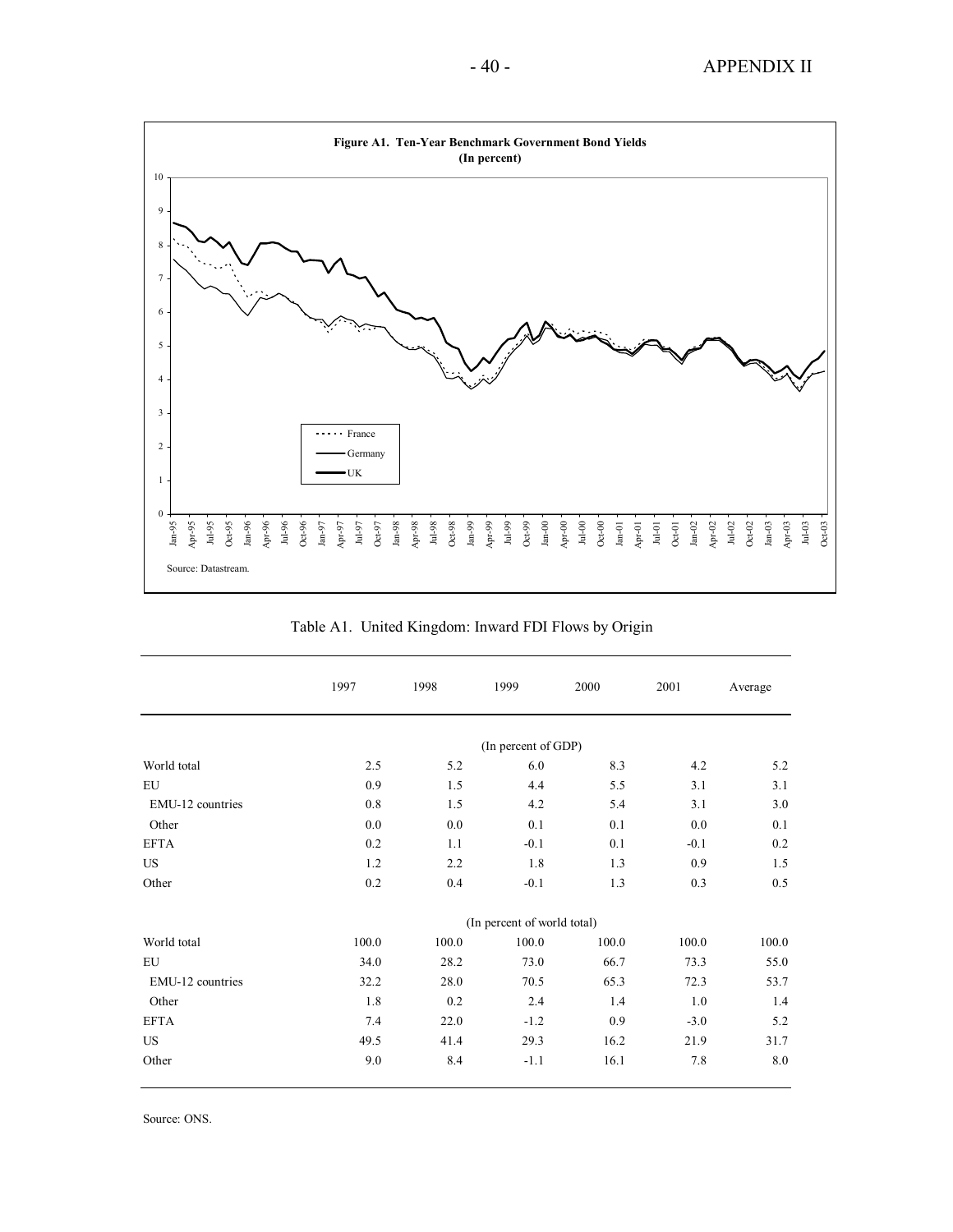In practice, the early evidence on FDI flows, although still inconclusive, points to a possible reduction of the United Kingdom's share of inward FDI flows since the introduction of the euro. Table 4 shows the share of FDI inflows into the EU countries that stayed out of the euro as a proportion of total inflows into EU countries (including from other EU countries). These shares appear to have declined overall since the introduction of the euro. These data, however, should be taken with caution as FDI flows show high volatility over time and the figures for the late 1990s and 2000 are greatly affected by the mergers and acquisitions wave. Table 5 shows that the United Kingdom has also received a lower share of the non-EU FDI into the EU since the creation of the euro in 1999, while the euro area has clearly increased its share. A possible explanation, unrelated to EMU, would be the decline since 2000 in U.S. outward FDI flows, which tend to favor the United Kingdom. This may have played a role, but nevertheless the last columns in Table 5 indicate that the United Kingdom has also received a smaller share of U.S. FDI flows to the EU since the launch of the euro. Availability of consistent cross-country data, however, is still severely limited and the evidence, although suggestive, does not allow for statistically significant inferences.

In conclusion, the results from existing research and empirical evidence on the effect of EMU entry on investment are mixed but, on balance, point to a positive effect—or equivalently, to a negative effect of remaining outside the euro. The effect on FDI is of particular importance, since FDI has played a key role in increasing productivity and TFP in the United Kingdom—including through inter- and intra-industry spillovers—a central objective of government policies.45 The evidence on actual FDI flows since the introduction of the euro appears to show a positive effect of EMU membership—although this should be taken with caution since FDI is notoriously erratic and the data base is still limited.

|             | 1970 | 1975 | 1980 | 1985 | 1990 | 1995 | 2000 | 2001 |
|-------------|------|------|------|------|------|------|------|------|
| UK          | 29.0 | 33.6 | 47.5 | 34.5 | 33.8 | 17.4 | 14.4 | 16.7 |
| Sweden      | 2.0  | 2.7  | 0.2  | 0.8  | 1.3  | 3.6  | 4.0  | 2.2  |
| Denmark     | 2.1  | 0.8  | 1.2  | 2.7  | 2.2  | 12.6 | 2.9  | 3.9  |
| Total above | 33.1 | 37.1 | 48.9 | 38.0 | 37.3 | 33.6 | 21.3 | 22.8 |

Table A2. FDI Inflows into EU "Out" Countries (In percent of total FDI inflows into EU countries)

Source: Barr et al. (2003) from UNCTAD.

<sup>&</sup>lt;sup>45</sup> See Griffith, Redding, and Simpson (2002); and Hubert and Pain (2000).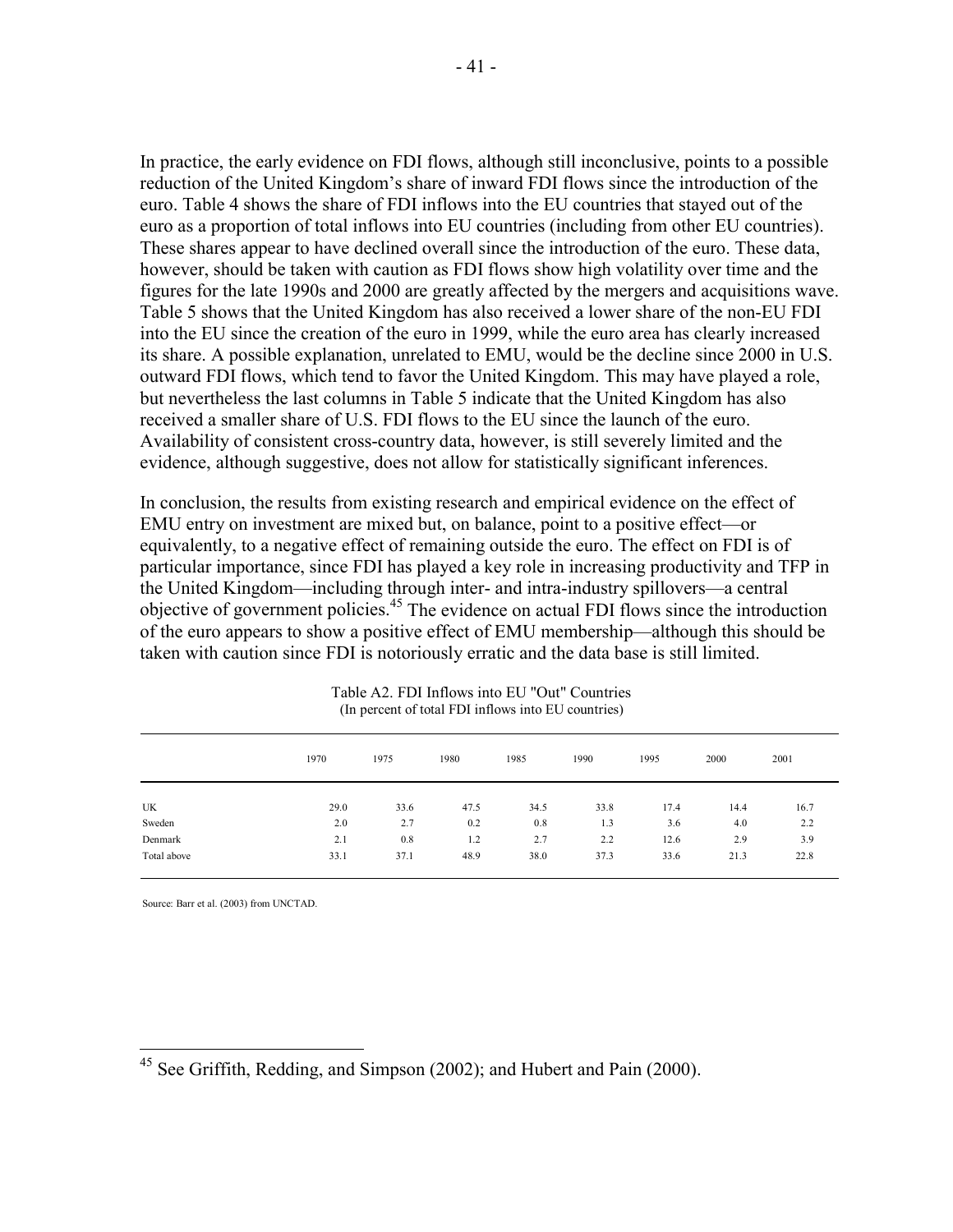|           | Euro area | Non-euro area | UK       | Sweden         | Denmark        | Share of US FDI to EU 1/ |            |
|-----------|-----------|---------------|----------|----------------|----------------|--------------------------|------------|
|           |           |               |          |                |                | UK                       | <b>EMU</b> |
| 1989      | 48        | 52            | 23       | 24             | $\overline{4}$ |                          | $\cdots$   |
| 1990      | 52        | 48            | 45       | $\overline{2}$ | 2              |                          | $\cdots$   |
| 1991      | 52        | 48            | 59       | 12             | $\overline{c}$ | $\cdots$                 | $\cdots$   |
| 1992      | 52        | 48            | 44       | 3              |                | $\cdots$                 | $\cdots$   |
| 1993      | 52        | 48            | 40       | 5              | 3              | $\cdots$                 | $\cdots$   |
| 1994      | 74        | 26            | 12       | 9              | 5              | 32                       | 64         |
| 1995      | 54        | 46            | 23       | 22             | 2              | 28                       | $\cdots$   |
| 1996      | 65        | 35            | 29       | $\overline{4}$ |                | 45                       | 53         |
| 1997      | 49        | 51            | 42       | $\overline{7}$ | $\overline{c}$ | 49                       | 50         |
| 1998      | 38        | 62            | 56       |                | 5              | 38                       | 59         |
| 1999      | 66        | 34            | 25       | 6              | 3              | 48                       | 45         |
| 2000      | 71        | 30            | 22       | 6              | 2              | 40                       | 39         |
| 2001      | 72        | 28            | 24       | 3              |                | 40                       | 79         |
| 2002      | .         | $\cdots$      | $\cdots$ | $\cdots$       | $\cdots$       | 34                       | 63         |
| 2003H1    | $\cdots$  | $\cdots$      | $\cdots$ | $\cdots$       | $\cdots$       | 33                       | 61         |
| Average   |           |               |          |                |                |                          |            |
| 1989-1998 | 54        | 46            | 37       | $\tau$         | 3              | $\cdots$                 | $\cdots$   |
| 1999-2001 | 69        | 31            | 24       | 5              | $\overline{c}$ | 43                       | 54         |

| Table A3. FDI Inflows from Outside the EU                                     |
|-------------------------------------------------------------------------------|
| (In percent of total inflows into the EU from outside, except when indicated) |
|                                                                               |
|                                                                               |

Source: Barr et al. (2003); and U.S. Bureau of Economic Analysis.

1/ Net outflows to the indicated jurisdiction as a percent of net U.S. FDI outflows to the EU.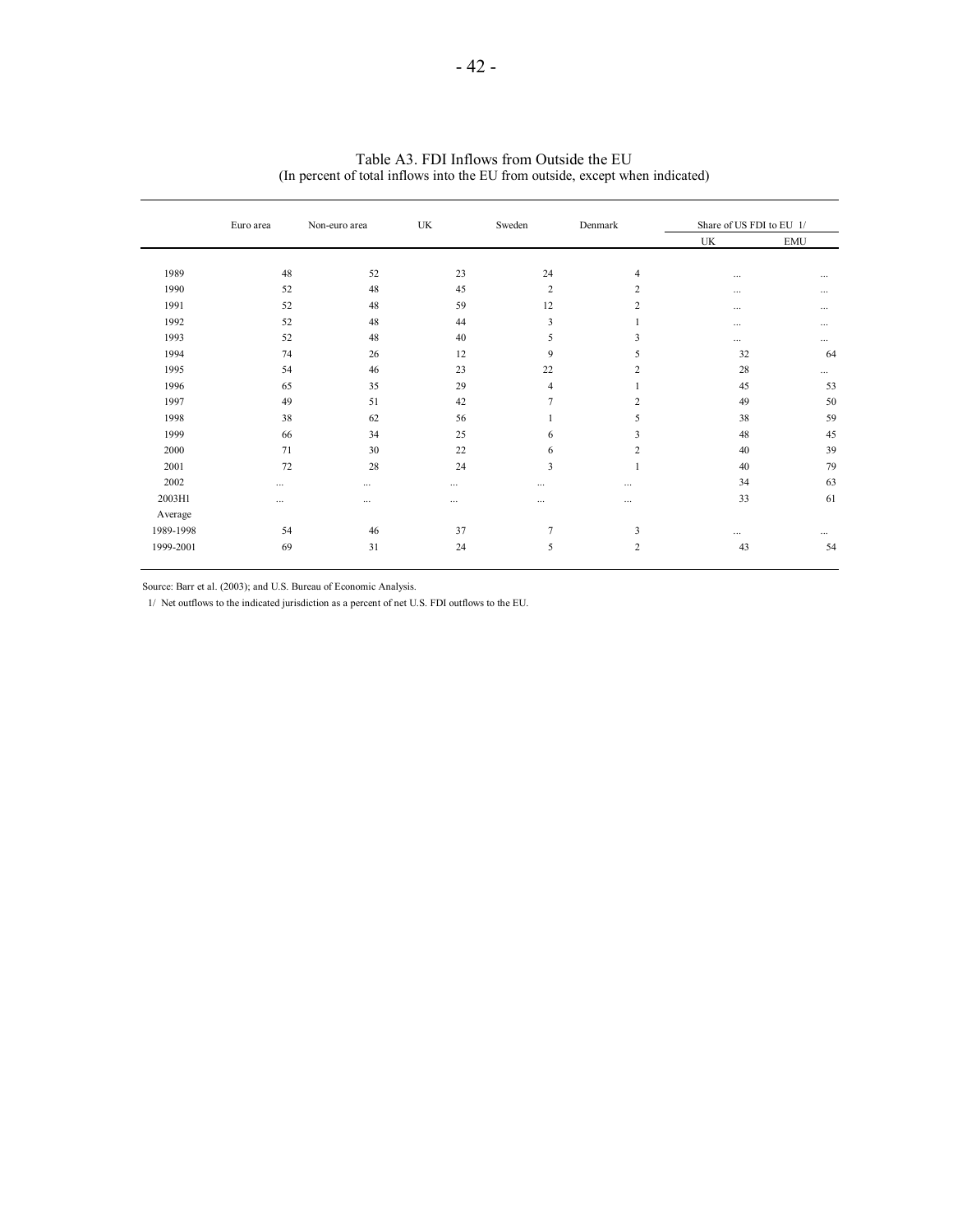#### **References**

- Anderson, M. A., and S.S. Smith, 1999, "Do National Borders Really Matter? Canada-U.S. Regional Trade Reconsidered," *Review of International Economics*, Vol. 7, No. 2.
- Barr, D., F. Breedon, and D. Miles, 2003, "Life on the Outside: Economic Conditions and Prospects Outside Euroland," *Economic Policy*, October.
- Barrell, R., 2002, "The UK and EMU: Choosing the Regime," *National Institute Economic Review* No. 180.

———, S.D. Gottschalk, and S.G. Hall, 2003, "Foreign Direct Investment and Exchange Rate Uncertainty in Imperfectly Competitive Industries," NIESR Discussion Paper 220.

- Becker, B., and S.G. Hall, 2003, "Foreign Direct Investment in Industrial R&D and Exchange Rate Uncertainty in the UK," NIESR Discussion Paper 217.
- Begg, D., O. Blanchard, D. Coyle, B. Eichengreen, J. Frankel, F. Giavazzi, R. Portes, P. Seabright, L. A. Winters, A. Venables, and C. Wyplosz, 2003, "The Consequences of Saying No: An Independent Report into the Economic Consequences of the UK Saying No to the Euro," report published by *Britain in Europe*.
- Bun, M.J.G., and F.J.G.M. Klaassen, 2002, "Has the Euro Increased Trade?" Timbergen Institute Discussion Paper TI 2002-108/2.
- ———, 2003, "The Importance of Accounting for Time Trends When Estimating the Euro Effect on Trade," unpublished (October 17, 2003).
- Byrne, J.P., and E.P. Davis, 2002, "Investment and Uncertainty in the G7," NIESR Discussion Paper 198.
- ———, 2003, "Panel Estimation of the Impact of Exchange Rate Uncertainty on Investment in the Major Industrial Countries," NIESR Discussion Paper 208.
- Chancellor Brown, Gordon, 1997, "Statement on EMU," 17 October 1997 Speech in the House of Commons *[\(http://www.hm-treasury.gov.uk](http://www.hm-treasury.gov.uk)).*
- Dixit, A. K., and R. S. Pindyck, 1994, "Investment Under Uncertainty," Princeton University Press, Princeton, New Jersey.
- Dubel, A., S. Low, and M. Sebag-Montefiore, 2003, "Study on the Financial Integration of European Mortgage Markets," Mercer Oliver Wyman and European Mortgage Federation, Brussels *[\(http://www.hypo.org](http://www.hypo.org)*).
- European Central Bank, 2002, "Structural Factors in the EU Housing Markets," March *[\(http://www.ecb.in](http://www.ecb.int)t*).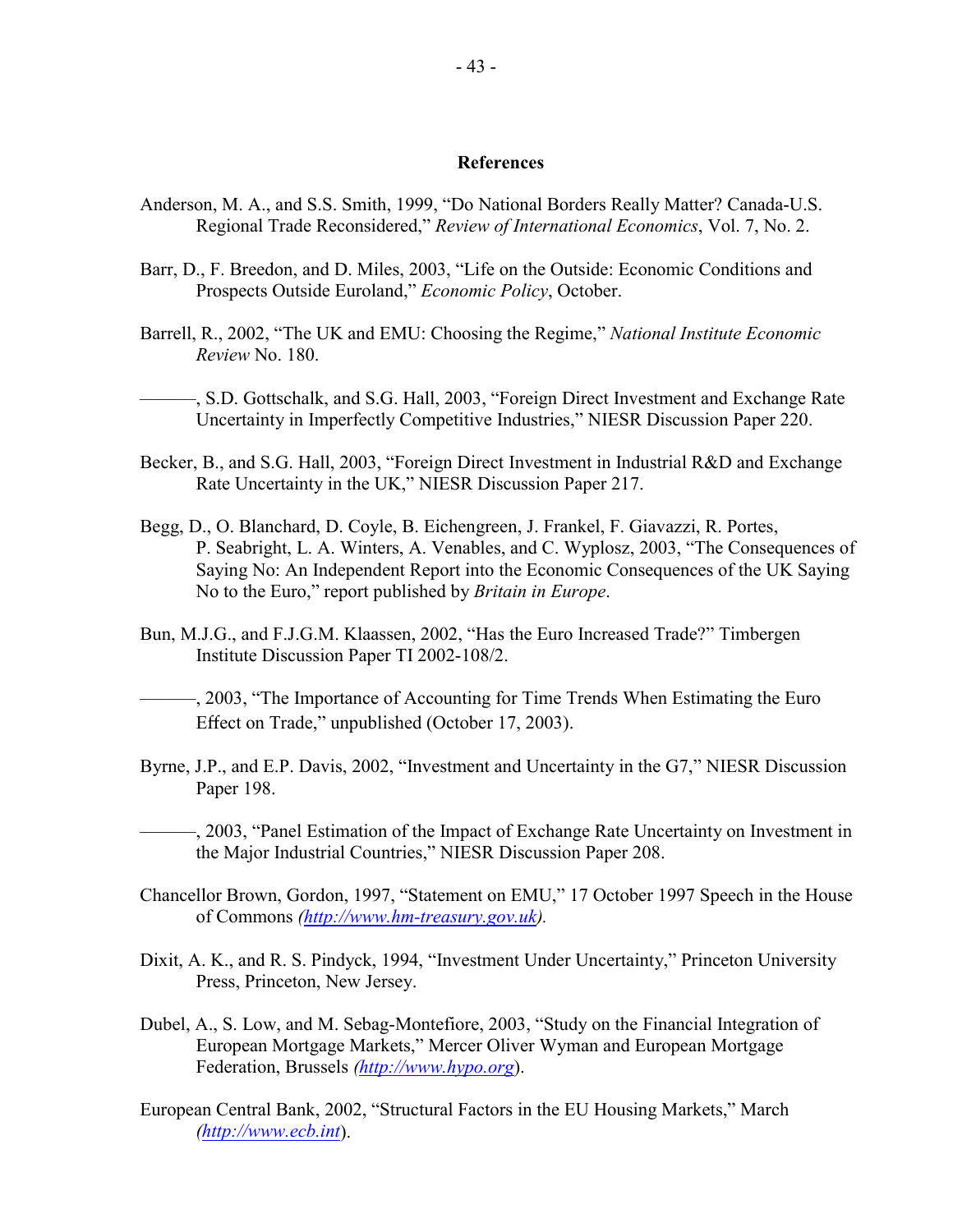- European Commission, DG Economic and Financial Affairs, 1990, "One Market, One Money: An Evaluation of the Potential Benefits and Costs of Forming an Economic and Monetary Union," European Economy 44.
- Frankel, J.A., and D. Romer, 1999, "Does Trade Cause Growth?" *American Economic Review* Vol. 89 No. 3.
- Frankel, J.A., and A.K. Rose, 2000, "Estimating the Effect of Currency Unions on Trade and Output," NBER Working Paper No. 7857.
- Griffith, R., S. Redding, and H. Simpson, 2002, "Productivity Convergence and Foreign Ownership at the Establishment Level," Institute for Fiscal Studies (IFS) Working Paper W02/22.
- Hardt, J., and Earley, F. 2003, "European Integration in the Mortgage Lending Industry: Developments Since the Euro," European Mortgage Federation, Brussels *[\(http://www.hypo.org](http://www.hypo.org)).*
- HM Treasury, 1997, "UK Membership of the Single Currency: An Assessment of the Five Economic Tests," HM Treasury, October 1997 *([http://www.hm-treasury.gov.u](http://www.hm-treasury.gov.uk)k*).
- ———, 2003a, "UK Membership of the Single Currency: An Assessment of the Five Economic Tests," HM Treasury, June 2003 *(<http://www.hm-treasury.gov.uk>*).
- ———, 2003b, "EMU Studies," HM Treasury, June 2003 *(<http://www.hm-treasury.gov.uk>*).
- Hubert, F., and N. Pain, 2000, "Inward Investment and Technical Progress in the UK Manufacturing Sector," OECD Economics Department Working Paper No. 268.
- International Monetary Fund (IMF), 2003, "An Analysis of House Prices in the United Kingdom," in *United Kingdom: Selected Issues,* IMF Staff Country Report No. 03/47 *[\(http://www.imf.org](http://www.imf.org)*).
- ———, 2000, "Costs and Benefits of Joining the EMU," in *United Kingdom: Selected Issues,* IMF Staff Country Report No. 00/106 (<http://www.imf.org>).
- Layard , R., 2002, "Britain Will Pay the Price of Exclusion," *Financial Times*, October 15.
- Lucas, R. E. Jr., 2003, "Macroeconomic Priorities," *American Economic Review*, March.
- Ludwig, A., and T.M. Slk, 2002, "The Impact of Changes in Stock Prices and House Prices on Consumption in OECD Countries," IMF Working Paper No. 02/1.
- McCallum, J., 1995, "National Borders Matter: Canada–U.S. Regional Trade Patterns," *American Economic Review*, Vol. 85, No. 3.